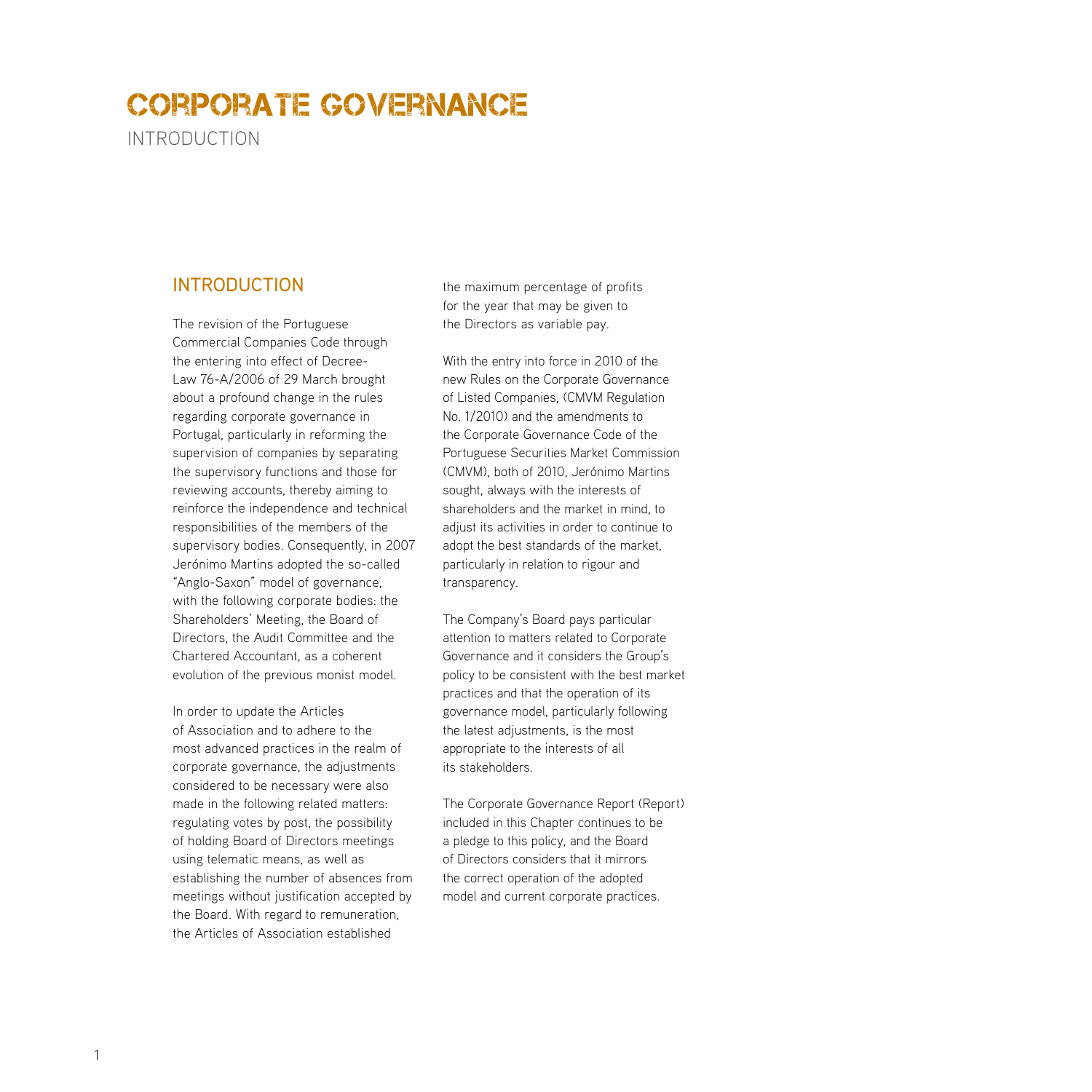

## 0. Statement of Compliance

**0.1.** The Company is subject to the Code of Corporate Governance of the CMVM which is published on the CMVM's website at http:// www.cmvm.pt/CMVM/Recomendacao/ Recomendacoes/Pages/ default.aspx. The Company is also governed by its Code of Conduct, whose content is linked to corporate governance matters, and which may be consulted on its website. All of its corporate bodies are governed by regulations, which are documented and available on the Company's website at www.jeronimomartins.pt.

**0.2.** The Company fully complies with the recommendations of the CMVM in the Corporate Governance Code. It is accepted, however, that there are some recommendations that were not adopted in their entirety or regarding which, it is not unquestionable as to their being fully adopted.

The following shows the breakdown of the recommendations, contained in the Code of Corporate Governance of the CMVM, that were adopted, not adopted and not applicable, as well as reference to the text of the Report where the compliance or justification for not adopting these recommendations may be checked.

Pursuant to the Annex to its Regulation No. 1/2010, the CMVM considers recommendations that are not followed in their entirety as not having been adopted.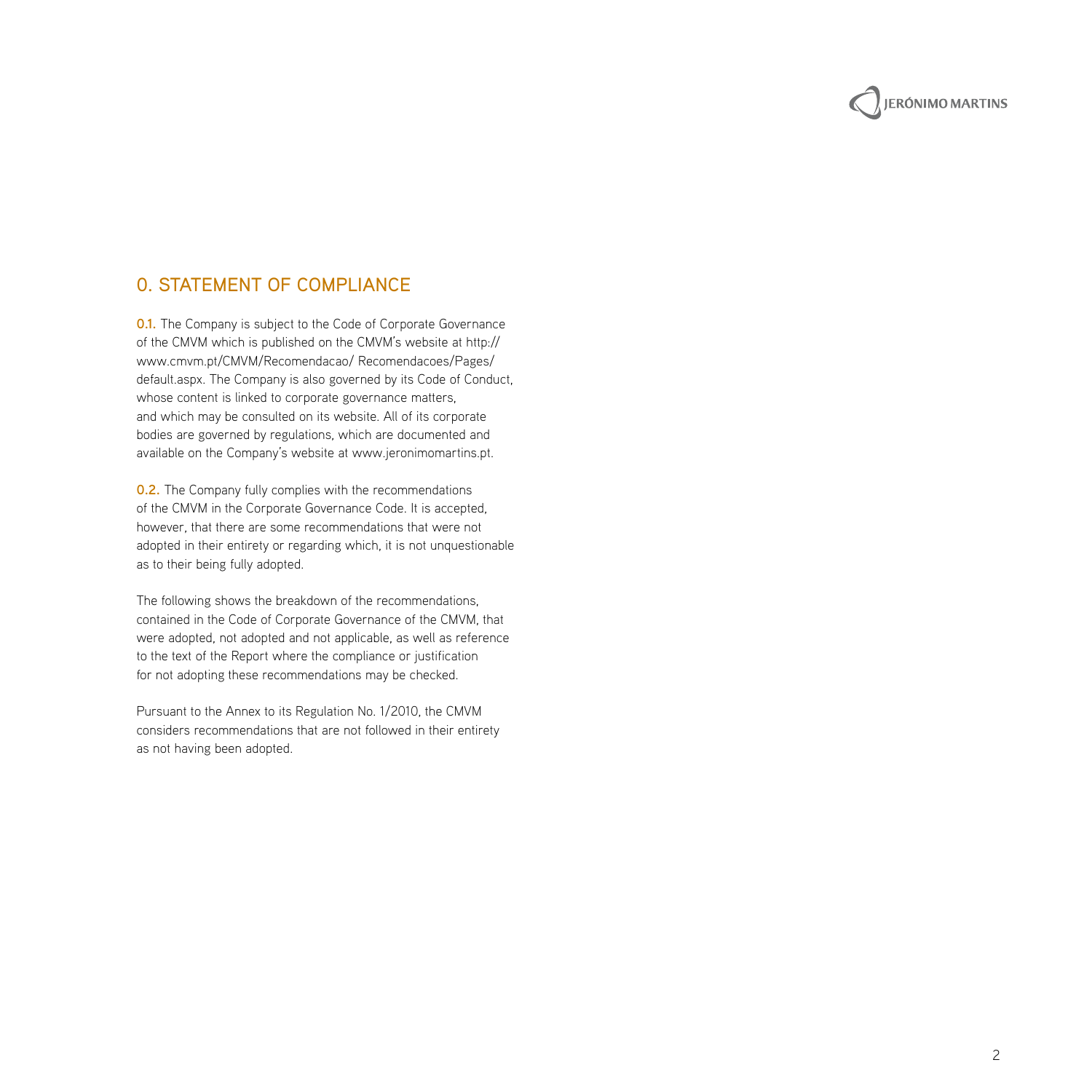STATEMENT OF COMPLIANCE

| <b>RECOMMENDATION</b> | <b>ADOPTED</b>                        | NOT ADOPTED        | N/A |
|-----------------------|---------------------------------------|--------------------|-----|
| 1.1.1                 | 1.1.                                  |                    |     |
| 1.1.2                 | 1.1.                                  |                    |     |
| 1.2.1                 | 1.2.1.                                |                    |     |
| 1.2.2                 | 1.2.1.                                |                    |     |
| 1.3.1                 | 1.3.                                  |                    |     |
| 1.3.2                 | 1.3.                                  |                    |     |
| 1.3.3                 | 1.2.                                  |                    |     |
| 1.4.                  | 1.2.                                  |                    |     |
| 1.5.                  | 1.5; 3.11.2.                          |                    |     |
| 1.6.1                 | 1.9.                                  |                    |     |
| 1.6.2                 | 1.9.                                  |                    |     |
| 11.1.1.1              | Introduction                          |                    |     |
| II.1.1.2              | 2.5.                                  |                    |     |
| II.1.1.3              | 2.5; 2.21.2.                          |                    |     |
| II.1.1.4              | 2.5; 2.8.                             |                    |     |
| II.1.1.5              | 2.6.                                  |                    |     |
| II.1.2.1              | 2.7; 2.13.                            |                    |     |
| II.1.2.2              | 2.7; 2.13.                            |                    |     |
| II.1.2.3              | 2.13.                                 |                    |     |
| II.1.3.1              |                                       | 0.3.0; 2.21.2.     |     |
| II.1.3.2              | 2.14.                                 |                    |     |
| II.1.4.1              | 2.20.                                 |                    |     |
| II.1.4.2              | 2.20.                                 |                    |     |
| II.1.5.1              |                                       | 0.3.1; 2.18; 2.19. |     |
| II.1.5.2              | 2.18.                                 |                    |     |
| II.1.5.3              |                                       | 0.3.2.             |     |
| II.1.5.4              | 1.7; 1.8; 2.19; 3.9.                  |                    |     |
| II.1.5.6              | 1.6.                                  |                    |     |
| II.1.5.7              | 2.19.                                 |                    |     |
| II.2.1                | 2.3.1; 2.21.1.                        |                    |     |
| II.2.2                | 2.3.1.                                |                    |     |
| II.2.3                |                                       |                    | X   |
| II.2.4                | 2.15.                                 |                    |     |
| II.2.5                |                                       |                    | X   |
| II.3.1                | 2.12.                                 |                    |     |
| II.3.2                | 2.12.                                 |                    |     |
| II.3.3                |                                       |                    | X   |
| II.4.1                |                                       |                    | X   |
| II.4.2                | 2.4; 3.11.2.                          |                    |     |
| II.4.3                | 2.4.                                  |                    |     |
| II.4.4                | 2.21.2.                               |                    |     |
| II.4.5                | 2.21.2.                               |                    |     |
| II.4.6                | 2.21.2; 2.21.6.                       |                    |     |
| II.5.1                | 2.7; 2.21.4; 2.21.5.                  |                    |     |
| II.5.2                | 2.21.8.                               |                    |     |
| II.5.3                | 2.21.8.                               |                    |     |
|                       | 2.11; 2.21.1; 2.21.3; 2.21.4; 2.21.5; |                    |     |
| II.5.4                | 2.21.6; 2.21.8.                       |                    |     |
| III.1.1               | 3.11.                                 |                    |     |
| III.1.2               | 3.11.2.                               |                    |     |
| III.1.3               | 2.21.2; 3.13.                         |                    |     |
| III.1.4               | 3.13.                                 |                    |     |
| III.1.5               | 3.12.                                 |                    |     |
| IV.1                  | 3.10.                                 |                    |     |
| IV.1.2                |                                       | 0.3.3:3.10.        |     |

**0.3.** In light of the text of the recommendations, the Company admits that it is possible to interpret the following recommendations, also referenced in the table above, as not being complied with in full. The corresponding explanations are detailed below.

#### **0.3.0.** Regarding **recommendation**

**II.1.3.1.** it is hereby clarified that the Audit Committee saw fit to appoint as its Chairman the Director that undertook that role during the previous mandate, despite the fact that this Director no longer fulfilled the independence criteria defined in Subparagraph b of Paragraph 5 of article 414 of the Commercial Companies Code. Through that appointment the Committee sought to guarantee continuity to its work, during the process of integration of the two new Committee members elected in April 2010. In a first mandate characterized by the integration in the Company, the Audit Committee deemed this to be the best way to ensure continuity is given to the auditing work performed, benefiting the Company itself and its Shareholders.

**0.3.1.** In relation to paragraph **(iii)** of **recommendation II.1.5.1.** it should be noted that the Company's remuneration policy does not provide for the deferred payment of all or part of the variable component of remuneration, and the Remuneration Committee believes that it has found, thus far, the mechanisms that allow the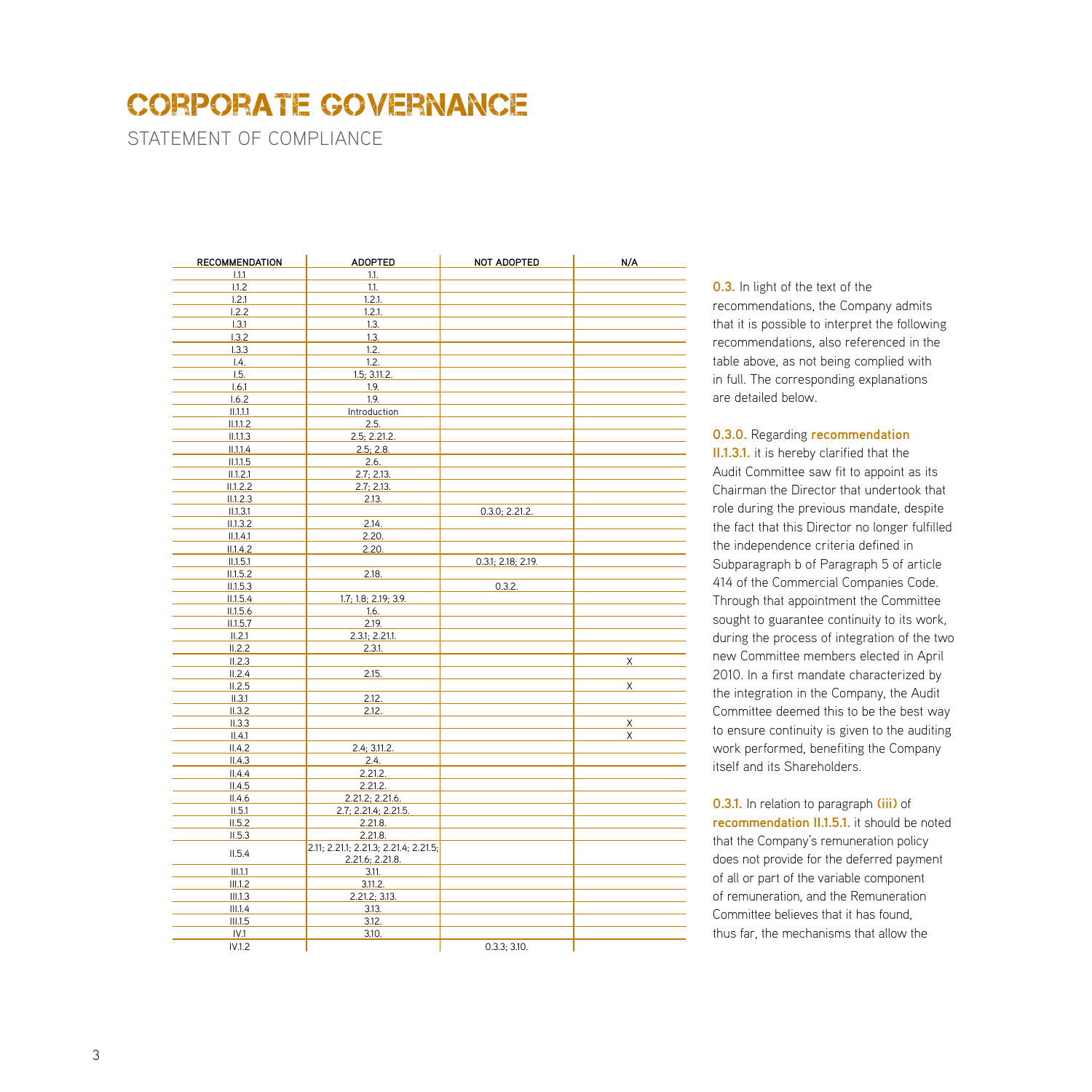## **JERÓNIMO MARTINS**

alignment of the interests of the Executive Directors with the long-term interests of the Company and the Shareholders, enabling the sustained growth of the Company's business and the corresponding value creation for those Directors.

In relation to paragraph **(viii)** of **recommendation II.1.5.1.** it is important to explain that the Remuneration Committee decided that the Chairman of the Board of Directors, considering the special executive role described in section 2.7.1., shall earn a fixed remuneration and a variable remuneration that is to be established on a yearly basis as, according to the Regulation of the Board of Directors, he is equally responsible for managing the respective meetings, for monitoring the action taken on the decisions made by this body, for taking part in the meetings of the other committees derived from the Board of Directors, and for defining overall strategy. Furthermore, the Chairman has become, during this mandate, Chairman of the Evaluation and Nominations Committee, through which he closely and systematically monitors the matters under the jurisdiction of this Committee, with particular emphasis on management development. As the Company understands it, these functions compel the Chairman of the Board of Director's performance to be remunerated in a different manner, which is why this part of the recommendation is not adhered to.

#### **0.3.2** Regarding **recommendation**

**II.1.5.3.** it is noted that, since 2008, a statement on the remuneration policy and the performance appraisal of the Company's management and supervisory bodies has been submitted for approval at the Annual Shareholders' Meeting. However, the Board of Directors decided that it would not make sense to present another statement for the Company's leaders, within the meaning of paragraph 3 of Article 248-B of the Portuguese Securities Code, along with the mentioned statement, as the Portuguese corporate tradition never trusted these types of functions to the Shareholders' Meeting, nor does the Board see good reasons to introduce this practice via a recommendation. In the opinion of the Board of Directors, this stance is reinforced by reasons which relate to the typology of the labour contracts in question and the asymmetry of the evaluation procedures between the management bodies and the Company's leaders. Due to their varied nature, these leaders encompass both purely corporate support personnel, as well as personnel responsible for businesses, making it impossible to find a common policy that is considered to be useful by the Shareholders' Meeting.

## **0.3.3.** In relation to **recommendation IV.1.2.**

it is hereby clarified that the Company has established mechanisms for resolving

conflicts of interest with Shareholders having a Qualifying Holding, namely by giving the Corporate Responsibility Committee the power to prepare and monitor the decision-making of the corporate bodies and relevant committees on this matter. The Committee shall, in particular, decide on materially relevant business between the Company and Shareholders with a Qualifying Holding. In view of the policy that has been adopted by the Company on this subject, there was no business with Shareholders with a Qualifying Holding outside of normal market conditions, nor was there any business with such Shareholders that, by its nature and according to logical and rational criteria and reasons of economic efficiency, might have to be submitted for the prior opinion of the Supervisory Board. Accordingly, the Company has not yet felt the need to set the materiality criteria that determine the intervention of the supervisory body, though it does not exclude the possibility of doing so in the near future.

#### 1**.** Shareholders' **MEETING**

## 1.1. Presiding Members of the Shareholders' Meeting

The Board of the Shareholder's Meeting is chaired by Mr. João Vieira de Castro, the secretary being Mr. Tiago Ferreira de Lemos.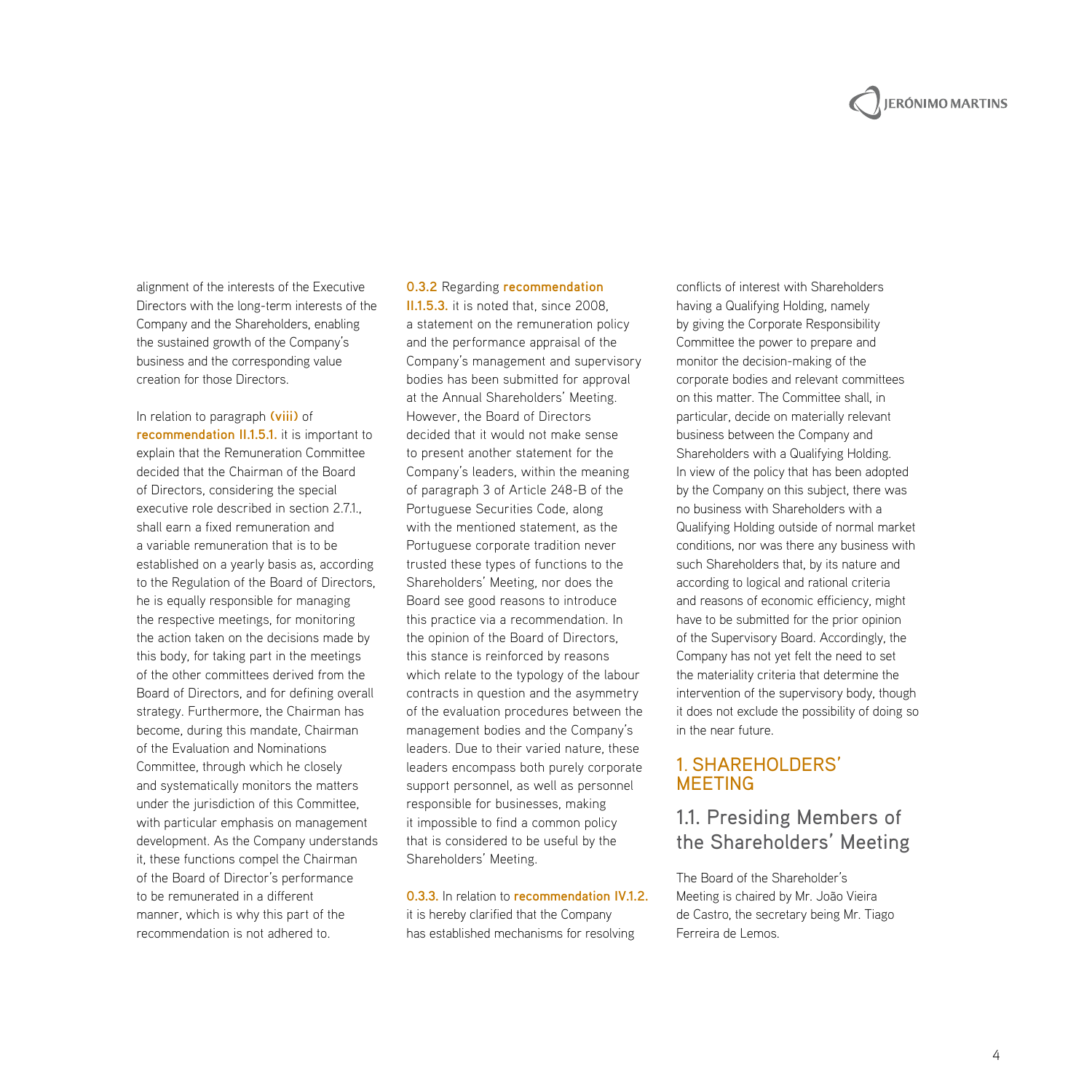SHARFHOLDERS' MEETING

The current members of the Board of the Shareholders' Meeting were elected on 9 April 2010 for the current term, which terminates in 2012.

The Chairman of the Board of the Shareholder's Meeting received an annual payment of 5,000 euros. For the two meetings held in 2010, the members had all the logistic resources considered necessary to carry out their roles properly, and both the preparatory work and that of the meeting itself, were exemplary.

## 1.2. Participation in the Shareholders' Meeting

The rules regarding participation in the Shareholders' Meeting, including those relating to the blocking of shares, have been amended by statutory requirement arising from the entry into force of Decree-Law No. 49/2010 of 19 May, which transposed the remainder of the so-called Shareholders Directive (Directive 2007/36/EC of the Parliament and the Council, of 11 July). Thus, the two Shareholders' Meetings held by the Company in 2010, one before the entry into force of the abovementioned diploma and the other afterwards, had different rules regarding the subject matter of this section – see 1.2.1. and 1.2.2. infra –, but both fully complied strictly with the legislation on the area.

According to Article Twenty-Six of the Articles of Association of the Company, the Shareholders' Meeting may take place upon the first convocation, as long as more than fifty percent of the Company's capital is present or represented. There is no special rule in the Articles of Association regarding deliberative quorums or systems that highlight the rights of equity content.

Each share has the right to one vote. Attending the Shareholders' Meeting is not subject to holding a minimum number of shares, nor are there rules stating that voting rights over a certain number are not counted, when issued by a single shareholder or shareholders related to it.

#### **1.2.1. Annual Shareholders' Meeting**

In relation to the Annual Shareholders' Meeting held on 9 April 2010, pursuant to the provisions of the Company's Articles of Association and the legislation in force at that time, shareholders with voting rights could take part in that Meeting when the shares were registered under their name in a securities account, or deposited in the Company's safes or those of a credit institution, at least five working days prior to the meeting. In the latter case, the proof of deposit was by means of a letter issued by that respective institution, which also had to be submitted to the Company's Head Office within the same deadline of five working days. By tradition, all the Chairmen of the Board of the Shareholders' Meeting have understood that, as regards the deadline for receiving statements of the blocking of shares, those statements that were received by fax or e-mail by the indicated deadline and confirmed by receipt of the originals by the evening before the Meeting is held should be accepted.

There are no rules in the Articles of Association of the Company regarding the blocking of shares in the event of suspension of the Shareholders' Meeting. In these cases, it has been the Chairman of the Board of the Shareholders' Meeting's understanding that, as has been the case with previous Shareholders' Meetings, Shareholders should not be obliged to block shares during the entire period until the Meeting is resumed, and the ordinary advance blockage required for the first session should be sufficient.

#### **1.2.2. Extraordinary Shareholders' Meeting**

In the Extraordinary Shareholders' Meeting held on 15 December 2010, after the entry into force of Decree-Law No. 49/2010, shareholders complying with the following conditions could attend and vote at the meeting:

**i)** At 00:00 (GMT) of the record date, corresponding to the fifth trading day prior to the Meeting's date, they held shares of the Company entitling them to at least one vote.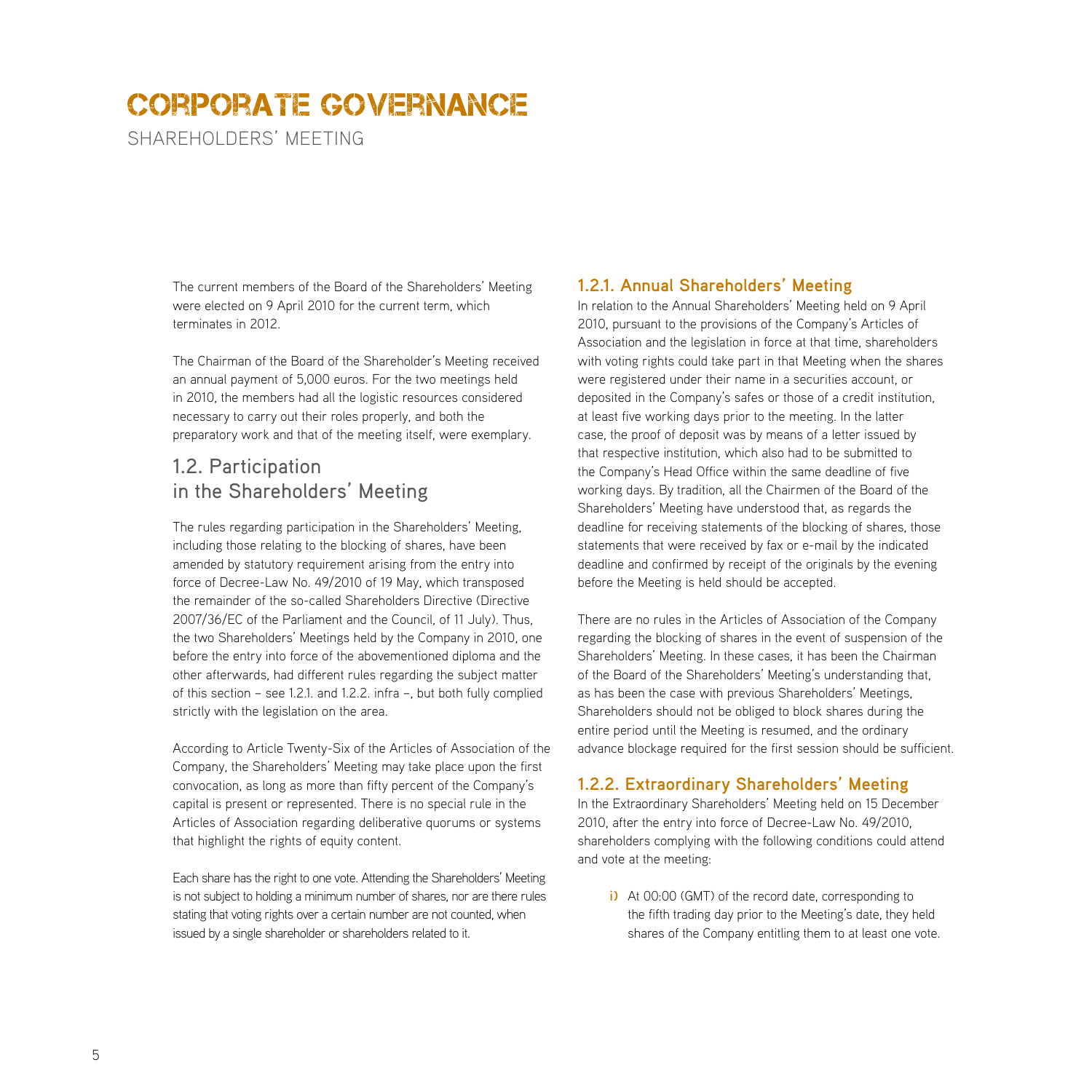

- **ii)** By the end of the day preceding the record date, they communicate to the Chairman of the Board of the Shareholders' Meeting and the respective financial intermediary their intention to attend the meeting.
- **iii)** By the end of the record date, the respective financial intermediary, informed pursuant to paragraph i) above, of the Shareholder's intention to attend the Shareholders' Meeting, has sent to the Chairman of the Board of the Shareholders' Meeting information on the number of shares registered under that Shareholder's name at 00:00 (GMT) of the record date.

Despite statutory requirements regarding the blocking of the shares under the previous legislation, the Company followed the provisions of the new legislation, which does not require such blocking.

### 1.3. Postal vote

According to paragraph 3 of Article Twenty-Five of the Articles of Association, postal votes are allowed. Pursuant to the Articles of Association, postal votes count for the formation of a constitutive quorum for the Shareholders' Meeting, and it is the responsibility of the Chairman of the Board of the Shareholders' Meeting or his substitute to verify their authenticity and regularity, as well as to assure confidentiality when a vote is submitted. In the event that a Shareholder or a Shareholder's representative is present at the Shareholders' Meeting, the postal vote that was issued is considered to be revoked.

Postal votes count as negative votes in relation to deliberative proposals presented subsequent to the date on which those votes were issued.

The Company has provided a form to exercise the right to vote by post on its web page.

As the Company's Articles of Association do not state anything on this matter, the Company has established a deadline of 48 hours

prior to the Shareholders' Meeting for receipt of postal votes, thus complying with and, to a certain extent, exceeding the recommendations of the CMVM in this matter.

## 1.4. Exercise of the right to vote by electronic means

The Company, recognising that using new technologies encourages Shareholders to exercise their right to vote, has adopted, since 2006, adequate mechanisms so that they may vote electronically in Shareholders' Meetings. Thus, Shareholders must state their intent to exercise their right to vote electronically to the Chairman of the Board of the Shareholders' Meeting, at the Company's Head Office or using the Jerónimo Martins website (www.jeronimomartins.pt). In that expression of interest, Shareholders must indicate the address of the financial intermediary with whom the securities are registered, to which a registered letter will be subsequently sent containing the electronic address to be used to vote, and an identification code to use in the electronic mail message by which the Shareholder exercises its right to vote.

## 1.5. Minutes and information on decisions

The Company makes available on its website (www.jeronimomartins.pt), besides the information identified in section 3.11. below, extracts of minutes of meetings of the Shareholders' Meeting within five days of their completion, and a record of the attendance lists, agendas and the resolutions passed by the Shareholders' Meeting in the previous three years.

## 1.6. Remuneration Committee Representative attending Shareholders' meetings

At the Shareholders' Meetings held during 2010, the representative of the Remuneration Committee was Mr. Arlindo do Amaral.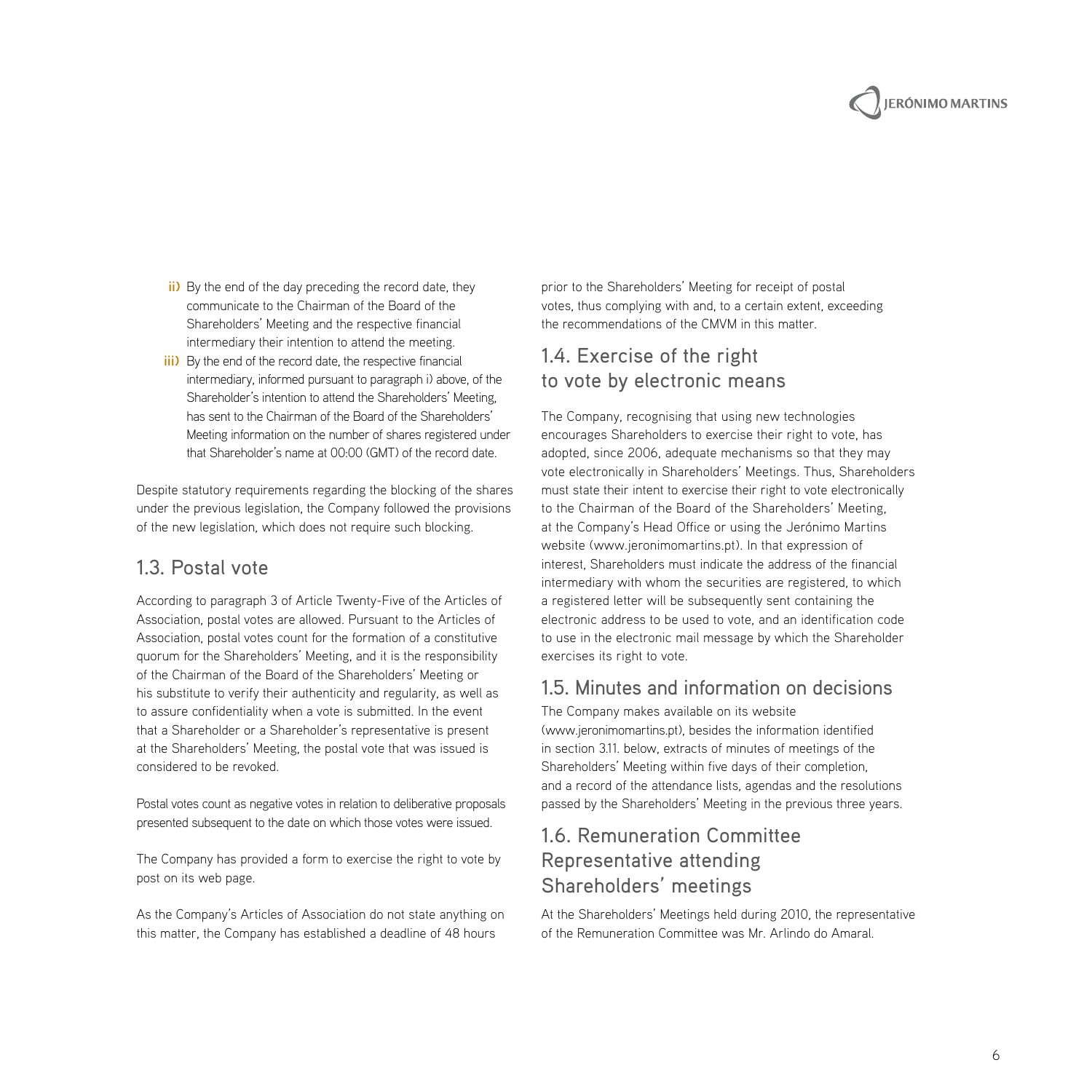SHARFHOLDERS' MEETING

## 1.7. Intervention by the Shareholders' Meeting regarding the Company's Remuneration Policy and the proposal on the share allocation or stock options plans

Since 2008, a statement, prepared by the Remuneration Committee, on the remuneration policy and performance appraisal of the Company's management and supervisory bodies has been submitted for approval to the Annual Shareholders' Meeting. This statement outlines the main characteristics of that policy – which is better explained in point 2.18 of this Report – with special focus on the relationship between the Company's interests and its performance, and the remuneration earned by the Company's officers.

The Company continues not to have any type of share allocation and/or stock options plan, or plan based on share price change for the members of the management and supervisory bodies and other directors, within the meaning of paragraph 3 of article 248-B of the Portuguese Securities Code.

## 1.8. Intervention by the Shareholders' Meeting in the approval of the main features of the retirement benefits scheme

The 2005 Annual Shareholders' Meeting approved a Retirement Pension Plan. The main features of that Plan are best explained in section 2.19 herein

## 19. Defensive measures

No special rights for Shareholders or restraints on the exercise of voting rights are provided for in the Company's Articles of Association. The Company and its Board of Directors

particularly value the principles of free transferability of shares and assessment by Shareholders of the performance of members of the Board of Directors.

No defensive measures were adopted which cause automatic or deferred serious erosion in the Company's equity in the case of change of control or modification in the composition of the Board of Directors.

## 1.10. Significant agreements to which the Company is a party and that take effect, are altered, or cease in the case of change in control of the Company

Since it leads a Group that includes various partnerships with national and international groups, the Company understands that certain provisions of joint venture contracts entered into within this scope may include arrangements for the change in control of the Company, although not of an automatic nature. The Board of Directors has understood that, as their interpretation is not completely unequivocal, in particular because they deal with somewhat dated instruments, if disclosed it would not allow the Shareholders to be better informed of their real impacts and, furthermore, that their disclosure would even be harmful to the interests of the Company and its Shareholders.

## 1.11. Agreements between the Company and Officers and Members of the Board of Directors

There are no agreements between the Company and officers of the managing bodies, directors or employees that foresee indemnity payments in the event of resignation, dismissal without due cause, or termination of the labour relationship as a consequence of change in the Company's control.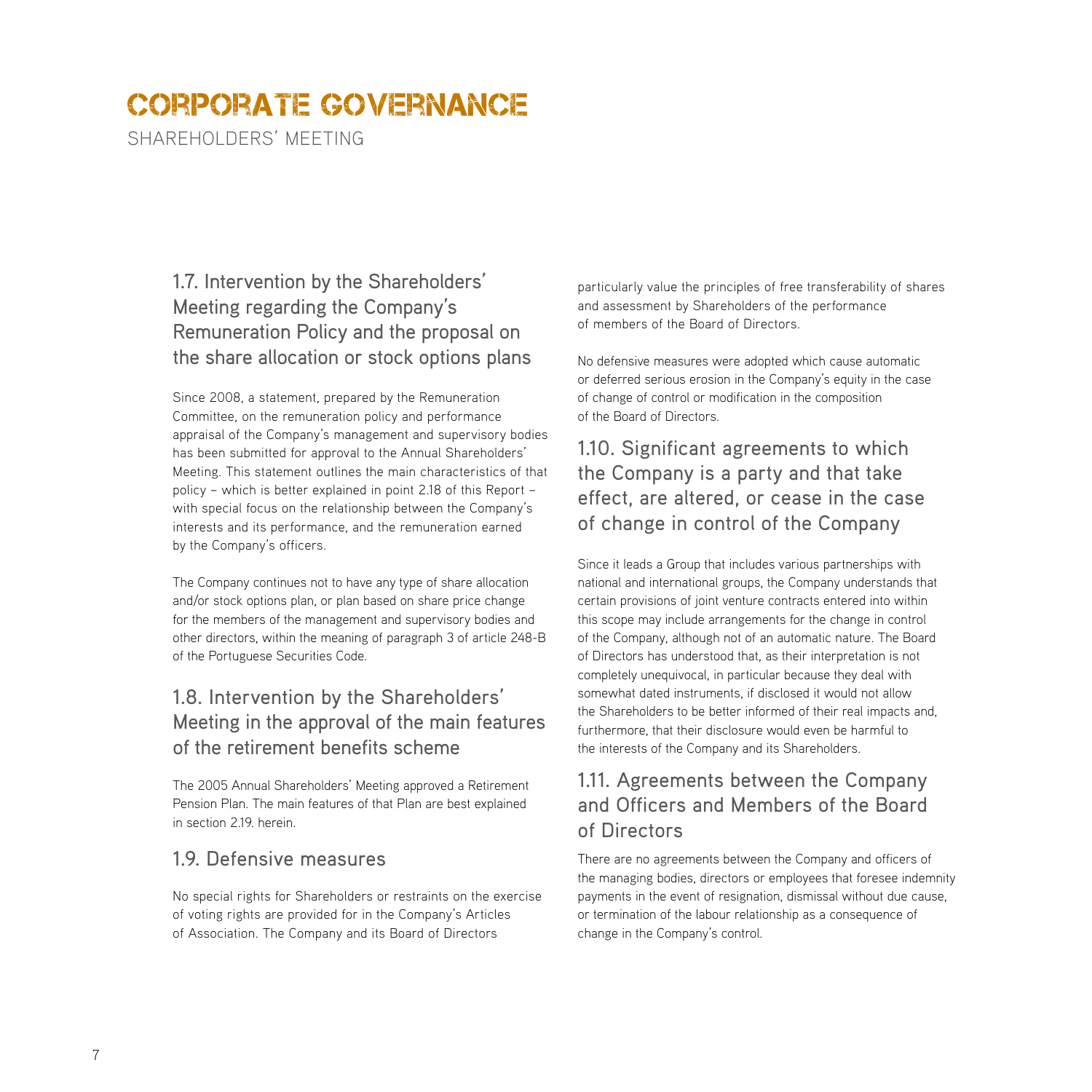#### 2. Management and Supervisory Bodies of the Company

## Section 1 – General Matters

## 2.1. Identification and Composition of the Corporate Bodies

The Board of Directors comprises Mr. Elísio Alexandre Soares dos Santos (Chairman), Prof. António Mendo Castel-Branco Borges (resigned from the post on 22 November 2010, with effect from 31 December), Mr. António Pedro de Carvalho Viana- -Baptista, Mr. Artur Eduardo Brochado dos Santos Silva, Prof. Artur Stefan Kirsten, Mr. Hans Eggerstedt, Mr. José Manuel da Silveira e Castro Soares dos Santos, Mr. Luís Maria Viana Palha da Silva, Prof. Marcel Lucien Corstjens, Mr. Nicolaas Pronk and Mr. Pedro Manuel de Castro Soares dos Santos.

The Audit Committee comprises Mr. Hans Eggerstedt, who chairs it, Mr. António Pedro de Carvalho Viana-Baptista and Prof. Artur Stefan Kirsten.

The Company Secretary is Mr. Henrique Soares dos Santos, and the alternate is Mr. António Neto Alves (resigned from the post on 31 December 2010).

The Chartered Accountant is the company PricewaterhouseCoopers & Associados, SROC, Lda., represented by Mr. Abdul Nasser Abdul Sattar, ROC, and the alternate is Mr. José Manuel Henriques Bernardo.

## 2.2. Identification of the Specialised Committees formed with responsibility in Company Management or Supervision

In April, following the election of the members of the management body for this current term in office, the Board of Directors decided to change its organisational structure for the three-year period beginning in 2010, in order to meet the new needs and requirements of the Group without neglecting governance best practices.

In addition to the Audit Committee, the current structure of the Board includes the Chief Executive Officer, the Financial Matters Committee (CAMF), the Committee on Corporate Responsibility (CRC) and the Evaluation and Nominations Committee (CAN).

In order to assist the Chief Executive Director in carrying out his role, the Board created the Managing Committee, a new *ad hoc* body chaired by the Chief Executive Officer.

The Ethics Committee and the Internal Control Committee (CCI) retain their functions as bodies supporting the Board of Directors and the Audit Committee.

The composition, powers, number of meetings and identification of the members of the Committees referred to in the preceding paragraphs are detailed in section 2.21 of this Chapter.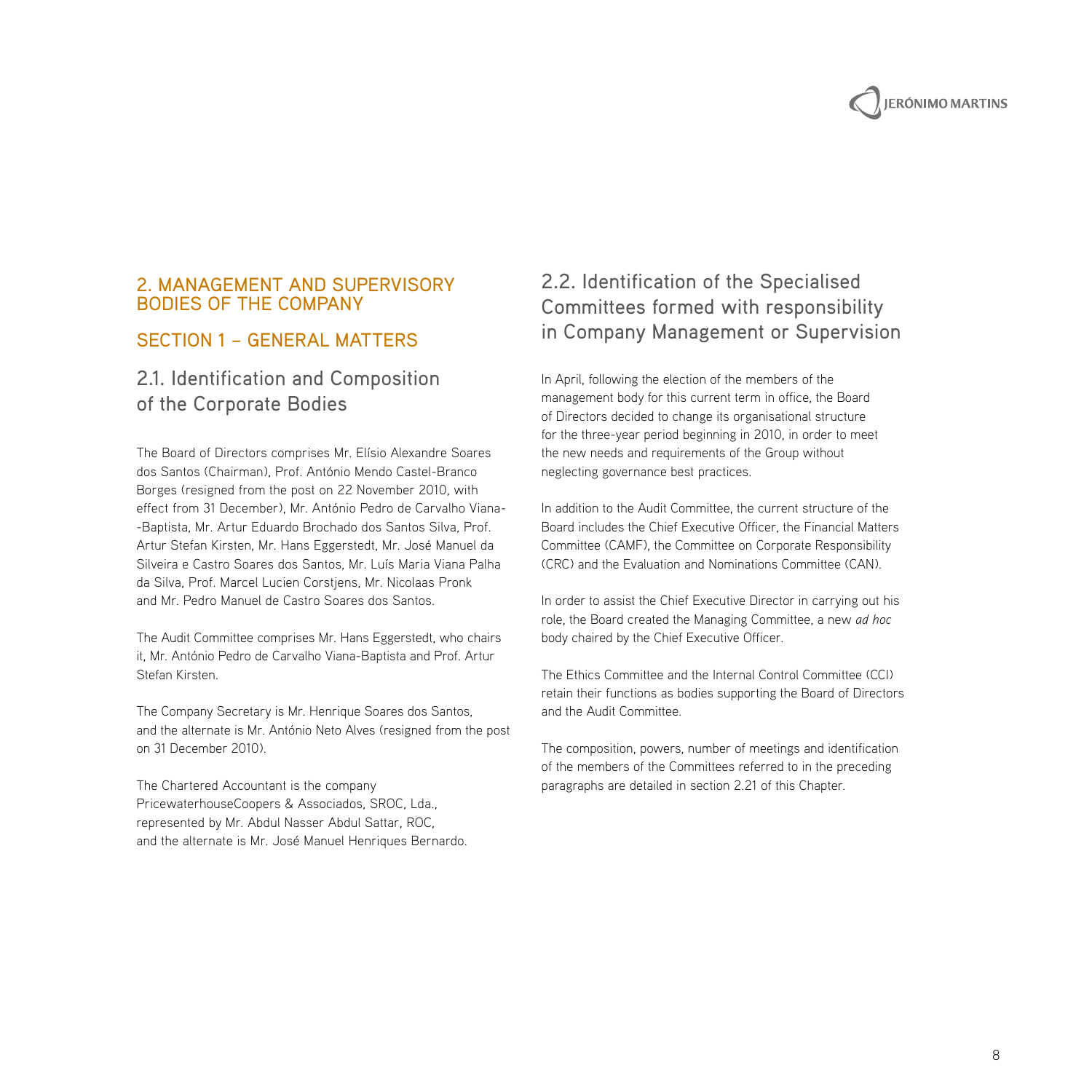management and supervisory bodies of the company

## 2.3. Organisational Charts, Delegation of Powers and Division of Responsibilities

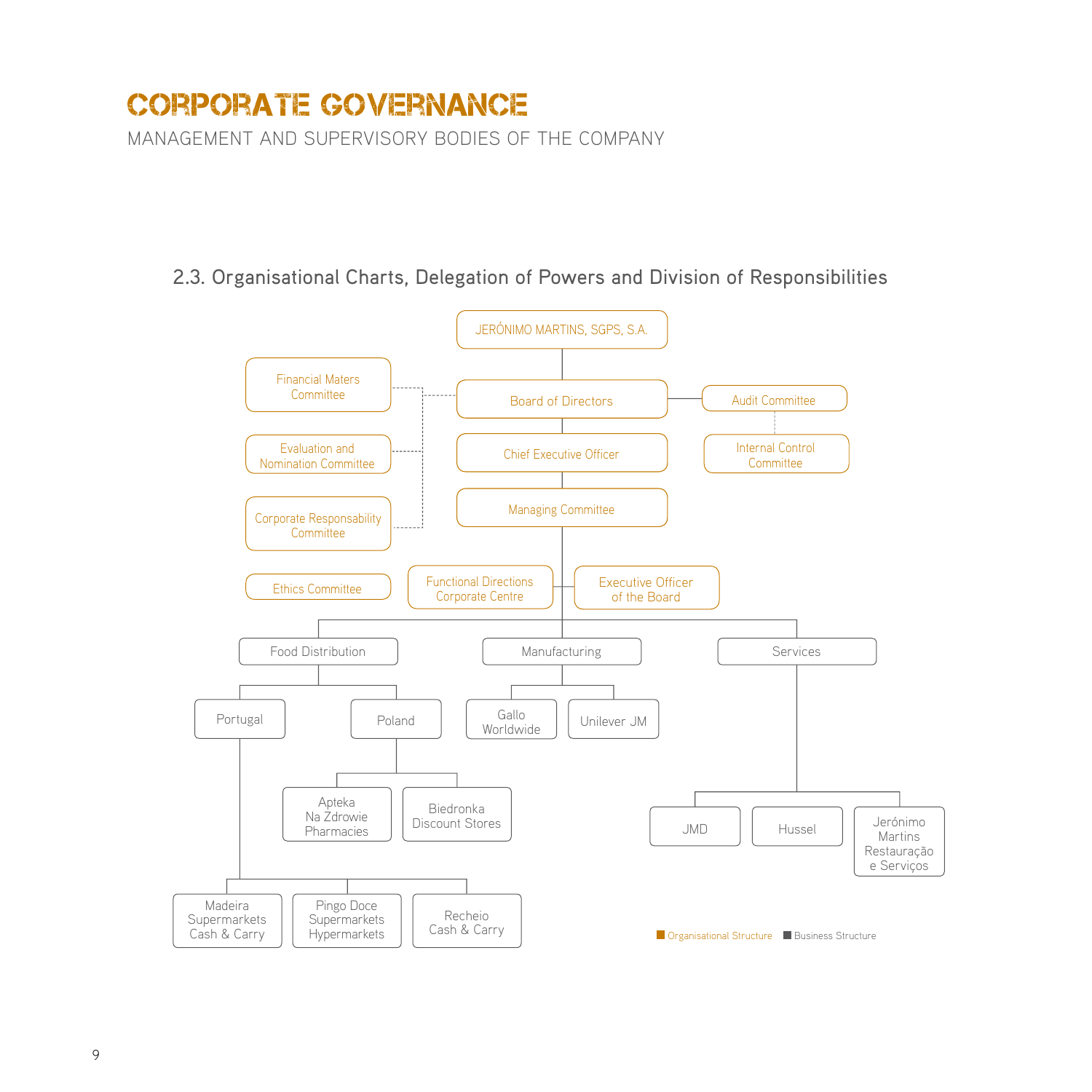# **JERÓNIMO MARTINS**

#### **2.3.1. Delegation of powers**

The Board of Directors, by resolution, delegated various duties to the Chief Executive Officer regarding the day-to-day management of the Company, which are identified in more detail in Section 2.21.1. of this Report.

Nevertheless, pursuant to the terms of its Internal Regulation, the Board of Directors and, in particular, its Chairman retain authority over strategic matters of management of the Group, in particular those regarding the corporate structure and those that, due to their importance and special nature, may significantly impact on its business activity. They have, by these means, effective control over the Company's affairs through supervision of the Company's management.

The matters referred to in Article 407(4) of the Commercial Companies Code are off-limits to the Chief Executive Officer.

Pursuant to Article 407(1) of the Commercial Companies Code, the Board of Directors also allocated to the Chairman of CAM F, by inherence of the duties performed on that Committee, the monitoring of investor relations and to the Director Mr. José Soares dos Santos the monitoring of the joint venture with Unilever Jerónimo Martins, Lda., and the activities of Jerónimo Martins – Distribuição de Produtos de Consumo, Lda. and Jerónimo Martins – Restauração e Serviços, S.A.

#### **2.3.2. Organisational structure and division of responsibilities**

Jerónimo Martins SGPS, S.A. is the Holding Company of the Group, and as such is responsible for the main guidelines for the various business areas, as well as for ensuring consistency between the established objectives and available resources. The Holding Company's services include a set of Functional Divisions which provide support for Corporate Centre and services to the Operating Areas of the Group's Companies, in the different geographical areas in which they operate.

In operational terms, Jerónimo Martins is organised into three business segments: i. Food Distribution; ii. Manufacturing; and iii. Marketing Services, Representations and Restaurant Services. The first area is organised into Geographical Areas and Operating Areas.

#### **2.3.2.1. Holding Company functional divisions**

The Holding Company is responsible for: i. Defining and implementing the development strategy of the Group's portfolio; ii. Strategic planning and control of the various businesses and consistency with the global objectives; iii. Defining and controlling financial policies; and iv. Defining human resources policy, with direct responsibility for implementing the Management Development Policy.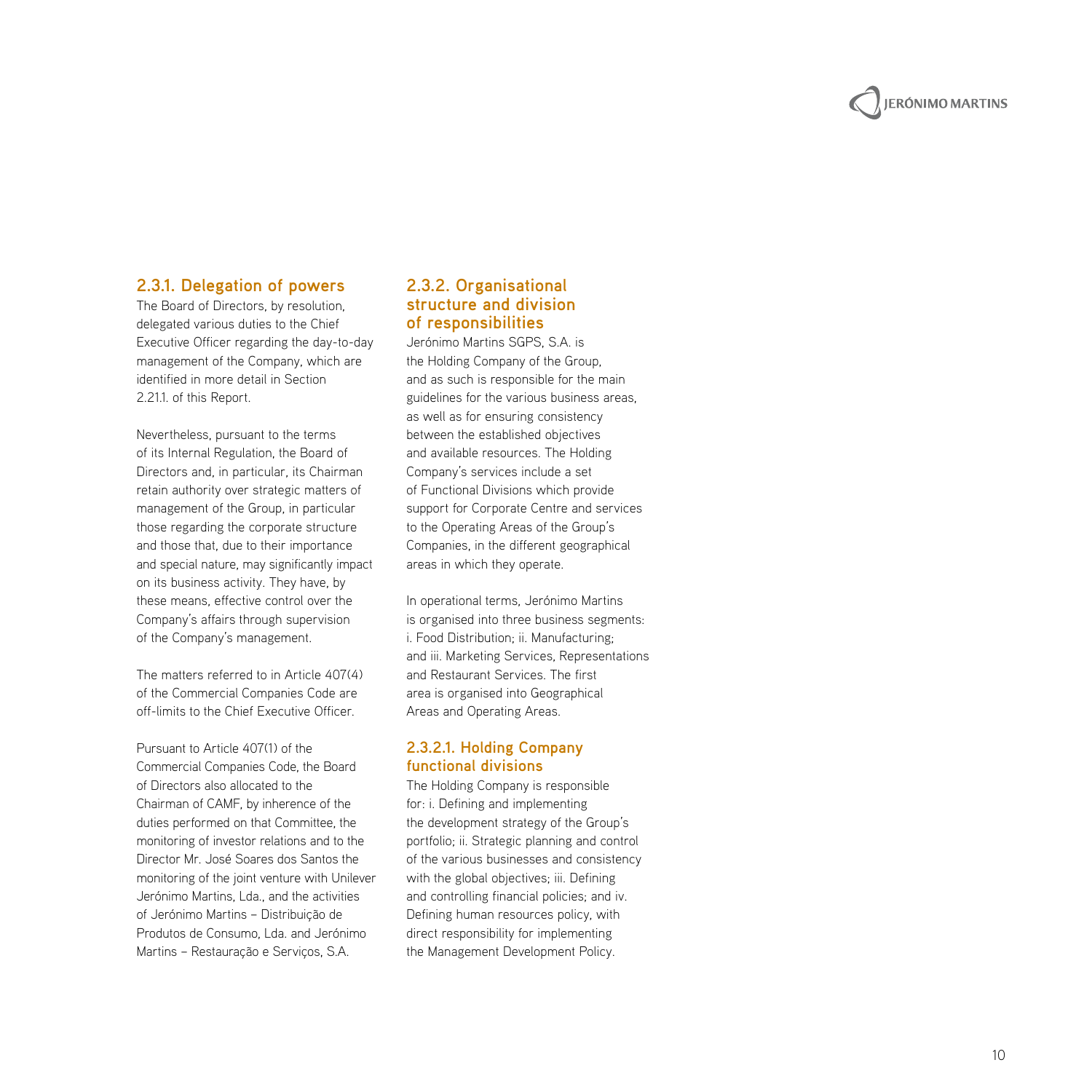management and supervisory bodies of the company



The Holding Company's Functional Divisions are organised as follows:

Internal Audit – Evaluates the quality and effectiveness of the systems (both operational and non-operational) of internal control and risk control established by the Board of Directors, ensuring their compliance with the Group's Procedures Manual. It also guarantees full compliance with the procedures laid out in the Operations Manual of each business unit and ensures compliance with the legislation and regulations applicable to the respective operations.

This Division reports hierarchically to the Chairman of the Board of Directors and functionally to the Audit Committee. The activities carried out by this Functional Division are detailed further in this Report.

Legal Affairs – Responsible for supervising the Group's corporate affairs and for ensuring strict compliance by all its Companies with legal obligations. Legal Affairs assists the Board of Directors in preparing and negotiating contracts to which Jerónimo Martins is a party, and it heads the development and implementation of strategies for the protection of the Group's interests in the case of legal disputes by managing external counsel.

In 2010, the Division focused on monitoring the evolution of the corporate rules and recommendations in the Group's various reorganization operations, including the merger of Bazar Novo and Electric Co in Pingo Doce, and internal training on matters regarding the prevention of legal disputes.

Corporate Communication – Responsible for coordinating the strategic management of the brand and the corporate reputation among the different key non-financial audiences, both internal and external, namely employees, journalists and opinion makers, NGOs and public opinion in general. To do so, it participates in the definition of the strategic approach to policies and initiatives with potential impact on reputation, while also taking on the coordination of implementation and monitoring of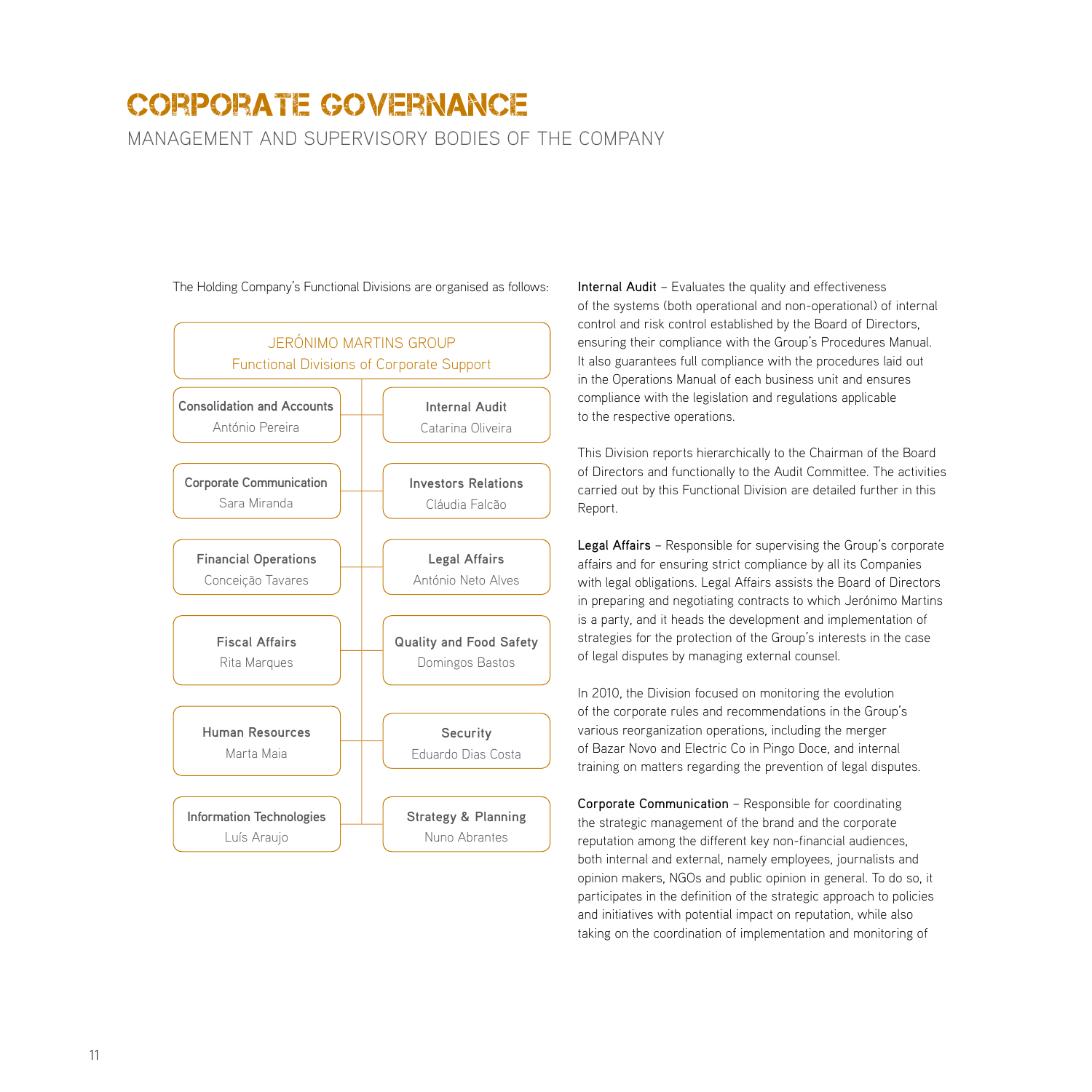# **JERÓNIMO MARTINS**

the Group's corporate social responsibility policy. It operates as an agent fostering inter-departmental integration with the aim of ensuring consistency in internal and external communication and alignment with the values and objectives, of business and others, of the Group. It manages the digital corporate communication channels (website and intranet) as well as the internal communication printed matter, and it coordinates the organisation and staging of events. It is the quintessential point of interaction with general and specialised journalists, providing support to various companies and Functional Divisions on media relations and event communication and organisation, in both proactive and reactive situations, particularly in cases of threat and crisis management.

In 2010, the focus was placed on the internal restructuring of the Division, in order to strengthen orientation to meeting the needs of internal customers and accountability for communication campaigns and initiatives, and also to expand technical expertise in critical areas such as the approach to social networks. The Digital Media Manager role was created. In a year which saw the anniversaries of the launch of Pingo Doce and Biedronka, special attention was given to an editorial initiative in Portuguese and Polish, about the employees who made a decisive contribution in creating the two companies' success stories, with

a view to strengthening the platform of values of Jerónimo Martins' brand and the sense of pride for belonging to the Group. In terms of current management, the Group's quarterly performance results and its Companies' activities, particularly store openings and commercial initiatives, were disclosed to the media and support was provided to the Board of Directors on internal and external communication.

Consolidation and Accounting – Prepares consolidated financial information in order to comply with legal obligations and supports the Board of Directors by implementing and monitoring the policies and the accounting principles adopted by the Board that are common to all the Companies of the Group. The Division also verifies compliance with obligations stated in the Articles of Associations.

As a result of legislative changes, 2010 saw the conversion to the International Financial Reporting Standards (NCRF/ IFRS) of the statutory accounts of the Group's Companies based in Portugal. The process was accompanied by this Division. No material impacts that might affect the equity situation of the companies involved have been identified, nor was there any resultant impact on the Group's consolidated financial statements.

Its activity was also focused on supervising conformity with the accounting standards

"In a year which saw the anniversaries of the launch of Pingo Doce and Biedronka, special attention was given to an editorial initiative in Portuguese and Polish, about the employees who made a decisive contribution in creating the two companies' success stories, with a view to strengthening the platform of values of Jerónimo Martins' brand and the sense of pride for belonging to the Group."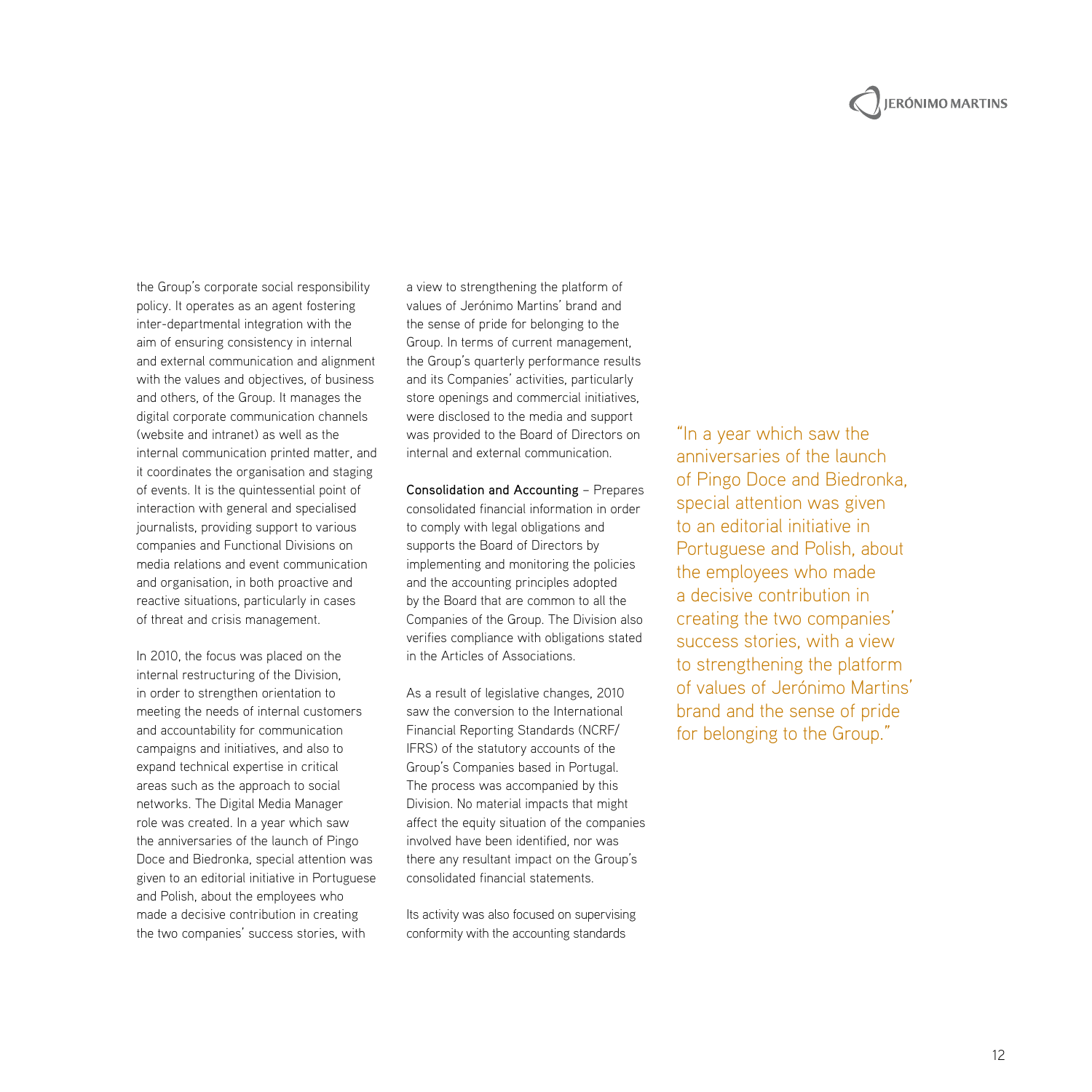management and supervisory bodies of the company

adopted by Jerónimo Martins, supporting the Companies in the accounting assessment of all non-recurrent transactions, as well as in the restructuring and expansion activities of the Group.

Strategy and Planning – Co-ordinates and supports the process of creating and maintaining the Group's Strategic Plans and the respective budgeting. In addition, it has a control function, monitoring the performance of the different Business Units of the Group and investigating any deviations from the plans. It thus provides the Managing Committee of Jerónimo Martins with relevant information and proposals to guarantee corrective measures that allow the defined strategic objectives to be achieved.

Furthermore, it coordinates the activities of acquisition and disposal of Companies or Businesses, as well as corporate restructuring processes.

Macroeconomic and market trend performance was monitored during 2010, in order to facilitate maximum proactivity in preparing contingency scenarios, in an unfavourable economic environment. Following the Group's organisational restructuring, the reporting process was adapted and developed to meet the needs of the different corporate bodies and Functional Divisions of the Holding Company.

The process of identifying new growth opportunities for Jerónimo Martins' portfolio continued to be a priority, focusing on the evaluation of alternative geographical markets and new business potential in geographical areas where the Group already operates.

Fiscal Affairs – Provides all Group's Companies with assistance in tax matters, by ensuring compliance with legislation in force and the optimisation of the business units' management activities from a tax viewpoint. The Division also manages the Group's tax disputes and its relations with external consultants and Tax Authorities.

The activities of the Fiscal Affairs Division in 2010 included advising on corporate restructuring operations, in particular the merger of Bazar Novo and Electric Co in Pingo Doce. It also analysed the various legislative instruments that form part of the Stability and Growth Plans (SGP) and the State Budgets for 2010 and 2011, with a view to aligning the policies adopted (or to be adopted) by the various Group's Companies and preparing several applications for tax benefits.

Finally, during 2010 the Fiscal Affairs Division drew up several documents intended to defend the Group's best interests before the Tax Authorities.

Financial Operations – This Division includes two distinct areas: Risk Management and Treasury Management. The activity of the Risk Management area is discussed in detail later in this Report.

Treasury Management is responsible for managing relations with the financial institutions that have or intend to have business dealings with Jerónimo Martins, establishing the criteria that these entities must fulfil.

Treasury planning has the role of selecting the most suitable financial sources according to individual need, for all the Companies of the Group. The type of funding, corresponding terms, cost and back-up documentation must comply with the criteria established by the Board. Likewise, the Treasury is responsible for conducting business with financial institutions, optimizing factors so that the best possible conditions may be obtained at all times.

A large part of the Treasury activities of Jerónimo Martins is centralised in the Holding Company, which is a structure that provides services to all other Companies of the Group. The National Distribution Companies are completely centralised, while the Polish Distribution, and Representation and Restaurant areas still work independently in relation to processing payments to third parties.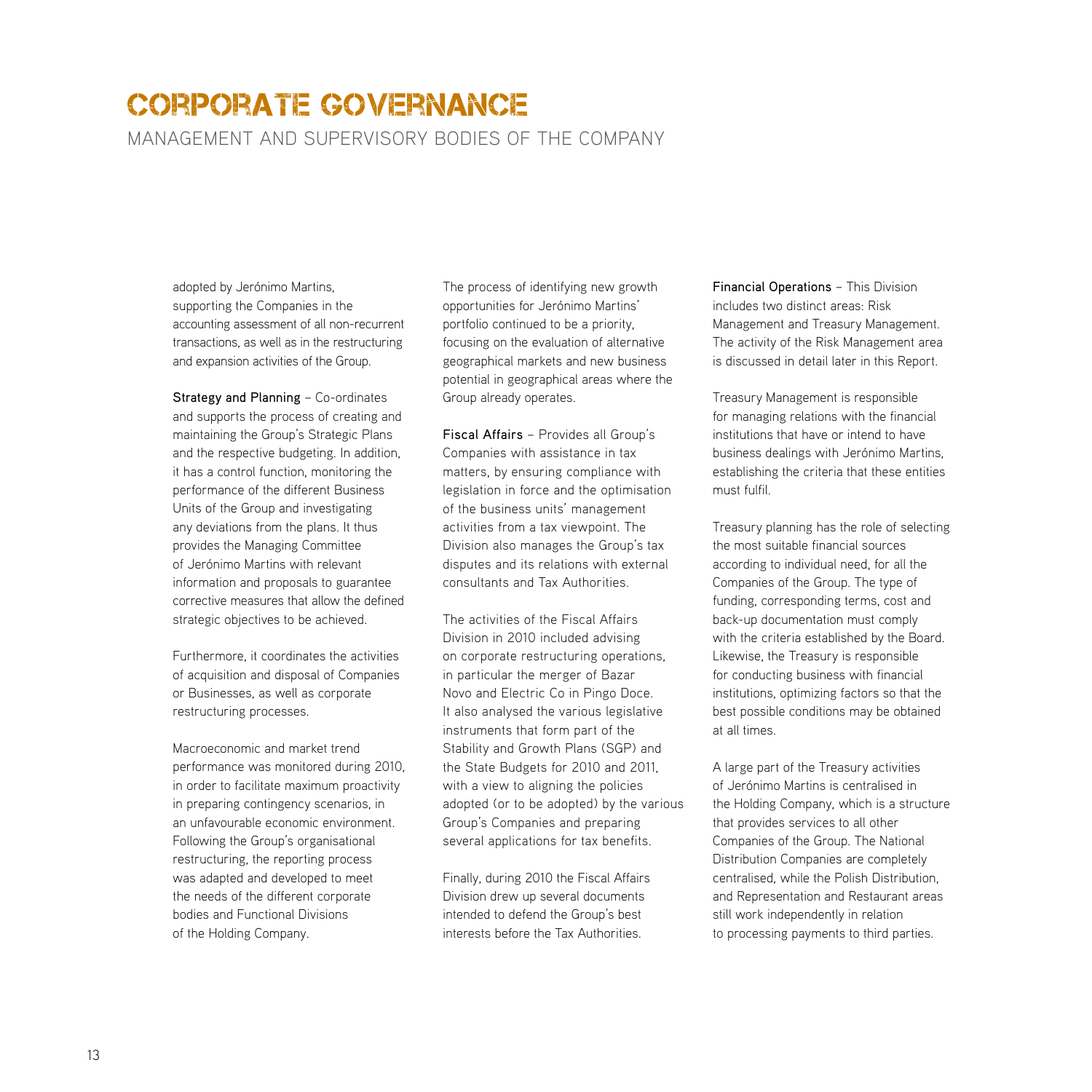# **IERÓNIMO MARTINS**

It is also Treasury's responsibility to elaborate and comply with the Treasury budget that is based on the activity plans of the Group's Companies.

In compliance with the above-described activities, several loans and commercial paper programmes were restructured in various Group's Companies during 2010, with the main aim of extending their maturities, increasing the amount available, and ensuring availability in case the funds need to be used.

Food Quality and Safety – Created in 2010, it is responsible for defining, planning, implementing and controlling the policies, procedures, methodologies and rules along the whole food chain, in order to ensure the use of the best and most up-to-date practices. This responsibility extends to the different geographical areas where Jerónimo Martins operates and where the harmonisation and consistency of the methods and procedures must be identical.

The main activities developed in 2010 were the restructuring of the area, both of the organization as a whole and of individual teams in those areas, as well as the survey of processes, methodologies, practices and procedures in Portugal and Poland with the aim of harmonising them.

Human Resources – Founded on the Culture, Values and Principles of Jerónimo Martins, this area is responsible for defining and implementing the global strategy and policies of Human Resources. This Division, which acts across the Group as a whole, is responsible for ensuring compliance with the policies, standards, procedures and good practices as regards the main pillars of Human Resource Management – Recruitment, Training, Development, Compensation and Benefits – while respecting the individual nature of the different Companies and the uniqueness of the different geographical areas in which Jerónimo Martins operates.

Investor Relations – This Division is the preferred interface with investors – shareholders or not, institutional and private, national and foreign – as well as the analysts who formulate opinions and recommendations regarding Jerónimo Martins' share price.

It is also the responsibility of the Investor Relations Office to co-ordinate all matters related to the Securities and Exchange Commission.

The activities carried out by this Functional Division can be found in detail in section 3.11. below.

Security – This area defines and controls procedures in terms of protecting the security of the Group's people and assets, intervening whenever there are thefts and robberies, fraud and other illegal and/or violent activities perpetrated in the facilities or against employees of the Group.

Information Systems – Defined in 2010 as a transversal corporate area, its mission is to harmonise the information systems of the Group and define common policies, procedures and processes for managing IT, as well as outlining a strategic IT plan aligned with the strategy of Jerónimo Martins.

It is responsible in particular for providing and supporting information and communication technology services that create the conditions for the business to achieve its goals and objectives. It is also responsible for defining and providing support to the architecture, communications, hardware and software infrastructure, design and development of appropriate applications that are necessary for the processes of the organisation.

This Division is also responsible for guaranteeing an adequate level of security of the Company's information systems, developing and implementing the right tools for that purpose, defining and testing the Disaster Recovery Plan, as well as providing support and appropriate training to users in relation to all new features and systems.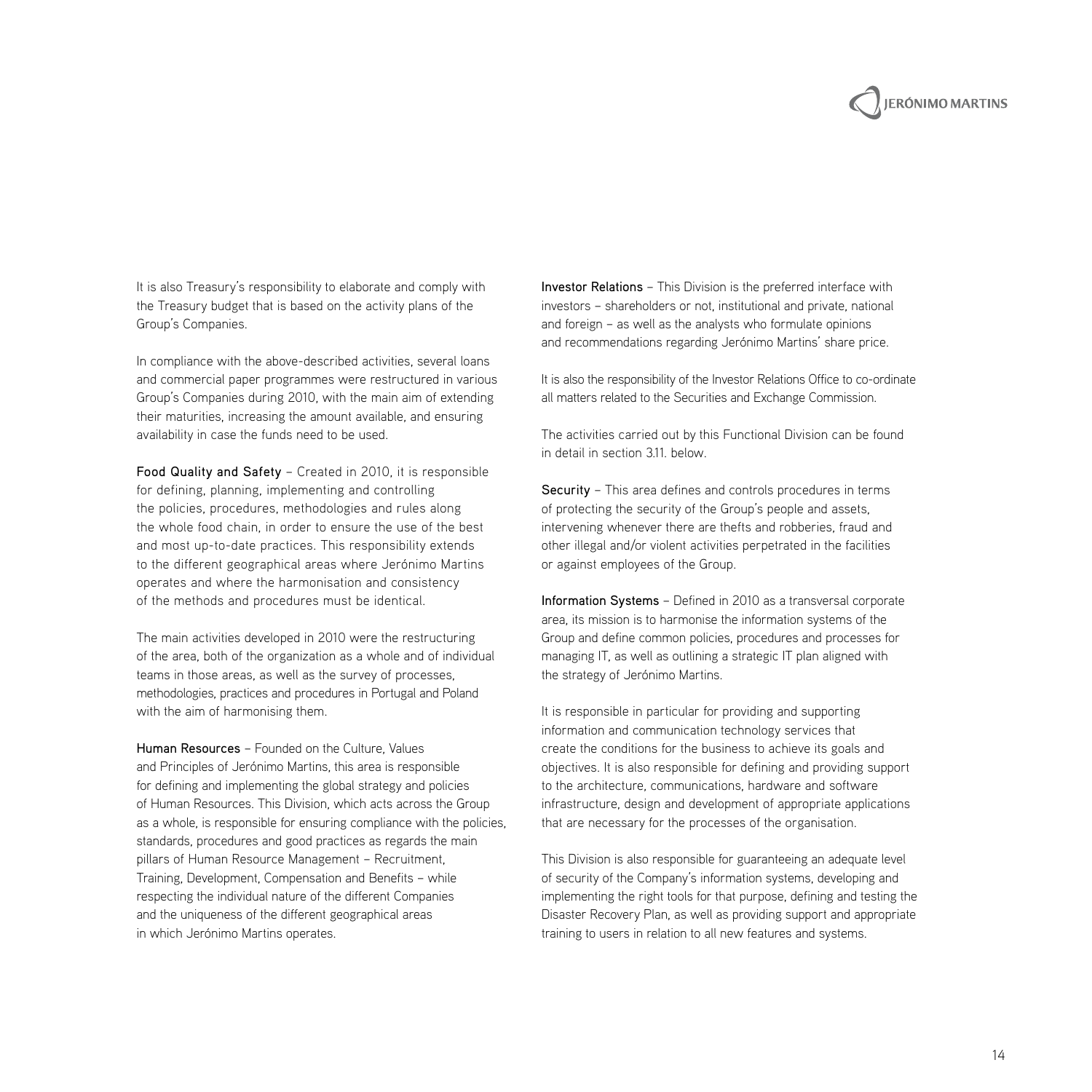management and supervisory bodies of the company

2010 was marked by the adaptation of the information systems to the various legislative changes, including those related to the accounting standardisation and VAT, and also by multiple processes of technological renewal (including the SAP ERP and Data Warehouse), and by various bureaucracy reduction initiatives (such as those concerning labour accidents and proposals for the hiring of staff).

#### **2.3.2.2. Operational areas**

The organisational structure of Jerónimo Martins is aimed mainly at ensuring specialisation in the Group's various businesses by creating Geographical Areas and Operational Areas, thus guaranteeing the required proximity to the different markets.

Hence, the Food Distribution business is divided into Geographical Areas, Portugal and Poland, and then further divided within those areas into Operational Areas. In Portugal there are three Operational Areas: Pingo Doce (supermarkets and hypermarkets), Recheio (cash & carries) and Madeira (supermarkets and cash & carries). In Poland there are two Operational Areas: Biedronka (food stores) and "Apteka Na Zdrowie" (pharmacies).

The manufacturing segment operates in partnership with Unilever, through the company Unilever Jerónimo Martins, Lda., which conducts the businesses of the food, personal care and home care products and ice creams, and through the company Gallo Worldwide, Lda., which produces and sells olive oil and cooking oils.

Within the Group's portfolio there is also a business segment devoted to Marketing Services, Representations and Restaurant Services, which includes: i. Jerónimo Martins Distribuição, which represents in Portugal major international brands of widely consumed food products, premium cosmetic brands and mass market brands, and which includes Caterplus, a specialist in the trade and distribution of specific products for Food Service;

ii. Hussel, a retail chain specialised in chocolates and confectionary; and iii. Jerónimo Martins Restauração e Serviços, which owns the chain of Jeronymo coffee shops, Ben & Jerry's and Olá ice cream stores, and Chili's and Oliva restaurants.

Information about the organisation model is provided in Chapter 1 – Management Structure, of the Annual Report of which the present Report is part.

## 2.4. Audit Committee Annual Report and opinion of the Audit Committee

The annual report on the activities undertaken by the Audit Committee includes a description of the supervisory activities carried out and it has been published on the corporate website of Jerónimo Martins, together with the financial statements.

## 2.5. Risk management and internal control systems

#### **2.5.1. Risk management**

The Company, and in particular, its Board of Directors, dedicates a great deal of attention to the risks affecting the businesses and their objectives. Success in this field depends on the ability to identify, understand and handle exposure to events, which, whether or not under the direct control of the management team, may materially affect the physical, financial and/or organizational assets of the Company. This concern is materialized in the Group's Risk Management Policy, which aims to stimulate and reinforce the behaviour necessary for that success.

Because of the size and geographical dispersion of Jerónimo Martins' activities, successful risk management depends on the participation of all employees, who should assume this concern as an integral part of their jobs, particularly through the identification and reporting of risks associated with their area. Therefore,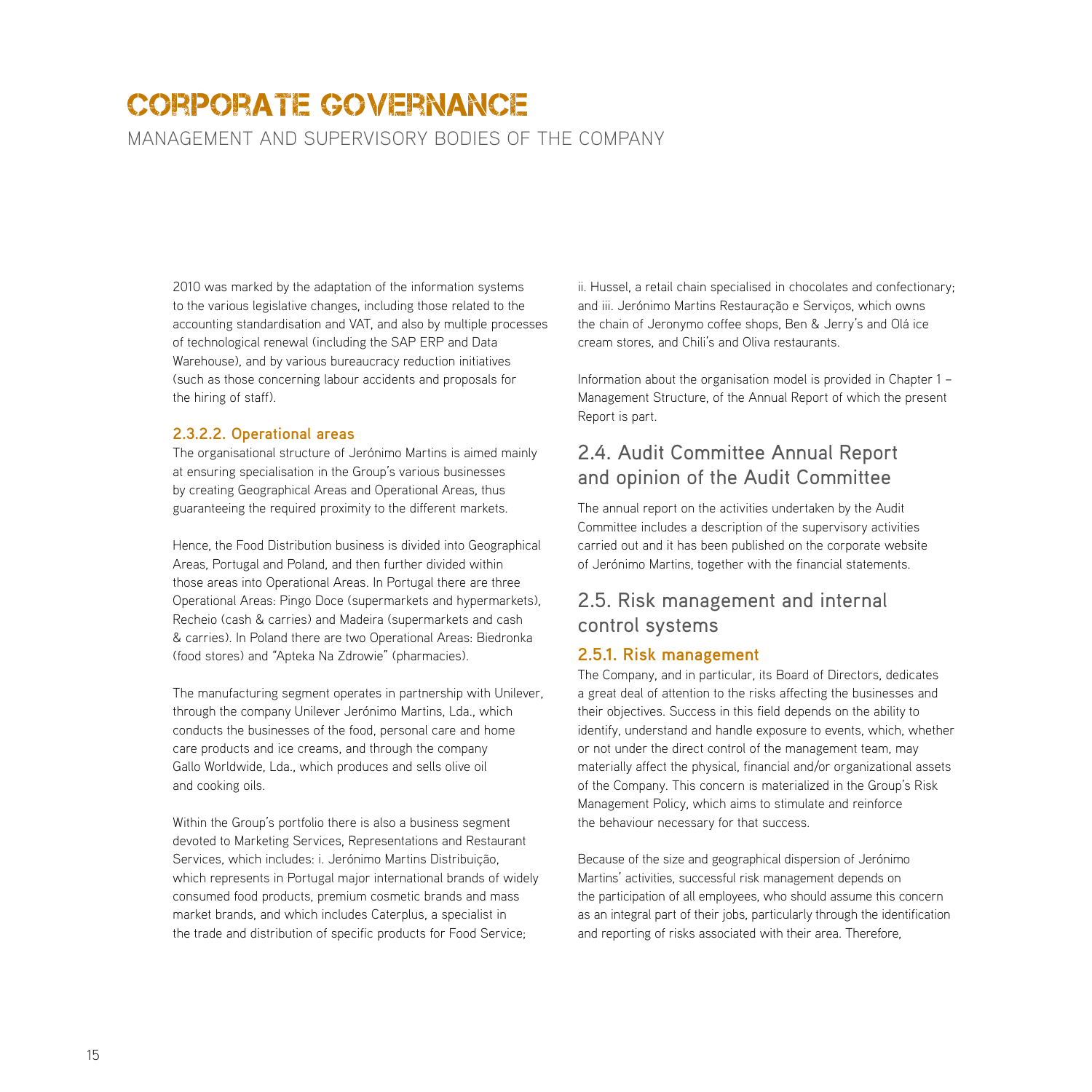

all activities must be carried out with an understanding of what the risk is and an awareness of the potential impact of unexpected events on the Company and its reputation.

#### **2.5.1.1. Risk management objectives**

Within the Group, Risk Management aims to meet the following objectives:

- To promote the identification, evaluation, handling and monitoring of risks, in accordance with a methodology common to all the Companies in the Group.
- To regularly assess the strengths and weaknesses of key value drivers.
- To develop and implement programmes to handle and prevent risk.
- To integrate Risk Management into business planning.
- To promote the awareness of the workforce with regard to risks and also to the positive and negative effects of all processes that influence operations and are sources of value creation.
- To improve decision-making and priority-setting processes through the structured understanding of Jerónimo Martins' business processes, their volatility, opportunities and threats.

#### **2.5.1.2. The risk management process**

In the first place, risk evaluation seeks to distinguish what is irrelevant from what is material. This requires active management and involves consideration of sources of risk, the probability of occurrence of a certain event, and the consequences of their manifestation within the context of the control environment.

The Risk Management Process (RMP) is cyclical in nature, considering: i. risk identification and evaluation; ii. definition of management strategies; iii. implementation of control processes, and iv. process monitoring.

The RMP of the Group complies with standards of the Federation of European Risk Management Associations (FERMA), which are seen as a model of best practices.

The objectives defined during the strategic and operational planning process are the departure point of the RMP. At this time internal and external factors that may compromise fulfilment of the established goals are being identified and assessed.

This approach is based on the concept of Economic Value Added (EVA). It begins with the analysis of the key value drivers of both the operating profit and the cost of capital, in an attempt to identify the factors of uncertainty that may negatively influence the generation of value.

In this manner, a systematised, interconnected perspective of the risks inherent to the organisational divisions' processes, functions and activity is developed.

#### **2.5.1.3. Organisation of risk management**

Risk management is organized around three categories:

- Strategic risks.
- Financial risks.
- Process risks.

In the first category, attention is focused on the uncertainty which affects the viability of the business model and strategy. The other categories encompass the uncertainty affecting the implementation of the defined business model and strategy. The process risks category also includes uncertainty regarding the relevance and quality of the information used for decision-making.

#### **Strategic risks**

Strategic risk management involves monitoring factors such as social, political and macroeconomic trends; the evolution of consumers' preferences; the businesses' life cycle; the dynamics of the markets (financial, employment, natural and energetic resources); the competition's activity; technological innovation; availability of resources; and legal and regulatory changes.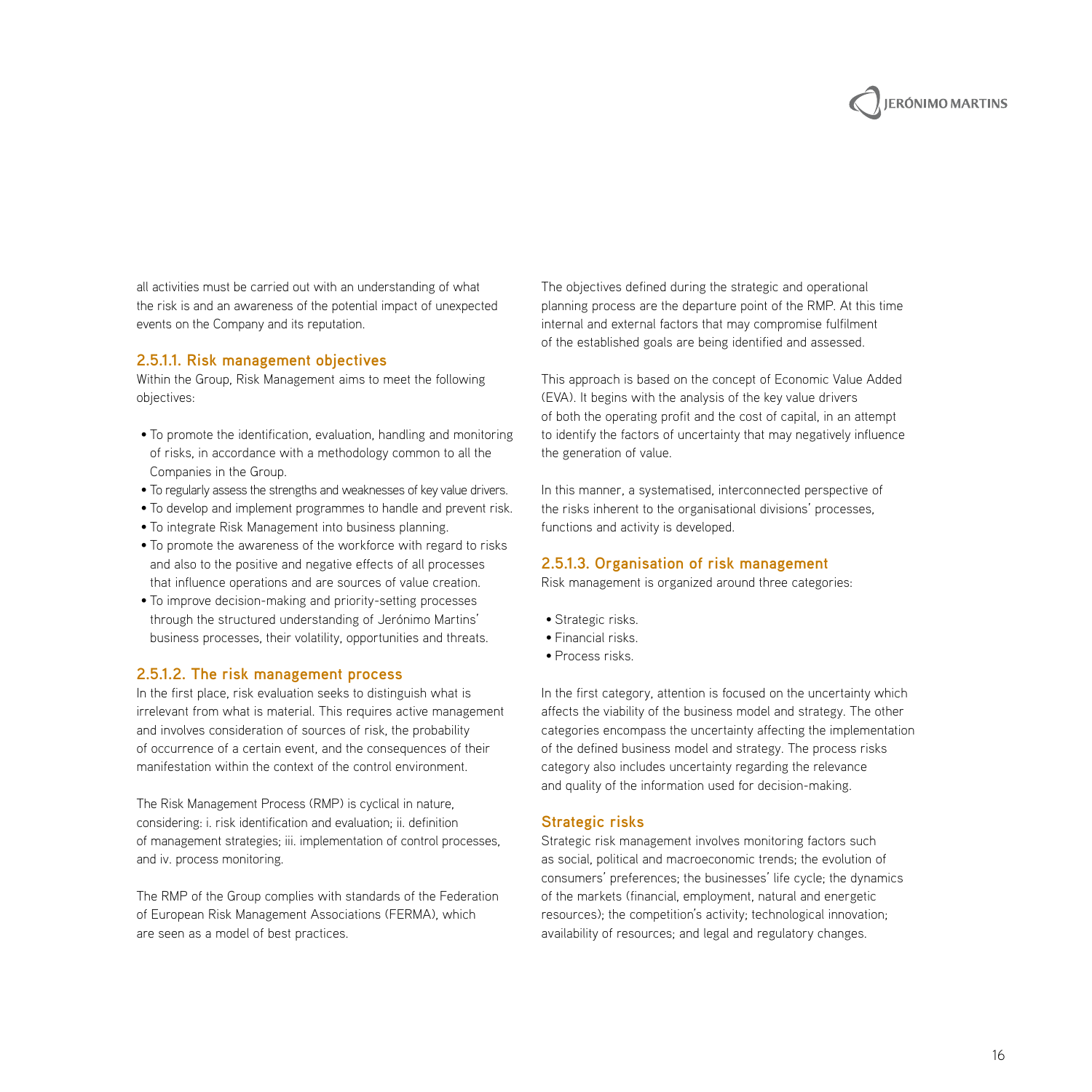management and supervisory bodies of the company

The management team uses this information to understand if the analysis of the identified needs is still up to date and if it is viable to develop a unique value proposition, which adequately meets those needs. That information is also used to know if there is a large enough market of customers who are willing and able to pay the price offered and to see if the Company has enough exclusive, lasting and sustainable competitive advantages to obtain a return that is commensurate with the risks involved.

In this way, the management team tries to identify any opportunities and threats in the industries and sectors in which it operates, namely in terms of potential profitability and growth, but also in terms of both the strategic alignment and appropriateness of its business model in light of current and future market conditions.

These issues are assessed at the Executive Board meetings and discussed during various internal forums throughout the year.

#### **Financial risks**

#### Risk factors

Jerónimo Martins is exposed to several financial risks, namely: market risk (which includes exchange rate risk, interest rate risk and price risk), liquidity risk and credit risk.

The management of this risk category is focused on the unpredictable nature of the financial markets and tries to minimize its adverse effects on the Company's financial performance.

On this level, certain types of exposure are managed using financial derivative instruments.

Activity in this area is carried out by the Financial Operations Department, under the supervision of the Executive Board. The Risk Management Department is responsible for identifying, assessing and hedging financial risks, by following the guidelines set out in the Financial Risk Management Policy that was approved in April 2009 by the Board of Directors.

Every quarter, reports on compliance with the Financial Risk Management Policy are presented to the Audit Committee.

#### a) Market risk

#### a.1) Foreign exchange risk

The main source of exposure to foreign exchange risk comes from Jerónimo Martins' operations in Poland.

On 31 December 2010, a depreciation of the zloty against the euro of around 10% would have a negative impact on the net investment of 46 million euros. The Company's vulnerability to this risk increased during 2010 for two reasons:

- Increase in the value of the net investment in Poland.
- Maturity of all existing hedging operations for this risk, at the end of last year.

The other source of exposure regarding exchange rate risk comes from debt issued in US dollars in 2004, with the following characteristics:

| Financing            | Amount          | Maturity   |
|----------------------|-----------------|------------|
| Private Placement #1 | \$84,000,000,00 | 23-06-2011 |
| Private Placement #2 | \$96,000,000,00 | 23-06-2014 |

Two cross currency swaps were contracted to hedge this risk, exactly replicating the terms of the financing:

| Financing | Amount          | Counter-amount  | Maturity   |
|-----------|-----------------|-----------------|------------|
| Swap #1   | \$84,000,000,00 | 70,469,798.66 € | 23-06-2011 |
| Swap #2   | \$96,000,000.00 | 80,536,912.75 € | 23-06-2014 |

Thus, net exposure to the US dollar, as a result of these transactions is nil, with no changes occurring from 2009 to 2010.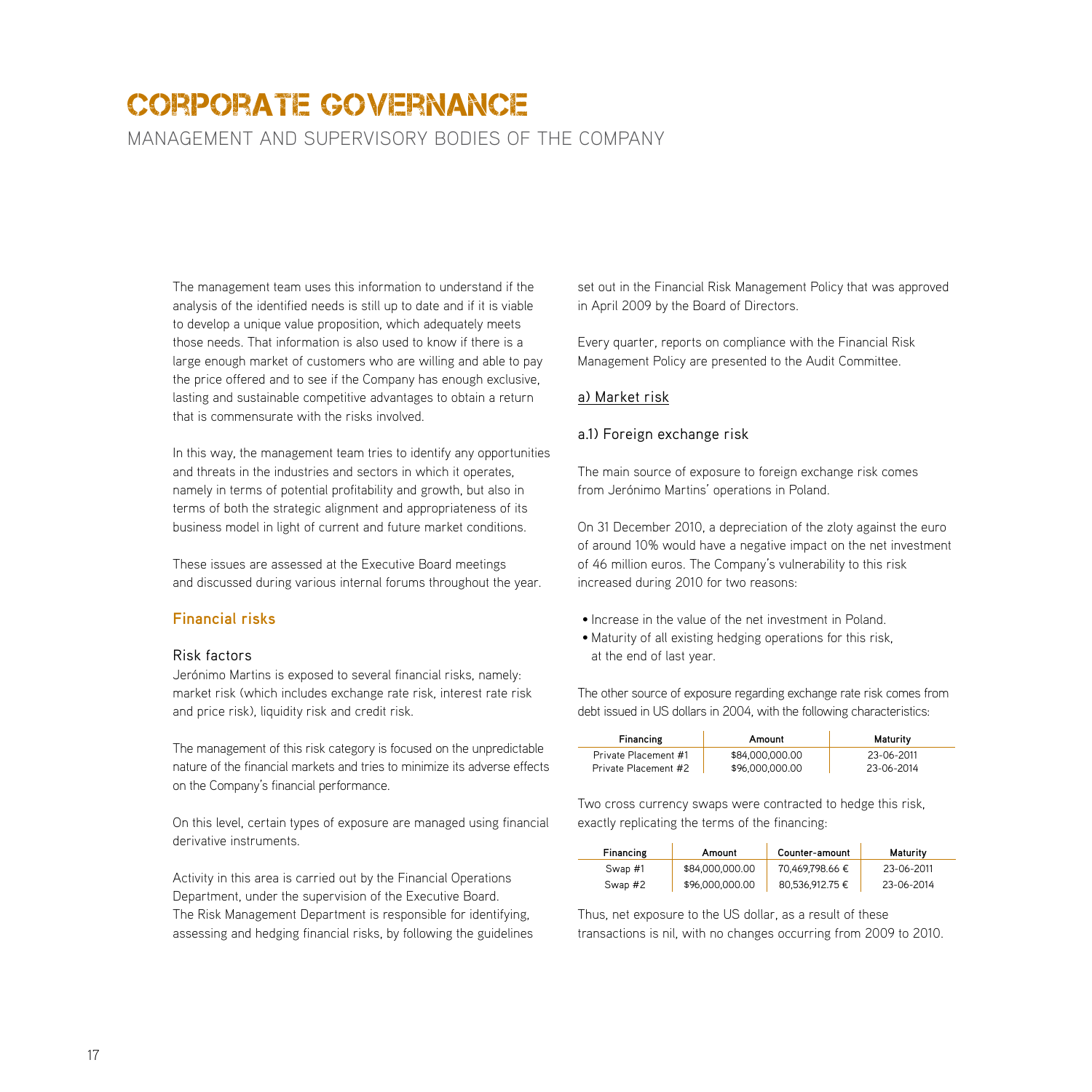In addition to this exposure, within the scope of the commercial activities of its subsidiaries, the Company acquires merchandise that is denominated in foreign currency, mainly zloty and US dollars. As a general rule, these transactions involve low amounts, and are very short dated.

Management of the Operational Companies' exchange rate risk is centralized in the Financial Operations Department of the Group's Holding. Whenever possible, exposure is managed through natural hedges, namely through loans denominated in local currency. When this is not possible, zero cost structures are contracted using instruments such as: swaps, forwards or options.

The Group's exposure to foreign exchange risk in recognised financial instruments included and not included in the balance sheet at 31 December 2010 was as follows:

|                                                       |             |                                               |           | (E' 000)    |
|-------------------------------------------------------|-------------|-----------------------------------------------|-----------|-------------|
| As at December 31 <sup>st</sup> , 2010                | Euro        | Zloty                                         | Dólar     | Total       |
| Assets                                                |             |                                               |           |             |
| Cash and cash equivalents                             | 200,130     | 103,797                                       |           | 303,927     |
| Available-for-sale financial<br>investments           | 7.015       |                                               |           | 7,015       |
| Debtors and deferred costs                            | 117,182     | 53,627                                        |           | 170,809     |
| Derivative financial instruments                      |             | 46                                            |           | 46          |
| <b>Total Financial Assets</b>                         | 324,327     | 157,470                                       | ۰         | 481.797     |
| Liabilities                                           |             |                                               |           |             |
| <b>Borrowings</b>                                     | 609.509     | 101.019                                       | 142.871   | 853,399     |
| Derivative financial instruments                      | 16.218      | 175                                           | 8.019     | 24.412      |
| Creditors and accrued costs                           | 896,581     | 919,254                                       | 117       | 1,815,952   |
| <b>Total Financial Liabilities</b>                    | 1,522,308   | 1.020.448                                     | 151,007   | 2.693.763   |
| <b>Net Financial Position</b><br>in the Balance Sheet | (1,197,981) | (862.978)                                     | (151.007) | (2,211,966) |
| As at December 31 <sup>st</sup> , 2009                |             |                                               |           |             |
| Total financial assets                                | 202.790     | 209.358                                       | 15        | 412.163     |
| <b>Total financial liabilities</b>                    | 1.449.722   | 889.058                                       | 151.007   | 2.489.787   |
| <b>Net Financial Position</b><br>in the Balance Sheet |             | $(1,246,932)$ (679,700) (150,992) (2,077,624) |           |             |

#### a.2) Price risk

Because of its investment in Banco Comercial Português, the Company is exposed to the risk of share price fluctuation. At 31 December 2010, a negative 10% variation in the trading price of BCP shares would have a negative effect of 113 thousand euros. At 31 December 2009, a similar variation would have a negative effect of 165 thousand euros.

#### a.3) Interest rate risk (Cash Flow and Fair Value)

All financial liabilities are directly or indirectly indexed to a reference interest rate, which exposes Jerónimo Martins to cash flow risk. A given portion of this risk is hedged through interest rate swaps, thus the Company is also exposed to fair value risk.

Exposure to interest rate risk is monitored dynamically. In addition to evaluating future interest costs based on forward rates, sensitivity tests to variations in interest rate levels are performed. The Company is essentially exposed to the euro and the zloty interest rate curves. The sensitivity analysis is based on the following assumptions:

- Changes in market interest rates affect interest gains and losses on variable financial instruments.
- Changes in market interest rates only affect gains and losses in interest on financial instruments with fixed interest rates if these are recognised at fair value.
- Changes in market interest rates affect the fair value of derivative financial instruments and other financial assets and liabilities.
- Changes in the fair value of derivative financial instruments and other financial assets and liabilities are estimated by discounting future cash flows from current net values, using the market rates at the end of the year.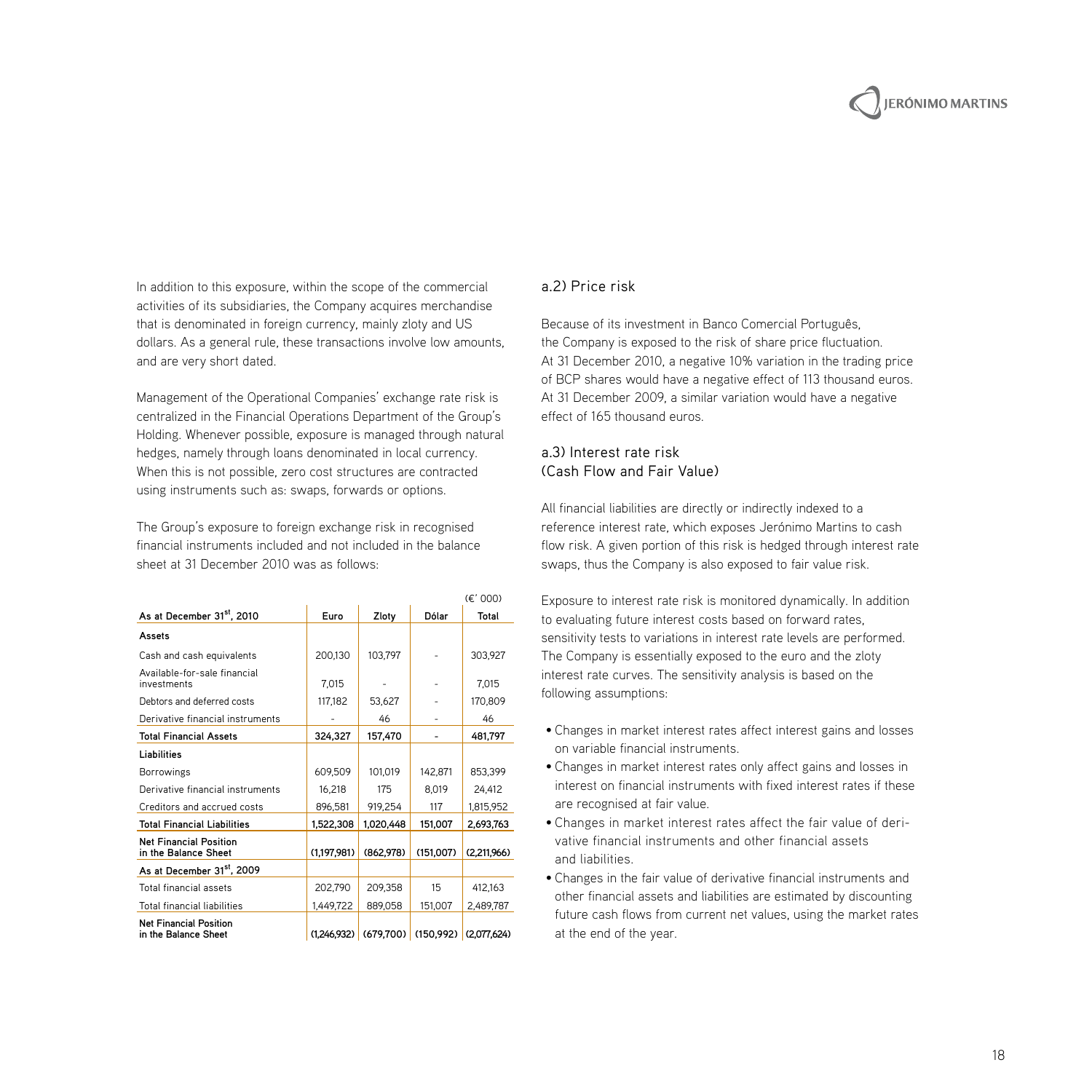management and supervisory bodies of the company

For each analysis, whatever the currency, the same changes to the yield curves are used. The analyses are carried out for the net debt, i.e., deposits and short-term investments with financial institutions and derivative financial instruments are deducted. Simulations are performed based on net debt values and the fair value of derivate financial instruments as of the reference dates and the respective change in the interest rate curves.

Based on the simulations performed on 31 December 2010, and ignoring the effect of interest rate derivatives, a rise of 50 basis points in interest rates, with everything else remaining constant, would have a negative impact of 2.8 million euros (compared to 3.3 million euros at the end of 2009). Incorporating the effect of interest rate derivatives, the net impact would be a positive 2.5 million euros. These effects would be reflected in the earnings for the year.

These simulations are carried out at least once a quarter, but are reviewed whenever there are relevant changes, such as: debt issuance, debt repayment or restructuring, significant variations in reference rates and in the slope of the interest rate curve.

Interest rate risk is managed through operations involving financial derivatives contracted at zero cost.

#### b) Credit risk

Credit risk is centrally managed. The main sources of credit risk are: bank deposits, short-term investments and derivatives contracted with financial institutions and customers.

The financial institutions that Jerónimo Martins chooses to do business with are selected based on the ratings they receive from one of the independent, benchmark rating agencies. The minimum acceptable rating is "A-" by Standard & Poor's or equivalent.

With regard to customers, the risk is mainly limited to Recheio Cash & Carry and Manufacturing and Services businesses, since the other businesses operate based on cash sales or with bankcards (debit and credit). This risk is managed based on experience and individual customer knowledge, as well as through credit insurance and by imposing credit limits, which are monitored on a monthly basis and reviewed annually by Internal Audit.

The following table shows a summary of the quality of credit deposits, short-term investments and derivate financial instruments with positive fair value, as at 31 December 2010 and 2009:

|                           |                |         | $(\epsilon'$ 000) |
|---------------------------|----------------|---------|-------------------|
|                           |                | 2010    | 2009              |
| Financial<br>Institutions | Rating         | Balance | Balance           |
| Standard & Poor's         | $[AA-:AA]$     | 21,776  | 6,172             |
| Standard & Poor's         | $[A- : A+]$    | 196.175 | 191,448           |
| Standard & Poor's         | $IBBB : BBB+1$ | 43.731  |                   |
| Moody's                   | Baa2           |         | 23.981            |
| Fitch's                   | A              | 29.384  |                   |
|                           | Not available  | 10.017  | 15                |

The ratings shown correspond to the notations given by Standard and Poor's. When these are not available Moody's notations are used instead.

The following table shows an analysis of the credit quality of the amounts receivable from customers without non-payment or impairment.

#### **Credit Quality of the Financial Assets**

|        | ٧ |
|--------|---|
| $\sim$ | ٧ |
|        |   |

| Credit Quality of the Financial Assets                     |                |                |
|------------------------------------------------------------|----------------|----------------|
|                                                            | 2010           | 2009           |
|                                                            | <b>Balance</b> | <b>Balance</b> |
| New customer balances (less than six months)               | 3,536          | 4,524          |
| Balances of customers without a history of non-payment     | 64,221         | 73,863         |
| Balances of customers with a history of non-payment        | 19,605         | 13,618         |
| Balances of other debtors with the provision of guarantees | 432            | 641            |
| Balances of other debtors without the provision of         |                |                |
| guarantees                                                 | 55.140         | 75.804         |
|                                                            | 142.934        | 168.450        |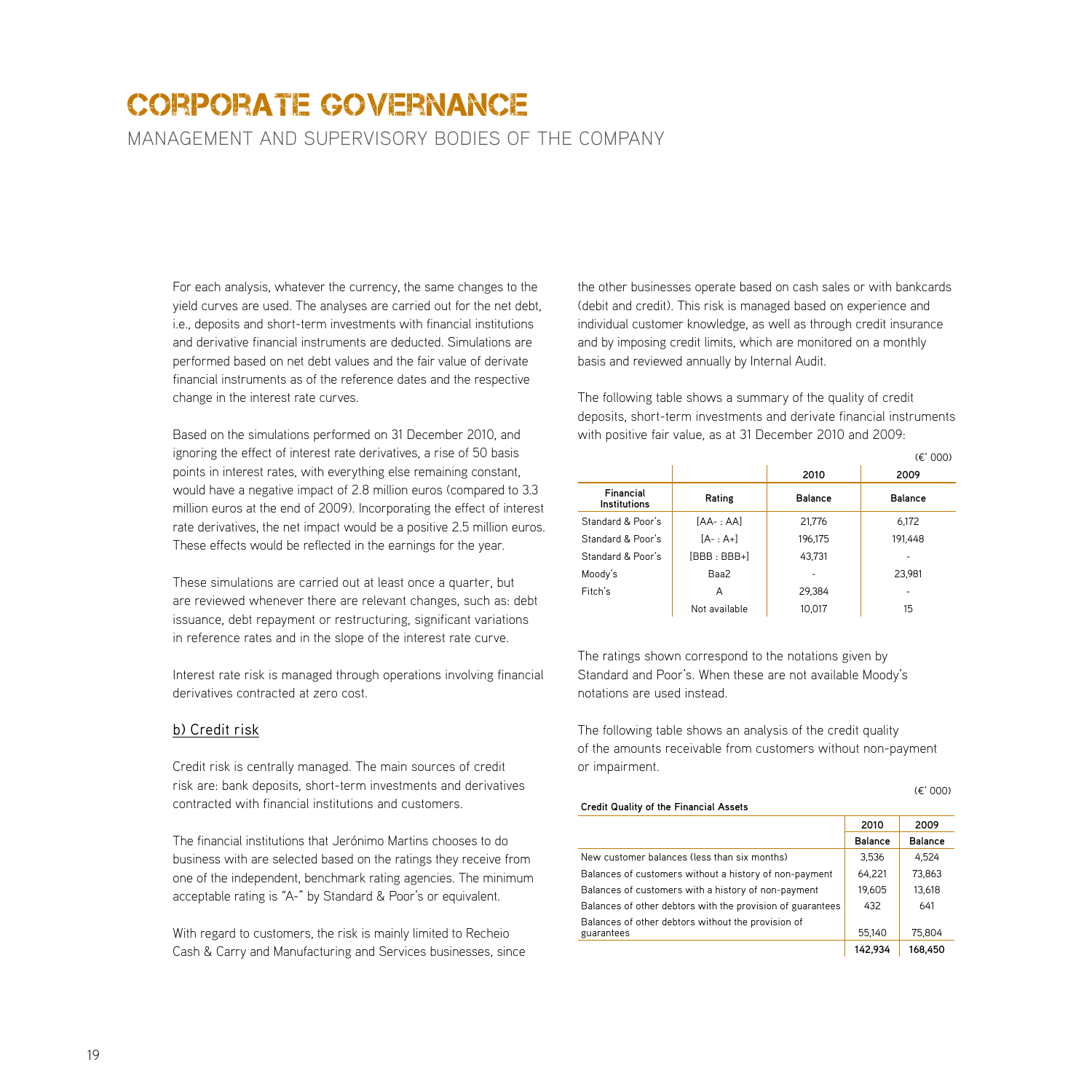The following table shows an analysis of the concentration of credit risk from amounts receivable from customers, taking into account its exposure for the Group:

| Concentration of the Credit Risk from the Financial Assets      |        |         |        |         |  |
|-----------------------------------------------------------------|--------|---------|--------|---------|--|
|                                                                 |        | 2010    |        | 2009    |  |
|                                                                 | No.    | Balance | No.    | Balance |  |
| Customers with a balance above<br>1.000.000 euros               | 19     | 34.219  | 23     | 38.443  |  |
| Customers with a balance between<br>250,000 and 1,000,000 euros | 63     | 16.593  | 57     | 15.203  |  |
| Customers with a balance<br>below 250,000 euros                 | 7.711  | 37.541  | 8.429  | 38,948  |  |
| Other Debtors with a balance<br>above 250,000 euros             | 129    | 30.564  | 34     | 49.483  |  |
| Other Debtors with a balance<br>below 250,000 euros             | 2.332  | 24.017  | 2.607  | 26.373  |  |
|                                                                 | 10.254 | 142.934 | 11.150 | 168.450 |  |

The maximum exposure to credit risk as at 31 December 2010 and 2009 is the financial assets accounting value.

#### c) Liquidity risk

Liquidity risk is managed by maintaining an adequate level of cash or cash equivalents, as well as by negotiating credit limits that not only allow the regular development of Jerónimo Martins' activities, but that also ensure some flexibility to be able to absorb shocks unrelated to Company activities.

To manage this risk, the Company uses, for example, credit derivatives, in order to minimise the impact of widening credit spreads, that result from exogenous shocks beyond the control of the Jerónimo Martins.

Treasury needs are managed based on short-term planning (executed on a daily basis) which derives from the annual plans which are reviewed at least twice a year.

The following table shows Jerónimo Martins' liabilities by intervals of contractual residual maturity. The amounts shown in the table are the non-discounted contractual cash flow. In addition, it should be noted that all the derivative financial instruments that the Group contracts are settled at net value.

| <b>Exposure to Liquidity Risk</b> |                  |              |           |
|-----------------------------------|------------------|--------------|-----------|
| 2010                              | Less than 1 year | 1 to 5 years | + 5 years |
| <b>Borrowings</b>                 |                  |              |           |
| <b>Financial Leasing</b>          | 33,968           | 40,545       | 95        |
| Loans                             | 217,707          | 640,368      |           |
| Derivative Financial Instruments  | 8.683            | 7.449        |           |
| Creditors                         | 1,687,005        |              |           |
| Operational Lease Liabilities     | 168,982          | 570,415      | 710,098   |
| 2009                              |                  |              |           |
| <b>Borrowings</b>                 |                  |              |           |
| <b>Financial Leasing</b>          | 37,541           | 51,468       | 28        |
| Loans                             | 117,911          | 805,015      |           |
| Derivative Financial Instruments  | 13.774           | 2,473        |           |
| Creditors                         | 1,450,198        |              |           |
| Operational Lease Liabilities     | 154,899          | 500,539      | 546,900   |

## Capital risk management

Jerónimo Martins seeks to keep its capital structure at appropriate levels so that it not only ensures the continuity and development of its activity, but also to provide adequate returns to its Shareholders and to optimise the cost of capital.

Balance of the capital structure is monitored based on the financial leverage ratio (gearing), calculated according to the following formula: Net Debt/Shareholder Funds. The Executive Committee established a gearing ratio below 70% as a target for 2010, consistent with an investment grade rating.

#### (¤' 000)

## **JERÓNIMO MARTINS**

 $(F' 000)$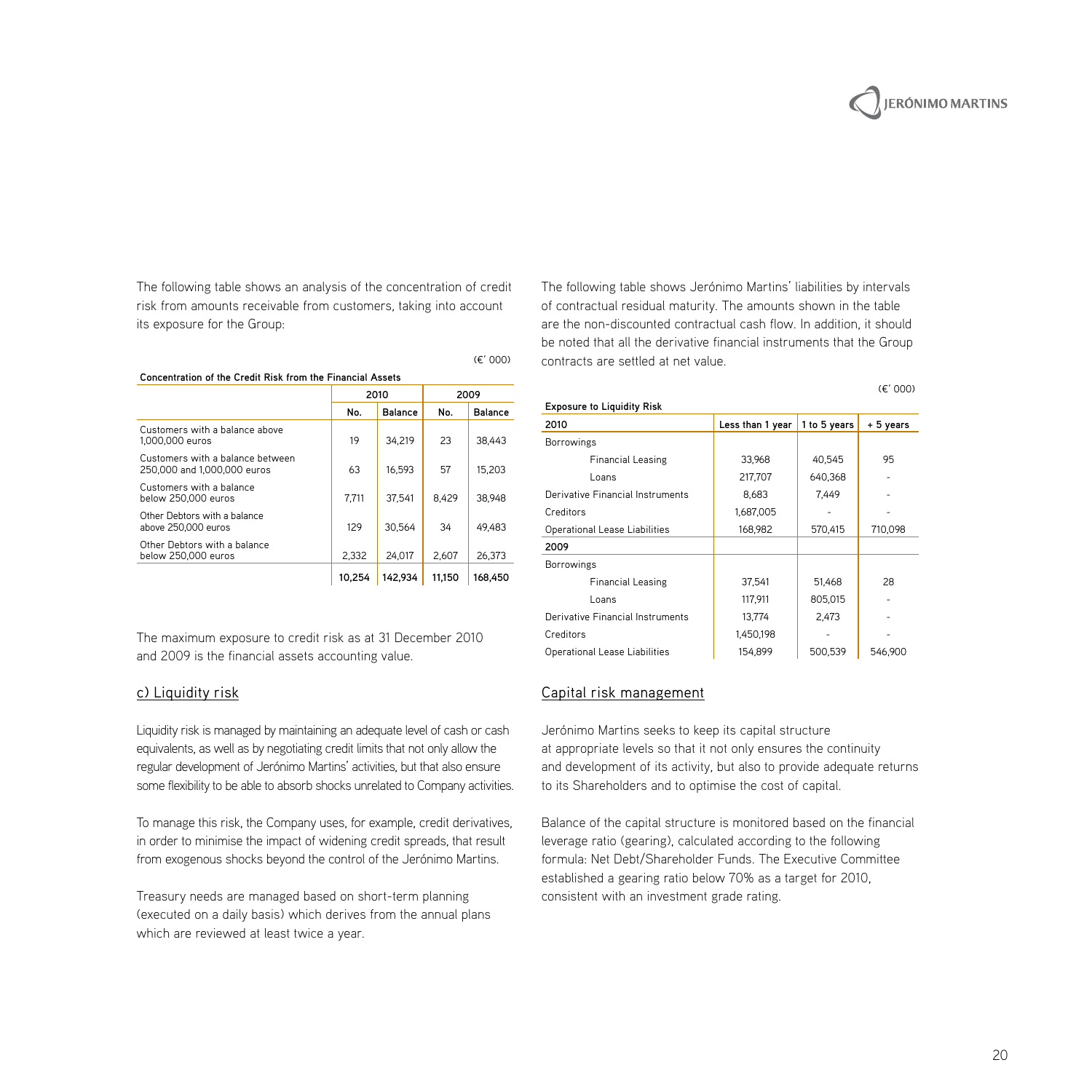management and supervisory bodies of the company

The gearing ratios at 31 December 2009 and 2010 were as follows:

|                     |           | (E' 000)  |
|---------------------|-----------|-----------|
|                     | 2010      | 2009      |
| Capital Invested    | 1.709.343 | 1,757,696 |
| Net Debt            | 577,532   | 692.000   |
| Shareholder's Funds | 1,131,812 | 1,065,695 |
| Gearing             | 51.0%     | 64.9%     |

#### **Process Risks**

The model used in managing Process Risks includes Operating Risks, Human Resources, Information Technologies and Information for Decision-Making. Given the cross-over inherent to some of the risks considered in each of these areas, their management is shared by different functional areas of the Companies.

The operational risks class covers risks related to sourcing, supply chain, stock management, cash management, investments, efficiency in the use of resources, business interruption and fraud. Quality and Food Safety Management, Security of People and Property, and Facilities and Equipment also come under this category. Due to their specific needs, these areas are the responsibility of their respective Department.

The following areas are the responsibility of the Quality and Food Safety Department of the different Companies: i. prevention, through selection, assessment, and follow-up audits on suppliers; ii. monitoring, by following the product throughout the whole logistics circuit, to analyse compliance with best practice and certification requirements; and iii. training, by carrying out periodic simulations and awareness initiatives.

In the different Companies, the departments that manage environmental matters have the following responsibilities: i. minimizing the environmental impacts of the activities, products and services; ii. monitoring the facilities to assess their compliance with best practice and legal and certification requirements; iii. training employees to adopt environmental best practice; and iv. co-operating with internal department and external entities, with a view to obtaining process eco-efficiency.

The Security Department is responsible for ensuring that conditions exist to guarantee the physical integrity of people and facilities, intervening against theft and robbery, as well as fraud and other illegal and/or violent activities perpetrated in the facilities or against the Group's employees. Its tasks are based on defining and controlling procedures for preventing the security and protection of the property, and also on providing support to the audits carried out on the security and risk prevention systems.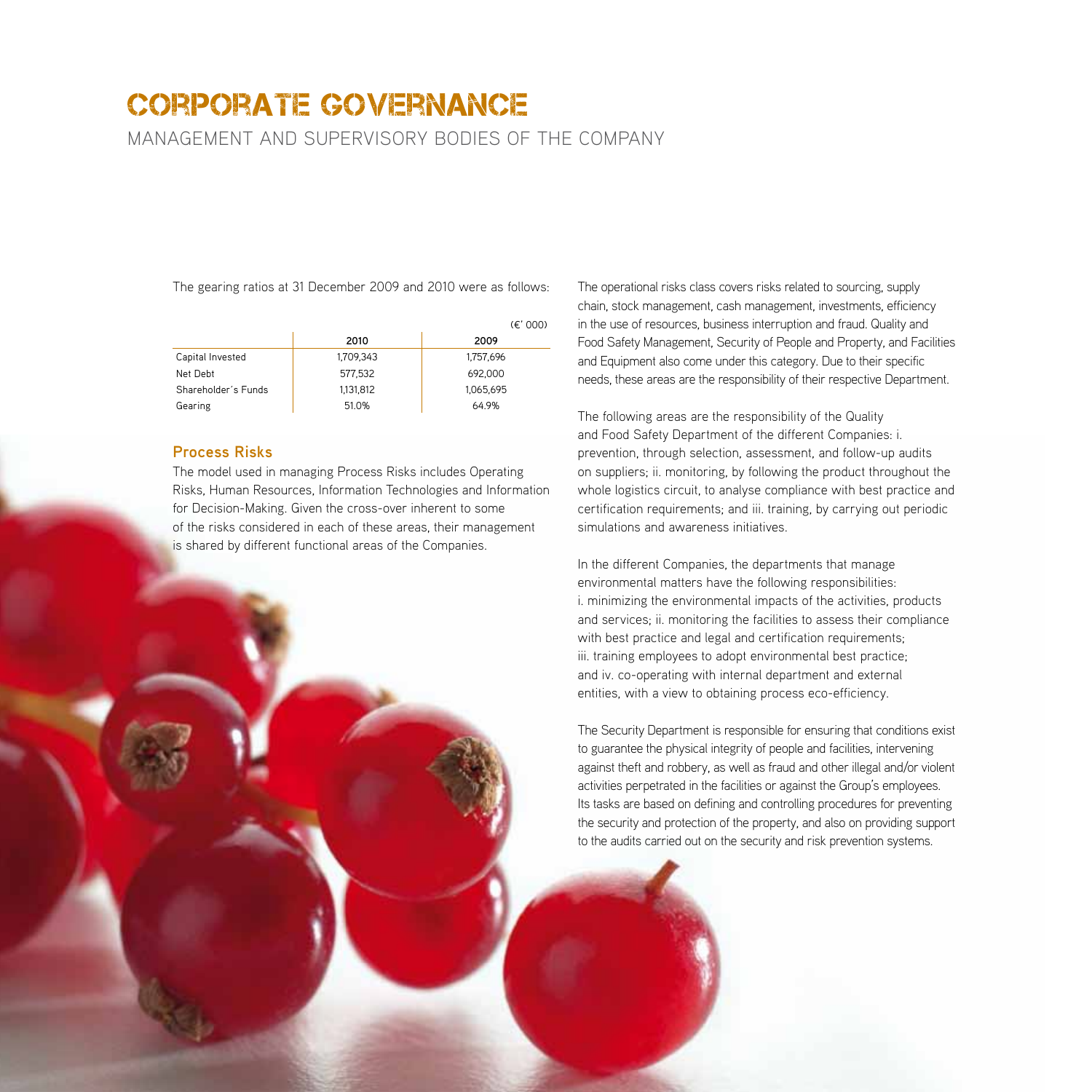# **IERÓNIMO MARTINS**

It is the Technical Departments' responsibility, in co-operation with the respective Operational Departments, to define and carry out the regular maintenance plans on the facilities. Of note within its area of activity are supervising the status of electrical equipment, managing means of protection and detecting fires, as well as storing flammable material.

Within the class of risks related to Human Resources are risks associated with payroll, authorisation levels and ethical behaviour. Health and Safety in the Workplace also comes under this area.

In the Food Distribution area in Portugal, coordinating the management process of this risk area is the responsibility of the Director of the Environment and Occupational Safety. In Poland, this responsibility is decentralised among the various regions of the Biedronka operation. Regarding Manufacturing, the risk area in Health and Safety in the Workplace is centrally managed, covering all the Companies involved. Risk management in this field involves defining and publicising working standards and instructions, carrying out employee awareness initiatives and training, performing audits on the stores, risk assessments in all establishments, and performing emergency simulations.

The risks associated to Information Technologies are analysed considering the different components: planning and organization of information technologies, development of information technologies, operations management, information security and continuity. The component of Information Security is the responsibility of the Information Security Officer (ISO), which consists of implementing and maintaining an information security management system that ensures confidentiality, integrity and availability of critical business information, and recovery of the systems in the event of interruption in the operations.

In the risks for Decision-Making, accounting and financial reporting risks are considered. Also included in this area

is compliance with legislation, provided by the Legal Departments of the Group Companies. With regard to the Holding Company, the Legal Department guarantees the coordination and implementation of strategies aimed at protecting the interests of Jerónimo Martins in legal disputes, and it also provides outside counsel.

In order to ensure the fulfilment of tax obligations and also to mitigate risk due to inadequate checks and balances, the Holding Company's Fiscal Affairs Department advises all the Group's Companies, as well as managing their tax proceedings.

#### **Communication, reporting and monitoring of the risk management process**

Risk Management process monitoring involves the Board of Directors of the Company, the Operating Divisions, the Functional Divisions of the Operation, the Audit Committee and members of Risk Management and Internal Audit.

Specifically, the Board of Directors, as the Entity responsible for the strategy of Jerónimo Martins, has the following objectives and responsibilities:

- To understand the most significant risks affecting the Group.
- To ensure that Jerónimo Martins possesses appropriate levels of knowledge of the risks affecting its operations, and how to manage them.
- To ensure that Jerónimo Martins' Risk Management strategy is released at all hierarchical levels.
- To ensure that the Group is able to minimise the probability and impact of risks to the business.
- To ensure that Jerónimo Martins can react to crisis situations.
- To ensure that the Risk Management process is adequate and that it strictly monitors those risks that have the highest probability of occurrence or impact on Jerónimo Martins' activities.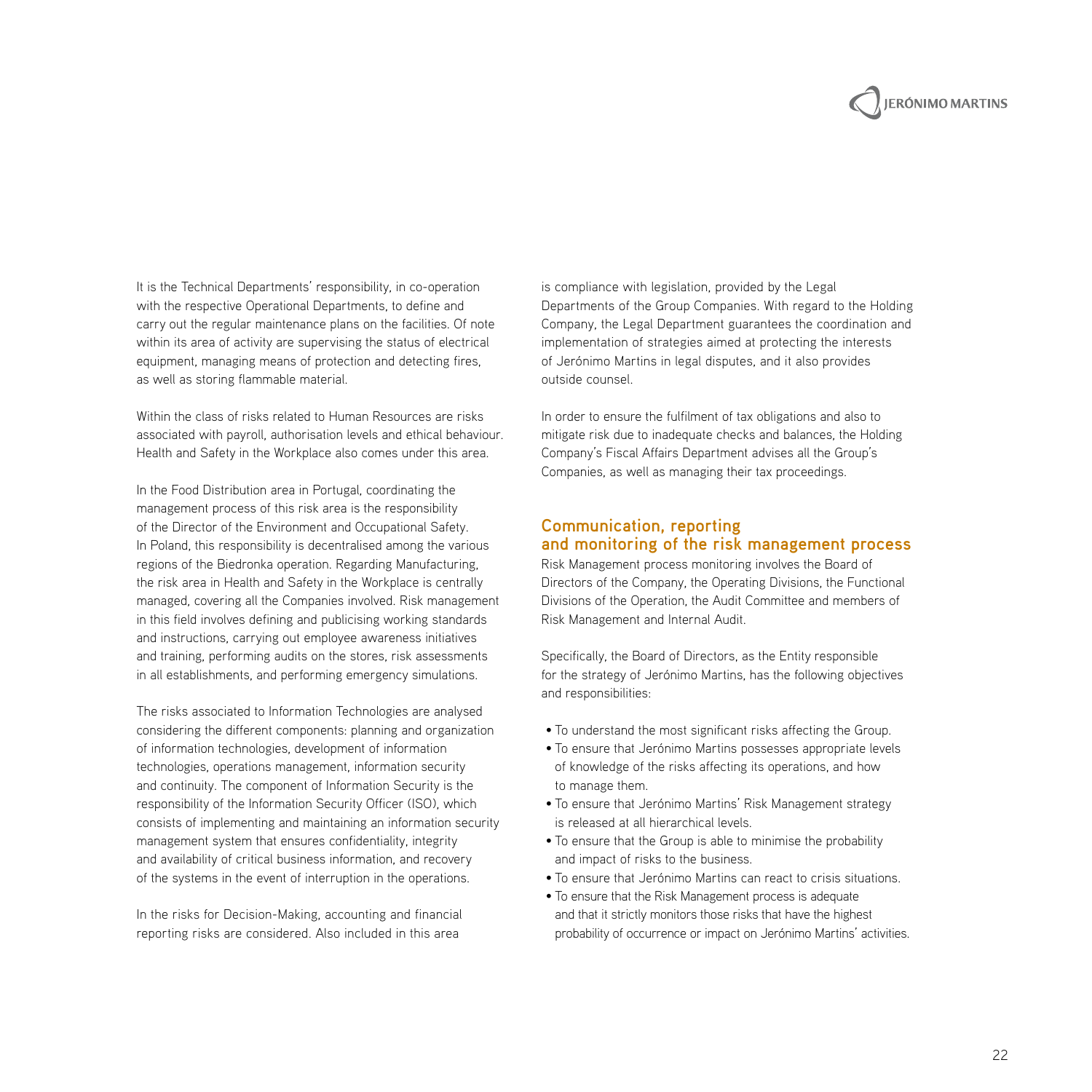management and supervisory bodies of the company

Those responsible for critical processes of the business, along with members of the Risk Management Department, develop and implement the risk control mechanisms. In turn, the Group's Internal Audit team evaluates the efficiency of these mechanisms.

#### **Evaluation of the internal control system**

The Internal Audit Department's activity plan, which defines the scope of the audits to be carried out, allows the control processes to be evaluated. These processes are directed at fulfilling the Internal Control System's objectives, namely those for ensuring the efficiency of the operations, the reliability of the financial and operational reports, and compliance with laws and regulations.

To this end, process and compliance audits were performed, as well as financial audits and information technology audits whose associated risks presented a higher probability of occurrence and/or potential impact on operations. This approach helps make the internal auditing process more efficient and contributes to increasing the awareness of those responsible for the prompt implementation of scheduled recommendations.

The results of these consultations are made available by the Internal Audit Department to the Audit Committee, the Internal Control Committee and the Managing Committee of the Group on a quarterly basis.

In 2010, the Internal Audit Department evaluated to what extent the Internal Control System of the Companies of Jerónimo Martins in Portugal and Poland mitigate the effect of identified risks. This control process evaluation has allowed the database of risks that affects or may affect the referred to Companies to be updated. Those processes are reported half-yearly to the Group's Internal Control Committee, Audit Committee and Managing Committee.

The processes for managing stock management, cash collection, supplementary income, payroll and information systems risks were

all audited in accordance with the established Activity Plan, and following the updated Operating Risk models and critical business processes applying to each Company in the Group. In the area of risks relating to information for decision-making, accounting audits were carried out to gauge compliance with accounting principles.

## 2.6. Code of Conduct and Internal Regulations

The Company complies with current legislation and the rules of behaviour appropriate to its activity, adopting codes of conduct and internal regulations whenever the issues involved call for them.

Jerónimo Martins has always acted upon principles of absolute respect for the rules of good conduct in managing conflicts of interest, incompatibilities, confidentiality, and ensuring that Members of the Board of Directors and Group Managers do not use insider information. To this end the Company has a regularly updated list of people who may have access to insider information.

Although the existing instruments and practices have proved adequate in regulating these matters, it was decided that a code should be drawn up for the existing rules concerning the aforementioned issues, as well as others that are specifically related to the activities of the Jerónimo Martins' Companies. The aim of this code is to formalise commitments that require a high standard of conduct from everyone within the Group and provide a tool for optimising management.

Thus, and in addition to the Code of Conduct in force, there are currently in effect Regulations for the Board of Directors, the Managing Committee, the Audit Committee, the CAMF, the CRC, the CAN, the Ethics Committee and the CCI, which regulate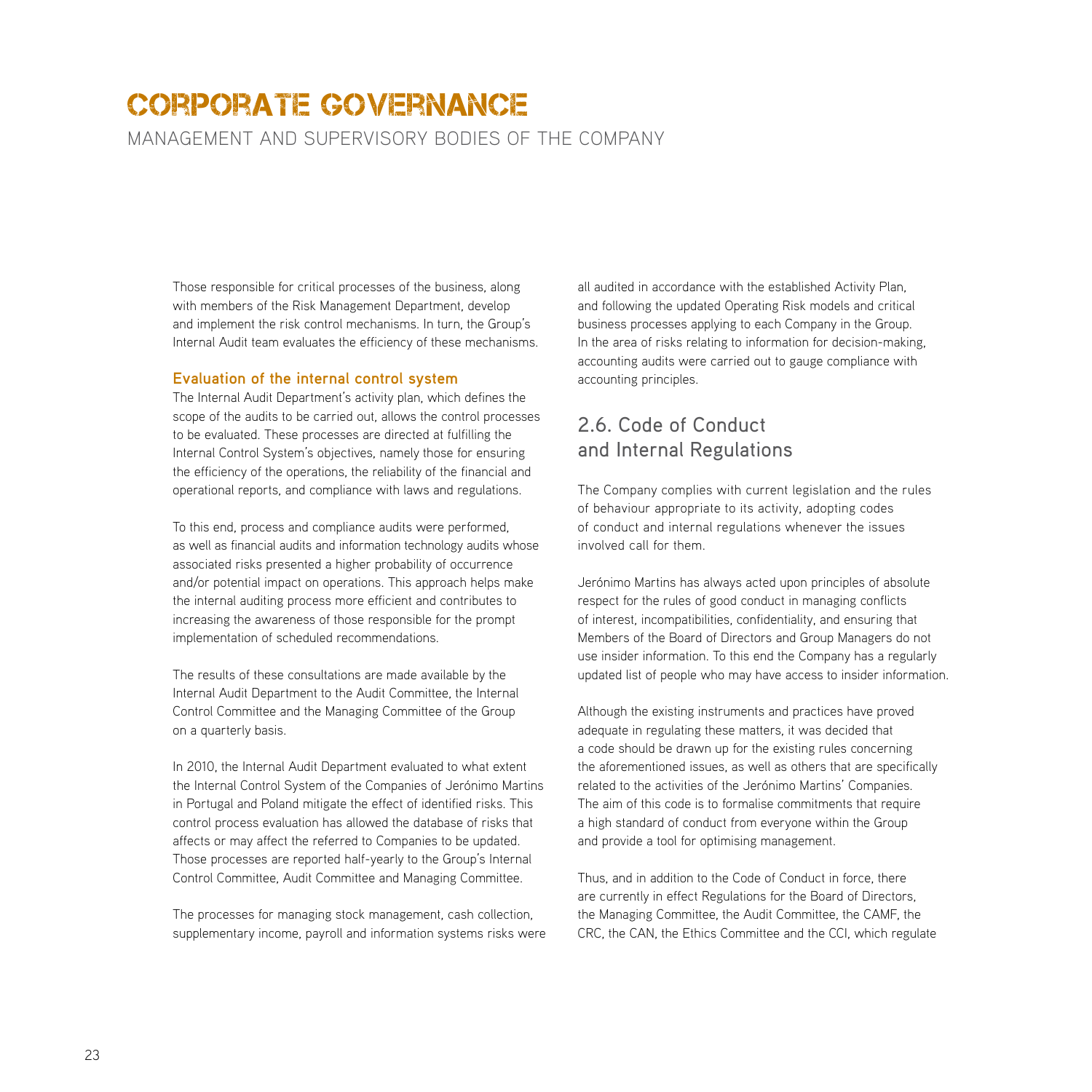# **JERÓNIMO MARTINS**

the responsibilities and functioning of the mentioned bodies. There is also Company Share Transactions Regulations, applying to Jerónimo Martins' Board Members and Senior Management.

These Codes and Regulations may be viewed on the Jerónimo Martins website or by request addressed to the Investor Relations Office. In addition to the abovementioned documents and applicable legal provisions with which the Company complies, there are no other internal regulations regarding incompatibilities and the maximum number of corporate positions that may be accumulated.

#### Section 2 – The Board of Directors

## 2.7. The Board of Directors

According to the Articles of Associations, the Board of Directors is comprised of a minimum of seven and a maximum of eleven members. Currently, the Board of Directors has eleven members, one of whom is the Chief Executive Officer.

The inclusion of Independent Directors and Non-Executive Directors on the Board of Directors provides for the integration of a wide range of technical skills, contact networks and connections with national and international bodies, which enrich and optimise the Company's management

in terms of creating value and ensuring adequate protection of the interests of all its shareholders.

Accordingly, the Company has four Independent Directors out of a total of eleven Directors. However, due to the resignation proffered by Prof. António Borges, since 1 January 2010 the Board of Directors has been operating with a total of ten Directors. In relation to the reinforcement of Corporate Governance practices, the Chairmanship of the Board of Directors (held by Mr. Alexandre Soares dos Santos) was kept separated from the Chairmanship of the Executive Committee (held by Mr. Luís Palha da Silva) up to the termination of the mandate of the Executive Committee.

The Board of Directors, whose duties are described in Article Thirteen of the Company's Articles of Association, meets at least four times a year, and any of its members may be represented at the Board meetings by another member, by means of a letter addressed to the Chairman.

Unless otherwise provided for, decisions will be carried by a majority vote of the members present or represented, and of those who vote by post. In the event of a tie, the Chairman has the casting vote.

It also states that it is the responsibility of the Chairman of the Board of Directors and of the Non-Executive Members

of that Board to evaluate the performance of the Executive Directors and of the various existing committees. They meet at least once per year in *ad hoc* meetings specifically devoted to this matter, without the presence of the Executive Directors. At such meetings the performance of the Executive Directors and their influence on Jerónimo Martins' businesses is debated in depth, including an assessment of the impact of their activity and of the alignment with the medium and long-term interests of the Company. The same procedure is used to analyse the performance of the various committees existing within the Group.

#### **2.7.1. Chairman of the Board of Directors**

The role of Chairman of the Board of Directors is performed by Mr. Alexandre Soares dos Santos. The Chairman of the Board of Directors, according to the Board of Directors' Regulations, and in addition to the institutional representation of the Company, has a special responsibility for managing the respective meetings, for monitoring the action taken on the decisions made by this body, for taking part in the meetings of other committees set up by the Board of Directors and for defining the overall strategy. The Chairman is also Chairman of the CAN, through which he closely and systematically monitors the matters under the jurisdiction of this Committee, with particular emphasis on management development.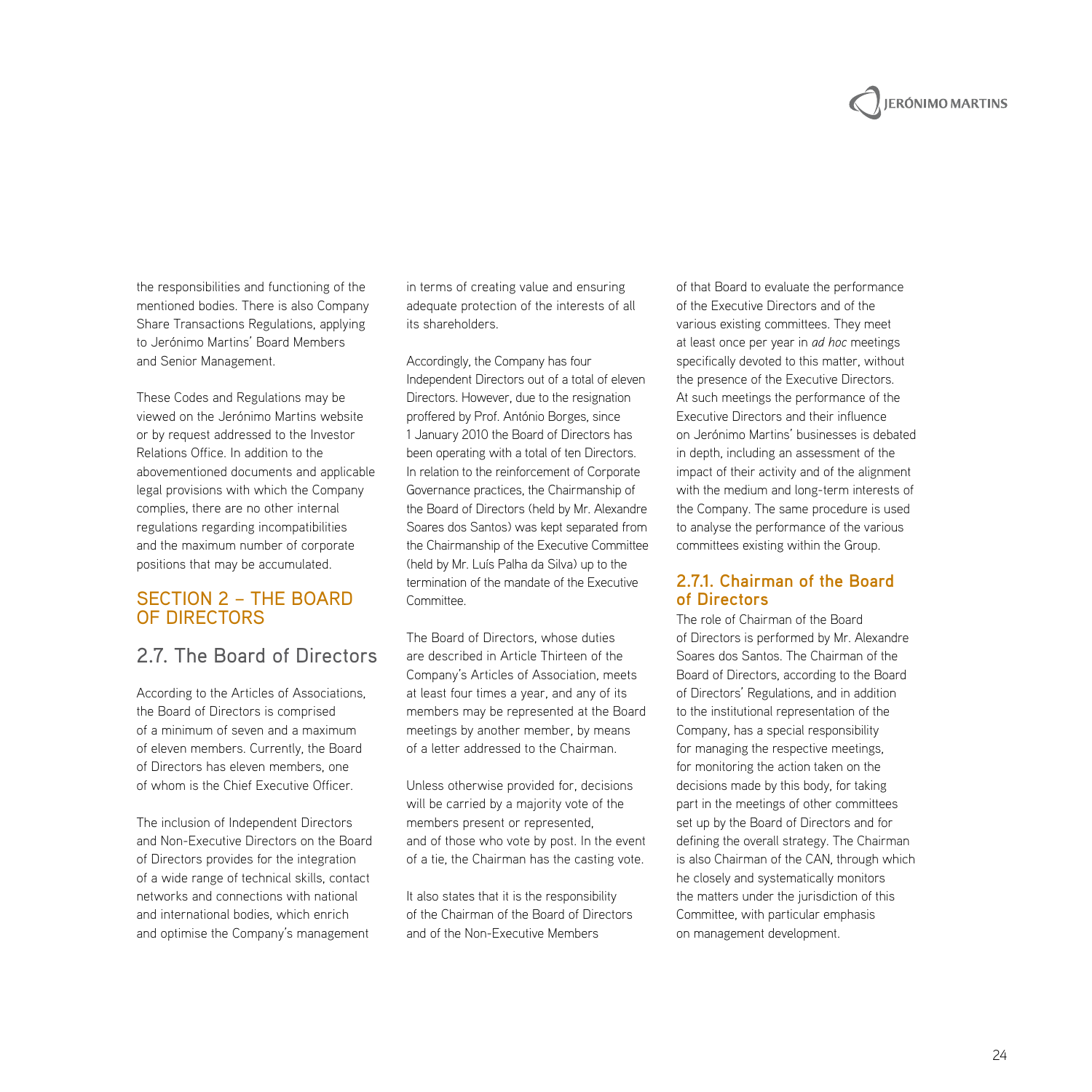management and supervisory bodies of the company

## 2.8. Main economic, financial and legal risks

The identification and handling of economic, financial and legal risks inherent to the activity of Jerónimo Martins is addressed under the areas of strategic, financial and process risks detailed in section 2.5. of this Report.

## 2.9. Powers of the Board of Directors, namely in relation to deliberations on capital increases

Any capital increase is subject to prior deliberation by the Shareholders' Meeting.

2.10. Information on the rotation of responsibilities policy and rules on the appointment and replacement of members of the Board of Directors and of the Supervisory Board

#### **2.10.1. Responsibilities of the members of the Board of Directors**

According to the structure currently adopted by the Board of Directors there are no responsibilities being allocated among its members.

This structure has, as mentioned above, a Chief Executive Officer with the powers detailed in section 2.21.1. of this Report, and specialised committees that have been established with the aim of working with the Board of Directors to carry out its functions, tracking certain specific matters.

These committees, with the composition, functions and powers described in the sections below – namely 2.21.3., 2.21.4. and 2.21.5. –, are focused on the following subjects:

- **Financial Matters Committee** Strategic investments; Capital allocation and structure; Investor relations; Communication with financial markets; Monitoring and supervision of financial policies adopted by the Group.
- **Committee on Corporate Responsibility**  Corporate Governance; Social Responsibility, Environment and Ethics; Sustainability; Conflicts of Interest.
- **Evaluation and Nominations Committee** –Assessment of the performance of the members of the statutory bodies of the Relevant Subsidiary Companies; nomination and succession of members of the statutory bodies of Relevant Subsidiaries; Management development and talent management policies for the Group, by identifying potential candidates for senior positions.

Since there is no division of responsibilities among the members of the Board of Directors, the Company can not follow the guideline for the rotation of responsibilities on the Board of Directors, in particular the rotation of responsibility for financial matters.

#### **2.10.2. Rules applying to the appointment and replacement of members of the Board of Directors and of the Supervisory Board**

The first article of the Regulations of the Company's Board of Directors foresees that this body has a composition that will be deliberated in the Shareholders' Meeting pursuant to the terms indicated in paragraph one of Article Twelve of the Articles of Association, and it will be presided over by the respective Chairman, chosen by the Shareholders' Meeting.

Paragraph number three of Article Eight of the same Regulations prescribes that in the event of death, resignation or impediment,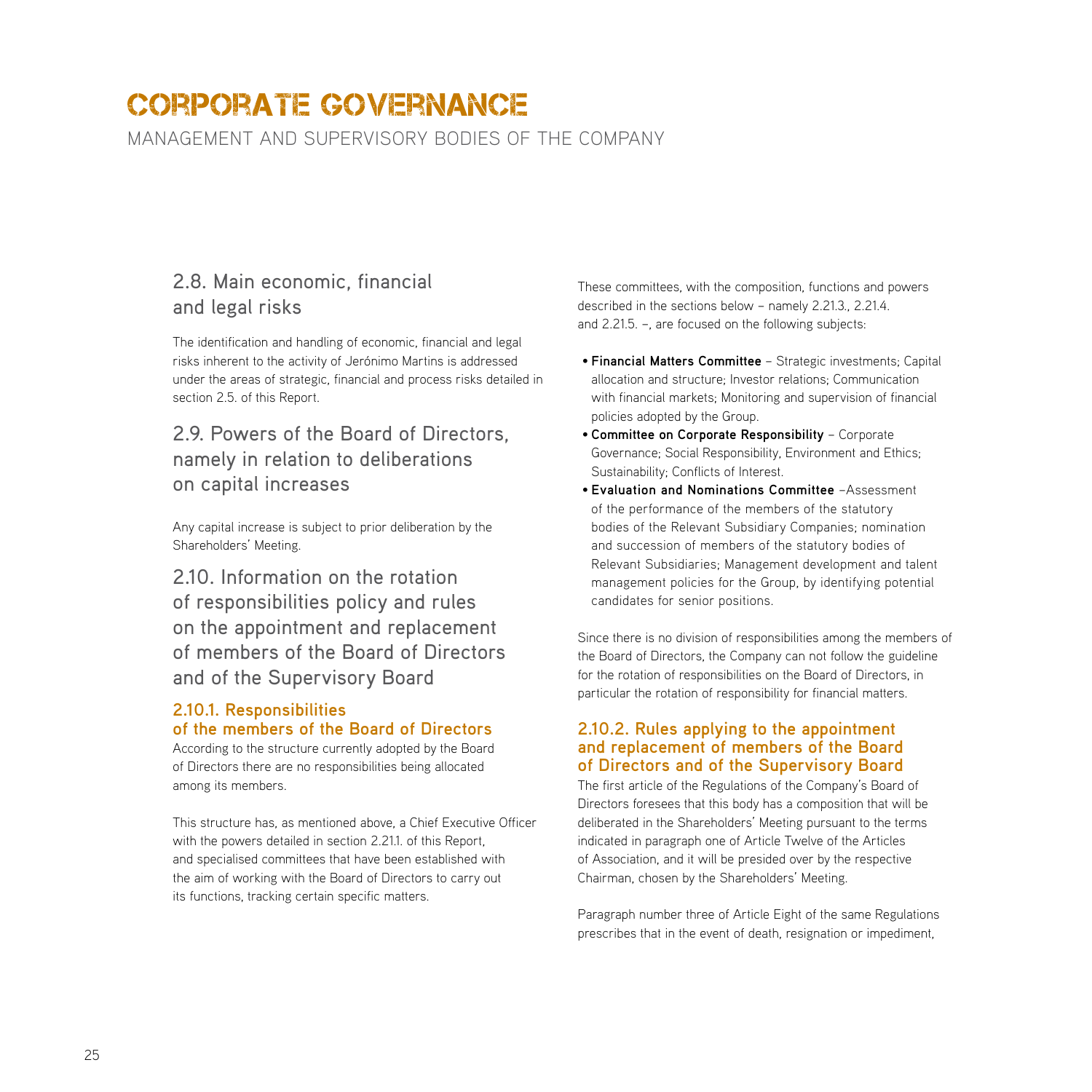whether temporary or definitive, of any of its members, the Board of Directors will agree on a substitute. If the appointment does not occur within sixty days of the absence of the Director, the Audit Committee will be responsible for appointing the substitute.

According to Article One of the respective Regulations, and Article Nineteen of the Articles of Association, the Audit Committee is composed of three Members of the Board of Directors, one of whom will be its Chairman. The members of the Audit Committee are appointed simultaneously with the members of the Board of Directors, and the lists of proposed members of the latter body must indicate those that are intended to form the Audit Committee. The members of the Audit Committee cannot perform executive roles in the Company.

There is no specific regulatory prevision regarding the appointment and replacement of Members of the Audit Committee, thus what is set forth in law is applied.

## 2.11. Number of meetings of the management and Supervisory Bodies, and other committees

During 2010, the Board of Directors met seven times; the Executive Committee met eight times up to its termination in April 2010, three of which were also attended by the Chairman of the Board of Directors; the Managing Committee has met, since its appointment in April 2010, 13 times; and the Audit Committee held five meetings. Likewise, the CAMF met four times, the CRC one time, and the CAN two times. Lastly, the Ethics Committee met 11 times, and the CCI held 11 meetings. The respective minutes were prepared for all these meetings.

## 2.12. Minutes of the Executive Committee and information for the members of the Corporate Bodies

The Board of Directors and its Chairman, in particular, have, apart from the powers on strategic matters of management of the Group, effective control on directing corporate life by always seeking to be duly informed and by ensuring the supervision of the Company's management.

To this end, the Board of Directors has at its disposal the minutes of the Executive Committee meetings, held up to its termination in April 2010, in which the matters discussed and the decisions taken are recorded. During that period, the Chairman of the Executive Committee also sent the notices of meetings and the minutes of the same to the Chairman of the Board of Directors and to the Chairman of the Audit Committee via the Company Secretary. Since April 2010, by virtue of delegation of powers to the Chief Executive Officer and the creation of the Managing Committee, the minutes of this *ad hoc* body are also available to the Board of Directors. These minutes contain the matters discussed and decisions taken in their meetings, and they are also sent via the Company Secretary to the Chairman of the Board of Directors and the Chairman of the Audit Committee.

Moreover, at each Board of Directors meeting the Chief Executive Officer reports on Company activity since the last meeting, and is ready to provide any further clarification that the Non-Executive Directors may require. All information requested by the Non-Executive Directors in 2010 was provided in full and in a timely manner by the Executive Committee, until its termination, and by the Chief Executive Officer since then.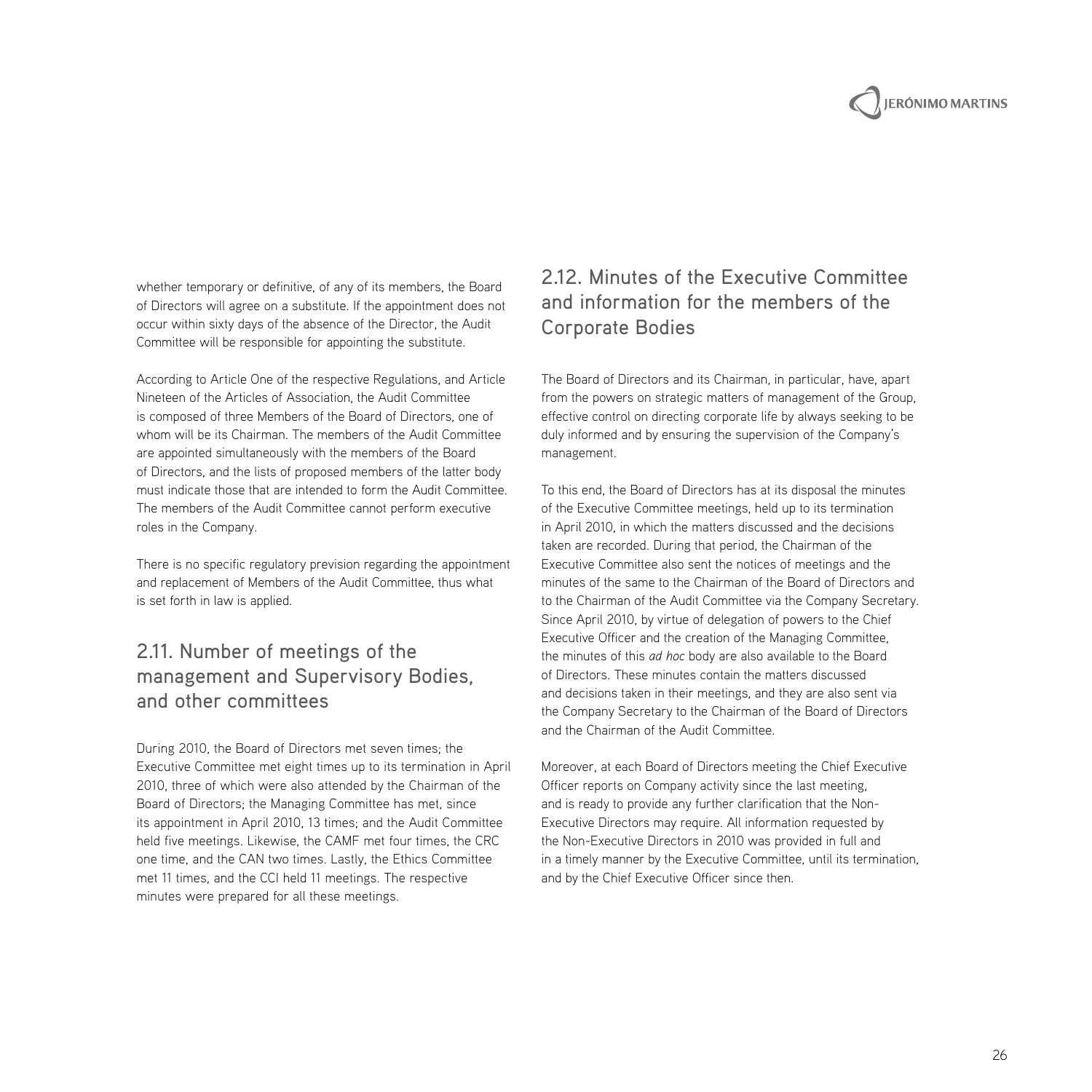management and supervisory bodies of the company

## 2.13. Description and identification of the Management Body

The Board of Directors has eleven members, one of whom is the Chief Executive Officer – Mr. Pedro Soares dos Santos, and the remaining ten members are: Mr. Alexandre Soares dos Santos (Chairman of the Board of Directors), Prof. António Borges (resigned from the post on 22 November 2010, with effect from 31 December), Mr. António Viana- -Baptista, Mr. Artur Santos Silva, Mr. Hans Eggerstedt, Mr. José Soares dos Santos, Mr. Luís Palha da Silva, Prof. Marcel Corstjens, Mr. Nicolaas Pronk and Prof. Stefan Kirsten.

Of the Non-Executive Directors – Mr. Alexandre Soares dos Santos, Prof. António Borges, Mr. Artur Santos Silva, Prof. Marcel Corstjens, Mr. Nicolaas Pronk, Mr. Hans Eggerstedt, Mr. António Viana- -Baptista and Prof. Stefan Kirsten – the last three comprise the Audit Committee, complying with the rules of incompatibility indicated in paragraph 1 of Article 414-A of the Commercial Companies Code, except that provided for in sub-paragraph b).

As regards the consistency of the qualification of Mr. António Viana-Baptista vis-a-vis the criterion of sub-paragraph h) of paragraph 1 of the mentioned Article 414-A, it should be clarified that some of his management positions are held

in companies within the same group, therefore the assessment of the quantitative rule established in that criterion took into account those positions as one only management position.

In accordance with the principles by which the Company is run, although all Board Members are accountable to all Shareholders equally, the independence of the Board of Directors in relation to the Shareholders is further reinforced by the existence of Independent Board Members.

Pursuant to the independence criteria indicated in paragraph 5 of Article 414 of the Commercial Companies Code, the Independent Members are Mr. Artur Santos Silva, Prof. Marcel Corstjens, Mr. António Viana-Baptista and Prof. Stefan Kirsten. Each of them also complies with the rules of incompatibility laid down in the above-mentioned paragraph 1 of Article 414-A of the Commercial Companies Code. The Company thus complies with the recommendation that the assessment of independence made by the management body takes into account the legal rules and regulations on independence requirements and the rules governing incompatibilities.

However, the Company once again expresses its disagreement with this recommendation for two reasons: i. it further accentuates the limitations arising from the application of the current statutory scheme on independence as provided for in the Commercial Companies Code, in a market of limited size, such as Portugal, where the number of people who may meet these requirements is increasingly reduced; and ii. it submits the evaluation of the independence of the members of the management body to incompatibility criteria that are designed and exclusively adjusted to the exercise of supervisory functions.

Thus, it is the Company's opinion that the CMVM should adjust this recommendation to the size of the Portuguese market, review its adequacy to the shareholder structure of companies and distinguish the applicability of the concepts of independence and incompatibility according to the members of the corporate bodies in question.

## 2.14. Rules of the selection process of candidates for Non-Executive Directors

As referred to in section 2.10.2 of this Report, the first article of the Regulations of the Company's Board of Directors foresees that this body has a composition that will be deliberated in the Shareholders' Meeting pursuant to the terms indicated in paragraph one of Article Twelve of the Articles of Association.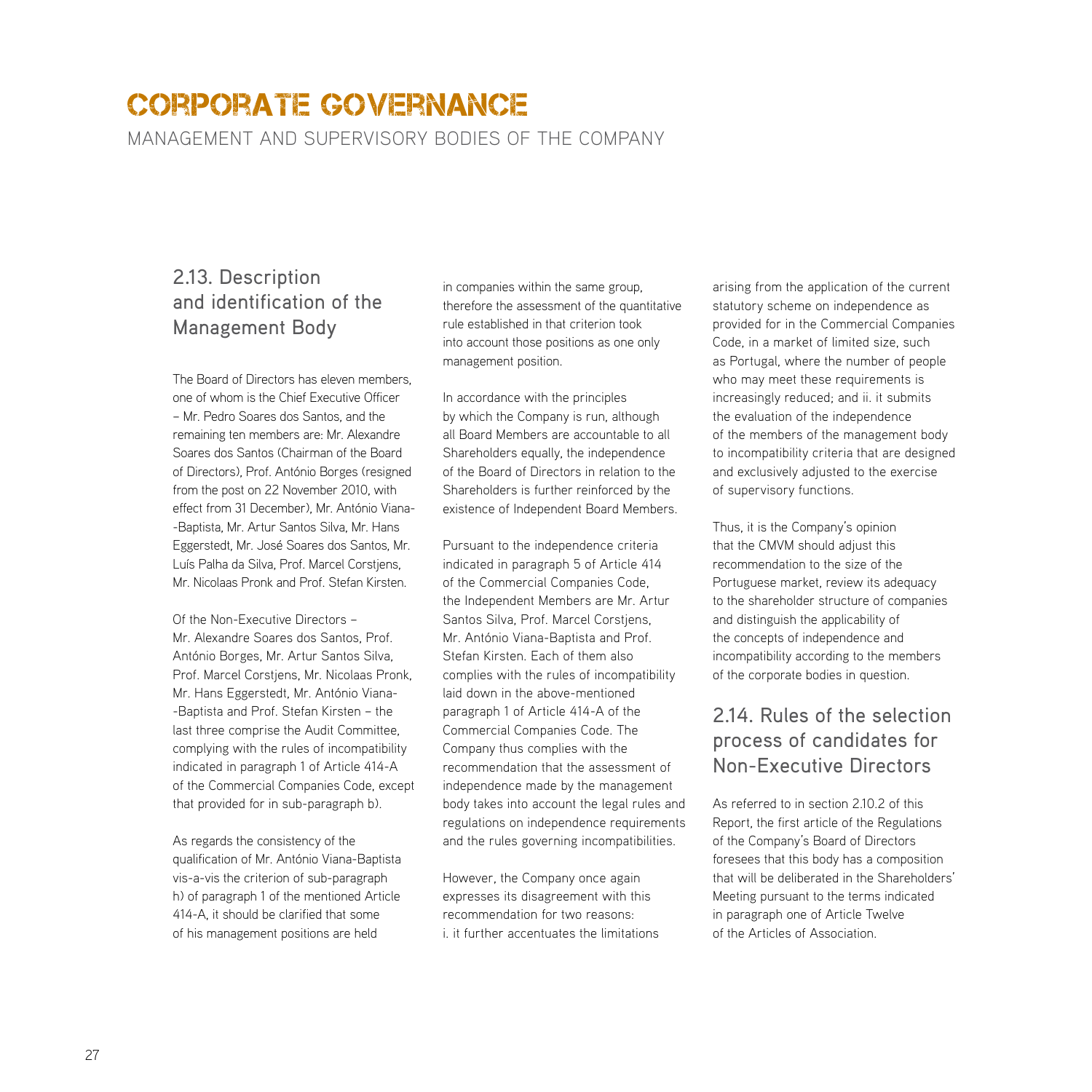

The Shareholders of the Company are thus primarily responsible for submitting to the Shareholders' Meeting for approval proposals with candidates for positions on the Board of Directors, with the whole process conducted and supervised by the Chairman of the Shareholders' Meeting, who guarantees its legality. The selection of candidates for Non-Executive Directors is, therefore, a process in the entire availability of the Shareholders, without interference from Executive Directors.

## 2.15. Inclusion in the Annual Management Report of the description of the activities performed by Non-Executive Members

The annual management report includes a description of the activities performed by Non-Executive Members.

## 2.16. Professional qualifications of the members of the Board of Directors

The current Chairman of the Board of Directors, Elísio Alexandre Soares dos Santos, began his professional career in 1957, when he joined Unilever. From 1964 to 1967, he acted as Marketing Director for Unilever Brasil. In 1968, he joined the Board of Directors of Jerónimo Martins as Chief Executive Officer, a post he combined with that of Representative of Jerónimo Martins' in the joint venture with Unilever. He has been the Group's Chairman since February 1996.

The Chief Executive Officer Pedro Soares dos Santos joined the Operating Division of Pingo Doce in 1983. In 1985, he joined the Sales and Marketing Department of Iglo/Unilever, and five years later, assumed the post of Assistant Director of Recheio Operations. In 1995, he was named General Manager of the Company. Between 1999 and 2000 he accepted responsibility for operations in Poland and Brazil. In 2001, he also assumed responsibility for the operations

area for Food Distribution in Portugal. He has been a Director of Jerónimo Martins SGPS, S.A. since 31 March 1995, and has been Chief Executive Officer since 9 April 2010.

Luís Palha da Silva has a degree in Company Management from Universidade Católica Portuguesa and another in Economics from Instituto Superior de Economia e Gestão. He was an Assistant at Universidade Católica between 1985 and 1992. From 1987 on, he assumed Director's functions at various companies, including Covina, SEFIS, EGF, CELBI, SOGEFI and IPE. He was Secretary of State for Trade from 1992 to 1995, and Director of Cimpor between 1998 and 2001. He has been a Director of the Company since 29 June 2001, and was Chairman of the Executive Committee from 2004 to 9 April 2010.

José Soares dos Santos holds a Degree in Biology from Universidade Clássica de Lisboa, joined Svea Lab AB in Sweden, in 1985, before going to work for the Url Colwort Laboratory in March 1987. In 1988, he joined the Human Resources Department of FimaVG – Distribuição de Produtos Alimentares, Lda., and in 1990 he was named Product Manager. Between 1992 and 1995 he worked for Brooke Bond Foods. He was a Director of Jerónimo Martins SGPS, S.A. between 31 March 1995 and 29 June 2001, and was reappointed on 15 April 2004 to the present day.

António Borges has a degree in Economics from Universidade Técnica de Lisboa and a PhD in Economics from Stanford University. He attended INSEAD in 1980. In 1990, he was nominated Vice Governor of the Portuguese Central Bank and in 1995 he was named Dean of INSEAD. He was also a Lecturer at Universidade Católica and Stanford University, and a Consultant to the Treasury Department of the United States of America, the OECD and the Portuguese Government. He has held various administrative posts, including at Citibank Portugal, Petrogal, Vista Alegre, Paribas and Sonae. He was a Vice President of Goldman Sachs from 2000 to 2008. He has been a Non-Executive Director of the Company from 29 June 2001 to 31 December 2010.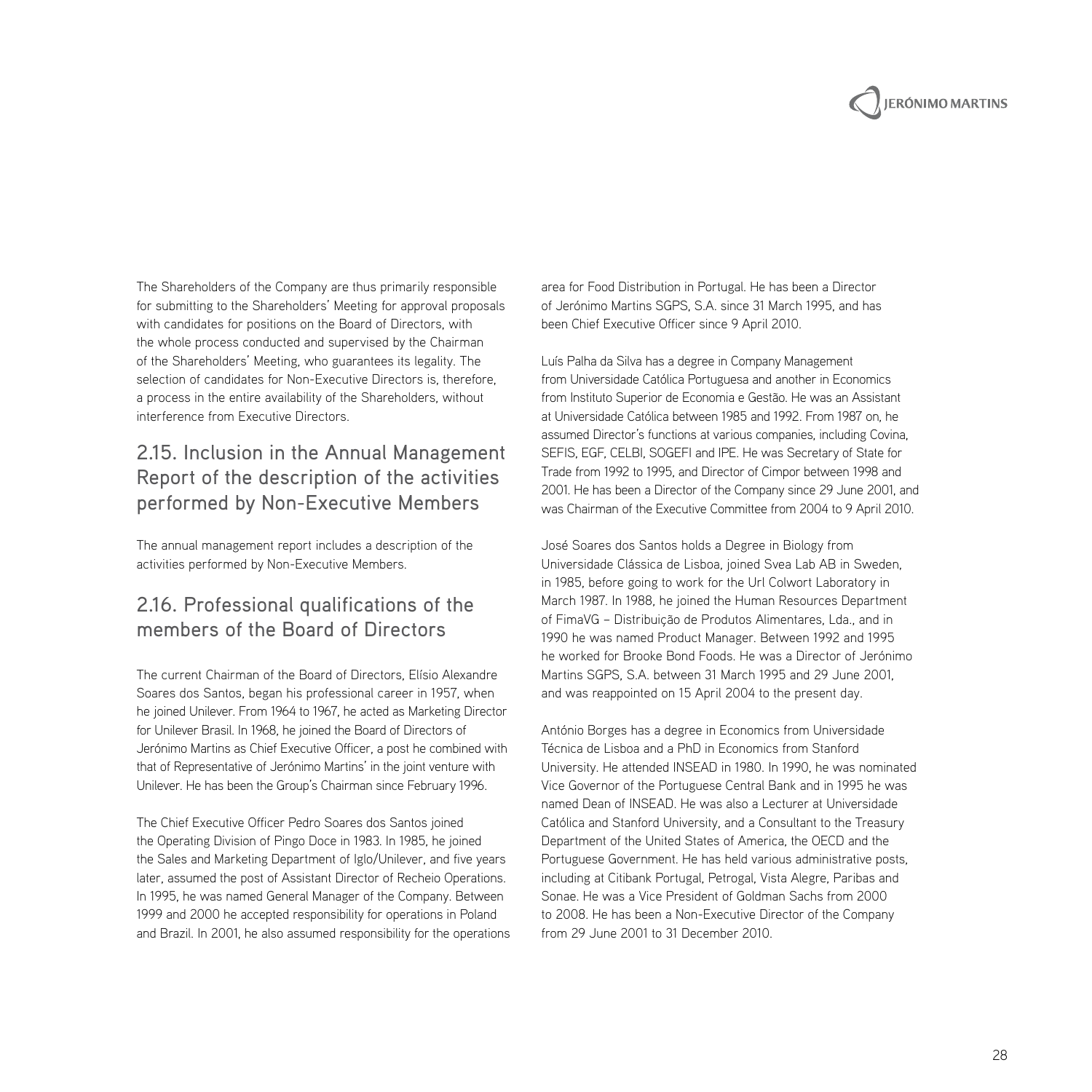management and supervisory bodies of the company

Hans Eggerstedt is a German national, with a degree in Economics from the University of Hamburg. He joined Unilever in 1964, where he has spent his entire career. Among other positions, he was Director of Retail Operations, Ice Cream and Frozen Foods in Germany, President and CEO of Unilever Turkey, Regional Director for Central and Eastern Europe, Financial Director, and Information and Technology Director of Unilever. He was nominated to the Board of Directors of Unilever N.V. and Unilever PLC in 1985, a position he held until 1999. He has been Non-Executive Director of Jerónimo Martins SGPS, S.A. since 29 June 2001.

Artur Santos Silva holds a Law degree from Universidade de Coimbra. He was Director of Banco Português do Atlântico from 1968 to 1975, and Treasury Secretary of State between 1975 and 1976. From 1977 to 1978, he was Vice Governor of the Portuguese Central Bank. He has been President of Grupo BPI since 1981, a member of the Board of Directors of the Calouste Gulbenkian Foundation since 2002, member of the Consulting Committee for the Portuguese Technological Plan, member of the Consulting Committee to the CMVM, and Non-Executive Director of the Company since 15 April 2004.

Nicolaas Pronk is a Dutch national, and has a Masters degree in Finance, Auditing, and Information Technology. Between 1981 and 1989 he worked for KPMG in the Financial Audit area for Dutch and foreign companies. In 1989 he joined the Heerema Group, created the Internal Audit Department, and since then has performed various functions within the Group, having been responsible for various acquisitions and disinvestments and defining Corporate Governance. Since 1999 he has been the Financial Director of the Heerema Group, including responsibility for the areas of Finance, Treasury, Corporate Governance, Insurance and Taxation, reporting to that Group's President. He has been a Non-Executive Director of the Company since 30 March 2007.

Marcel Corstjens is a Belgian national, with a PhD in Business Administration, majoring in Marketing from the University of Berkeley. Between 1978 and 1981 he was an Assistant Professor at INSEAD in Fontainebleau, where he returned as Professor in 1985 and has been a Full Professor of Marketing since 1999. Since 1994, he has also been a Visiting Professor at Stanford University, in the U.S.A. Since 1978, he has been published numerous articles and books on Retailing and Marketing. He has been a Non-Executive Director of the Company since 7 April 2009.

António Viana-Baptista obtained a Degree in Economics from Universidade Católica Portuguesa in 1980. He has a postgraduate diploma in European Economics from Universidade Católica Portuguesa (1981) and an MBA from INSEAD (Fontainebleau, 1983). Between 1985 and 1991 he was Principal Partner of Mckinsey & Co. in the Madrid and Lisbon office. He held the post of Director in the Banco Português de Investimento between 1991 and 1998. From 1998 to 2002 he was Chairman and CEO of Telefónica International. From 2002 to 2006 he was Chairman and CEO of Telefónica Móviles S.A. From 2006 to 2008 he was Chairman and CEO of Telefónica España. Between 2000 and 2008 he was a Non-Executive Director of the Board of Directors of Portugal Telecom. He is in his first term of office as a Non-Executive Director of the Company.

Stefan Kirsten is a German national, holding a PhD from Lüneburg University in Germany. He is currently a management consultant to various companies. Between 2007 and 2009 he was a member of the Board of Directors and CEO of the Majid Al Futtaim Group. He was a director of several companies between 2002 and 2009, in particular EMI Music, Metro AG Group and ThyssenKrupp AG. He began his professional career in Arthur Andersen. He is in his first term of office as a Non-Executive Director of the Company.

Prof. António Borges submitted his resignation from the post of Director on 22 November 2010, coming into effect on 31 December 2010.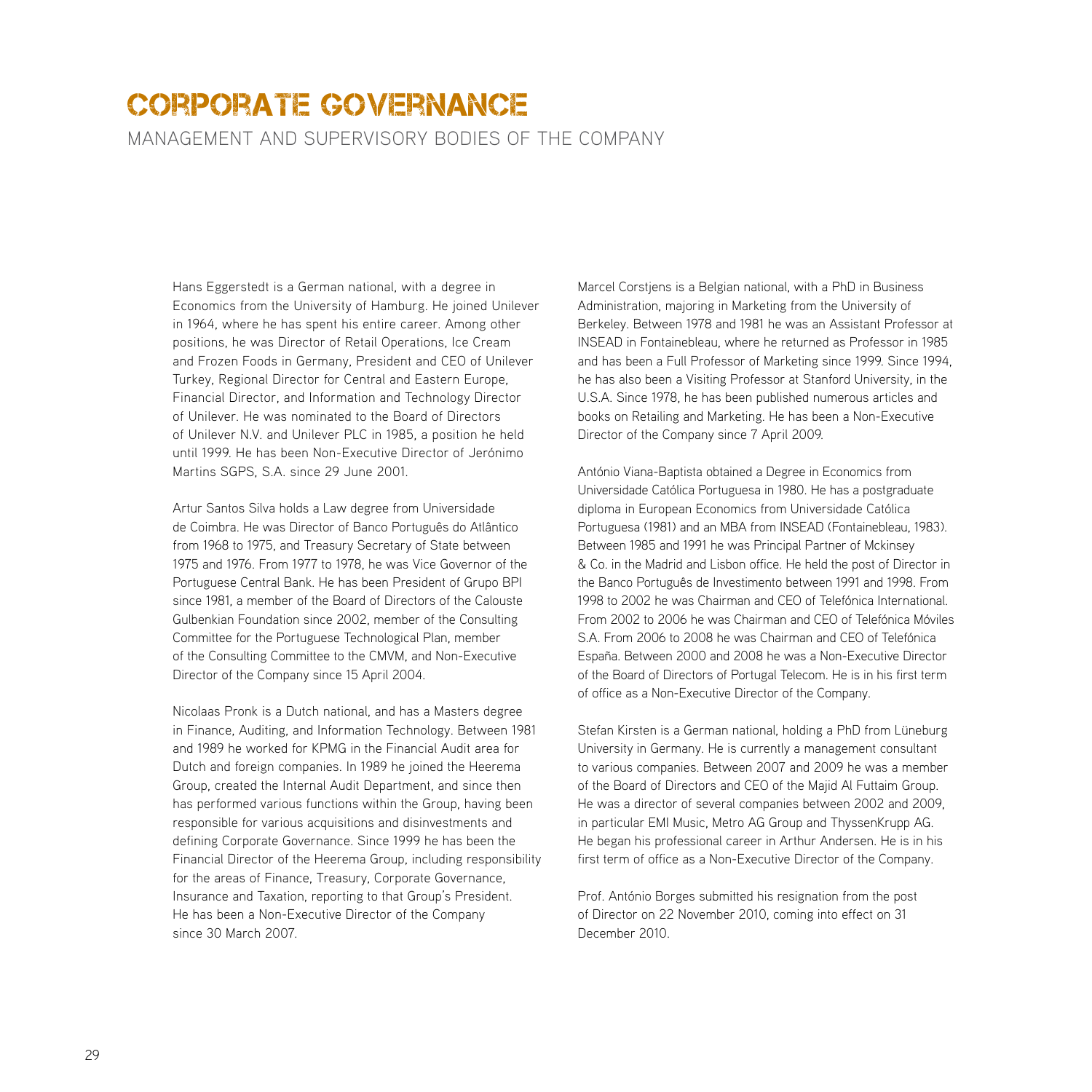

The numbers of Company shares that are held by officers are indicated in the point concerning the Annex to the Consolidated Management Report.

## 2.17. Positions that the members of the Board of Directors hold in other companies

The Members of the Board of Directors also hold positions in other companies, namely:

#### **Alexandre Soares dos Santos**

Chairman of the Board of Curators of Fundação Francisco Manuel dos Santos Director of Sindcom – Sociedade de Investimento na Indústria

e Comércio, SGPS, S.A. Director of Sociedade Francisco Manuel dos Santos, SGPS, S.A. Director of Sindcom – Sociedade Imobiliária, S.A.

#### **Luís Palha da Silva**

Director of Jerónimo Martins Serviços, S.A.\* Director of JMR – Gestão de Empresas de Retalho, SGPS, S.A.\* Director of Fima – Produtos Alimentares, S.A.\* Director of Victor Guedes Indústria e Comércio, S.A.\* Director of Indústrias Lever Portuguesa, S.A.\* Director of Olá – Produção de Gelados e Outros Produtos Alimentares, S.A. \* Manager of Unilever Jerónimo Martins, Lda.\* Manager of Gallo Worldwide, Lda.\* Vice-President of Sporting Clube de Portugal.

#### **Pedro Soares dos Santos**

Director of Jerónimo Martins Serviços, S.A.\* Director of Imocash – Imobiliário de Distribuição, S.A.\* Director of Recheio Cash & Carry, S.A\*

Director of Recheio, SGPS, S.A.\* Director of Lidosol II – Distribuição de Produtos Alimentares, S.A.\* Director of Funchalgest – Sociedade Gestora de Participações Sociais, S.A.\* Director of Lidinvest – Gestão de Imóveis, S.A.\* Director of Larantigo – Sociedade de Construções, S.A.\* Director of João Gomes Camacho, S.A.\* Director of JMR – Gestão de Empresas de Retalho, SGPS, S.A.\* Director of Comespa – Gestão de Espaços Comerciais, S.A.\* Director of JMR – Prestação de Serviços para a Distribuição, S.A.\* Director of Supertur – Imobiliária, Comércio e Turismo, S.A.\* Director of Imoretalho – Gestão de Imóveis, S.A.\* Director of Cunha & Branco – Distribuição Alimentar, S.A.\* Director of Pingo Doce – Distribuição Alimentar, S.A\* Director of Casal de S. Pedro – Administração de Bens, S.A.\* Director of Masterchef, S.A.\* Director of Escola de Formação Jerónimo Martins Serviços, S.A.\* Director of Sindcom – Sociedade de Investimento na Indústria e Comércio, SGPS, S.A. Manager of Friedman – Sociedade de Investimentos Mobiliários e Imobiliários, Lda.\* Manager of Hermes – Sociedade de Investimentos Mobiliários e Imobiliários, Lda.\* Manager of Servicompra – Consultores de Aprovisionamento, Lda.\*

#### **José Soares dos Santos**

Director of Jerónimo Martins Serviços, S.A.\* Director of Fima – Produtos Alimentares, S.A.\* Director of Victor Guedes Indústria e Comércio, S.A.\* Director of Indústrias Lever Portuguesa, S.A.\* Director of Olá – Produção de Gelados e Outros Produtos Alimentares, S.A. \* Director of Jerónimo Martins – Restauração e Serviços, S.A.\* Director of Sindcom – Sociedade de Investimento na Indústria e Comércio, SGPS, S.A. Director of Sindcom – Sociedade Imobiliária, S.A.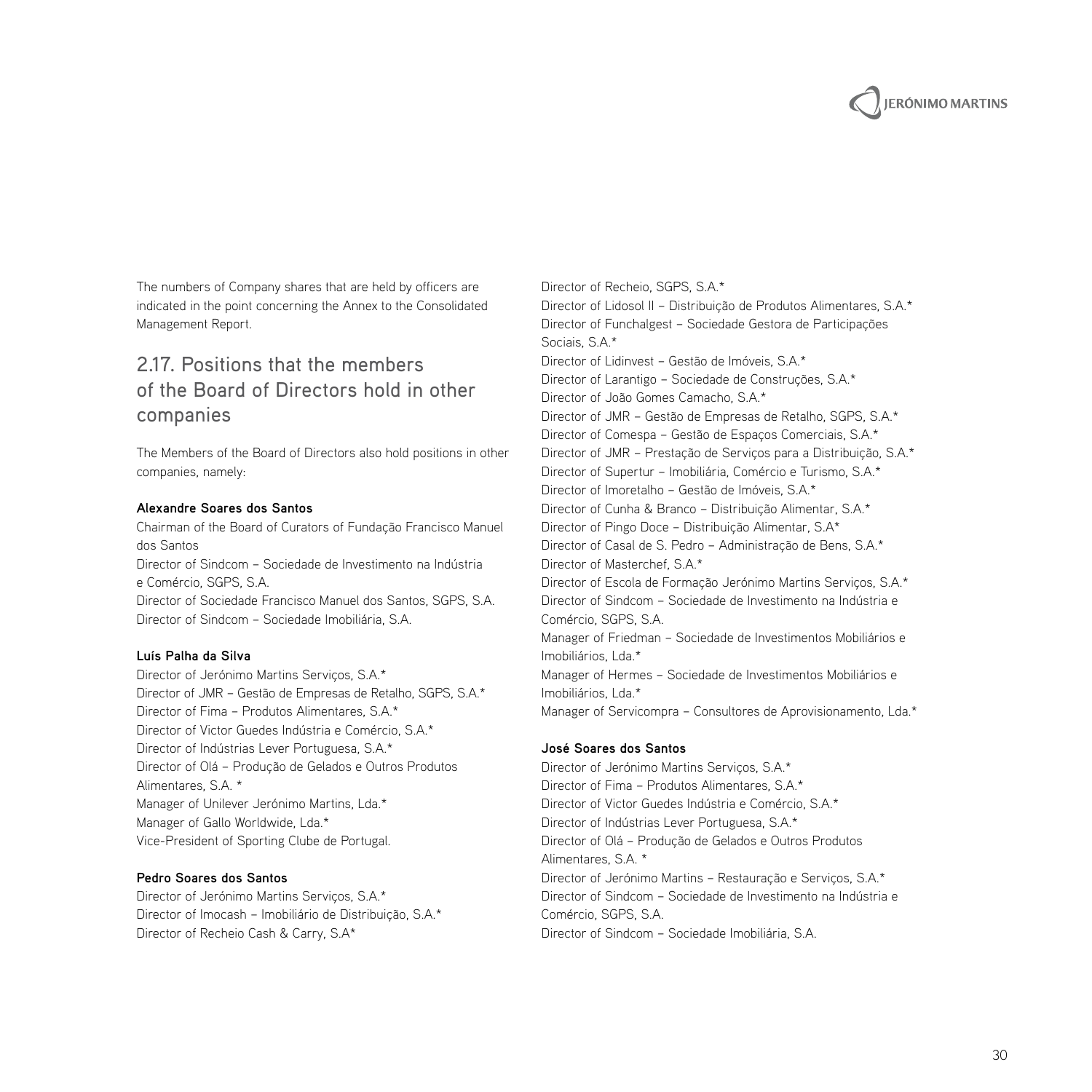management and supervisory bodies of the company

Director of Sociedade Francisco Manuel dos Santos, SGPS, S.A. Director of Fundação Francisco Manuel dos Santos. Manager of Unilever Jerónimo Martins, Lda.\*

Manager of Gallo Worldwide, Lda.\*

Manager of Jerónimo Martins – Distribuição de Produtos de Consumo, Lda.\*

Manager of SFMS – Imobiliária, Sociedade Unipessoal, Lda. Manager of Transportadora Central do Infante, Lda.

#### **António Borges**

Manager of International Monetary Fund for Europe

#### **Hans Eggerstedt**

Member of the Supervisory Board of Unilever Deutschland Gmbh (Germany) Non-Executive Director of Colt Group, S.A. (Luxembourg)

Member of the Advisory Board of Amsterdam Institute of Finance (The Netherlands)

Member of the Supervisory Board of Jeronimo Martins Duystrybucja, SA\*

#### **Artur Santos Silva**

Chairman of the Board of Directors of Banco BPI, S.A. Member of the Board of Directors of the Calouste Gulbenkian Foundation

Member of the Board of Directors of Sindcom – Sociedade de Investimento na Indústria e Comércio, SGPS, S.A.

Member of the Board of Directors of Partex Oil and Gas (Holding Company)

#### **Nicolaas Pronk**

Member of the Board of Directors of Heerema Holding Company, Inc. Member of the Board of Directors of Heerema Holding Construction, Inc. Member of the Board of Directors of Heerema Offshore Construction Group, Inc.

Member of the Board of Directors of Heerema International Group Services S.A.

Member of the Board of Directors of Heavy Transport Group, Inc. Member of the Board of Directors of Heerema Engineering & Project Services, Inc.

Member of the Board of Directors of RegEnersys, Inc.

Member of the Board of Directors of RegEnersys Investment I, Inc. Member of the Board of Directors of RegEnersys Investment II, Inc. Member of the Board of Directors of RegEnersys Investment III, Inc. Member of the Board of Directors of RegEnersys Investment I Ltd. Member of the Board of Directors of RegEnersys Investment II Ltd. Member of the Board of Directors of RegEnersys Investment III Ltd. Member of the Board of Directors of RegEnersys Investment IV Ltd. Member of the Board of Directors of RegEnersys Investment V Ltd. Member of the Board of Directors of Heerema Holding Services (Antilles) N.V.

Member of the Board of Directors of Antillian Holding Company, N.V. Member of the Board of Directors of Heavy Transport Holding Denmark ApS

Member of the Board of Directors of Aquamondo Insurance N.V. Member of the Board of Directors of RegEnersys (Bermuda) Ltd. Member of the Board of Directors of Heerema Fabrication Finance (Luxembourg) S.A.

Member of the Board of Directors of Heavy Transport Finance (Luxembourg) S.A.

Member of the Board of Directors of Heerema Transport Finance (Luxembourg) S.a.r.l.

Member of the Board of Directors of Heerema Transport Finance II (Luxembourg) S.A.

Member of the Board of Directors of Heerema Marine Contractors Finance (Luxembourg) S.A.

Member of the Board of Directors of Heerema Group Services S.A. Member of the Board of Directors of Asteck S.A.

Member of the Board of Directors of Epcote S.A.

Member of the Board of Directors of Heerema Engineering and Project Services (Luxembourg) S.A.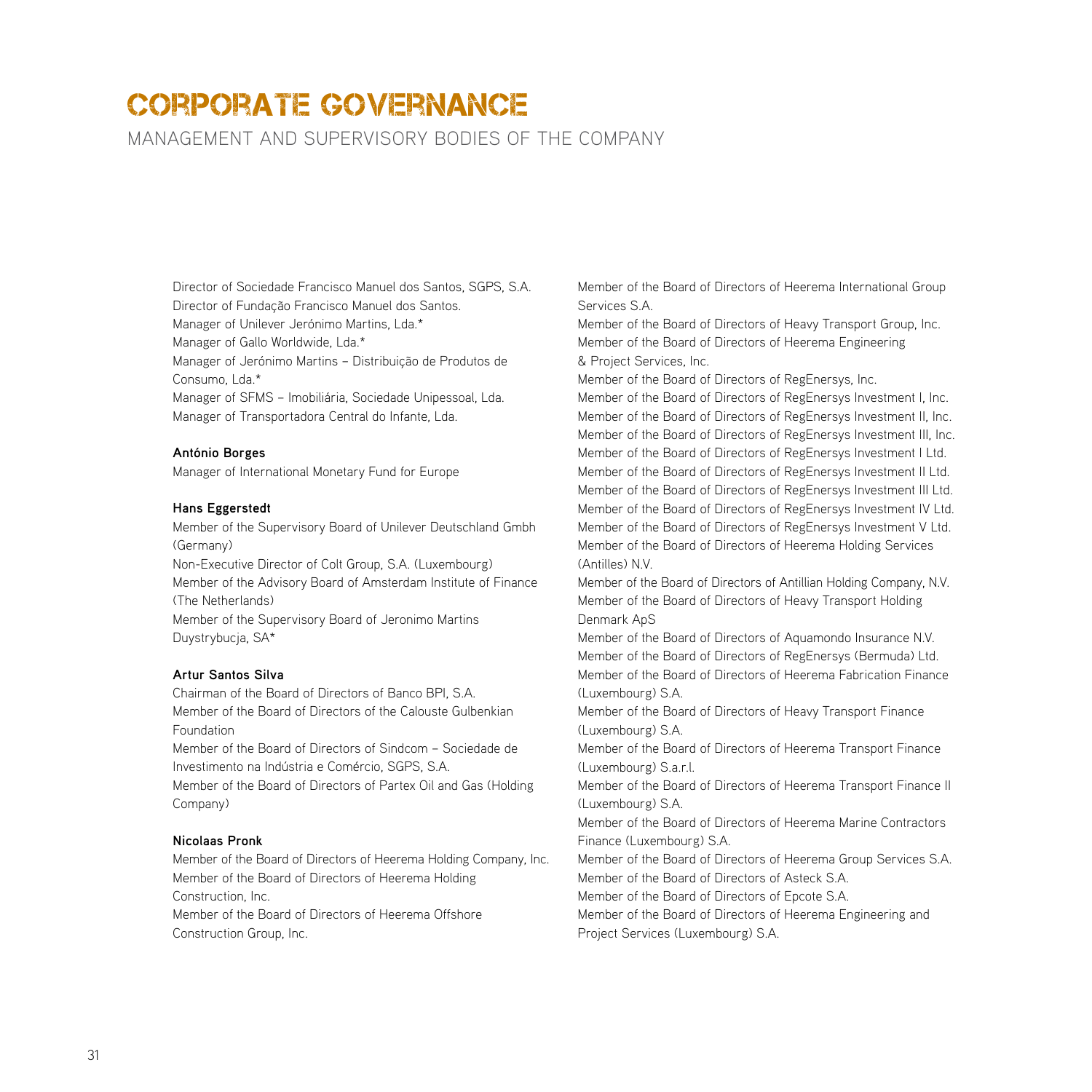

Member of the Board of Directors of Heerema Engineering Holding (Luxembourg) S.A.

Member of the Board of Directors of 360 Family Equity S.A. Member of the Board of Directors of RegEnersys Holding (Luxembourg) S.A.

Member of the Board of Directors of RegEnersys Finance (Luxembourg) S.a.r.l.

Member of the Board of Directors of RegEnersys, Holding B.V. Member of the Board of Power Ultrasonics, S.A.

#### **Marcel Corstjens**

Does not hold any post in other companies.

#### **António Viana-Baptista**

Member of the Board of Directors of Semapa, SGPS, S.A. Member of the Audit Committee of RIM - Research in Motion Member of the Board of Directors of TELESP Brasil Member of the Board of Directors of Telefónica Moviles México Member of the Board of Directors of O2 Plc Member of the Board of Directors of NH Hoteles

#### **Stefan Kirsten**

Partner at SCCO International FZ-LLC.

#### Section 3 – Remuneration

## 2.18. Remuneration policy of the Board of Directors and of the Supervisory Board

The Remuneration Committee, according to its powers, established the remuneration parameters of the Executive Directors based on a fixed component and a variable component, seeking to make it more competitive in the market. It will also serve as a motivating element for high individual and collective performance, allowing ambitious targets of accelerated growth

to be established and achieved, and the adequate remuneration of Shareholders.

By proposal of the Chairman of the Board of Directors, the variable component is defined annually by the Remuneration Committee, considering the contribution of the Executive Directors to the evolution of the businesses from the shareholder's perspective (EVA) and the Company's share price during the preceding financial year, and furthermore, the degree of achievement of the projects forming part of the Group's Strategic Scorecard.

The variable remuneration is thus dependent on predetermined criteria that take into account the real growth of the Company, the wealth created for shareholders and long-term sustainability.

In its statement on the remunerations policy submitted to shareholders in 2010 and published on the website of the Group, the Remuneration Committee set the maximum thresholds for fixed and variable remuneration through the establishment of a maximum of 45% of total compensation for the variable part. That percentage was determined after analyzing the average of the variable components paid by the PSI20 companies and financial institutions of Euronext Lisbon, which were 45.6% and 61.6%, respectively, in 2009 vis-a-vis 2008.

The Remuneration Committee, under these guiding principles, defines the rules for the attribution of performance bonuses to Executive Directors, bearing in mind the degree to which personal and Company objectives have been met.

The statutory auditor is remunerated in accordance with the contract for the provision of audit services concluded with the Group, which covers almost all of its subsidiaries and providing a fee in line with the values practiced in the market.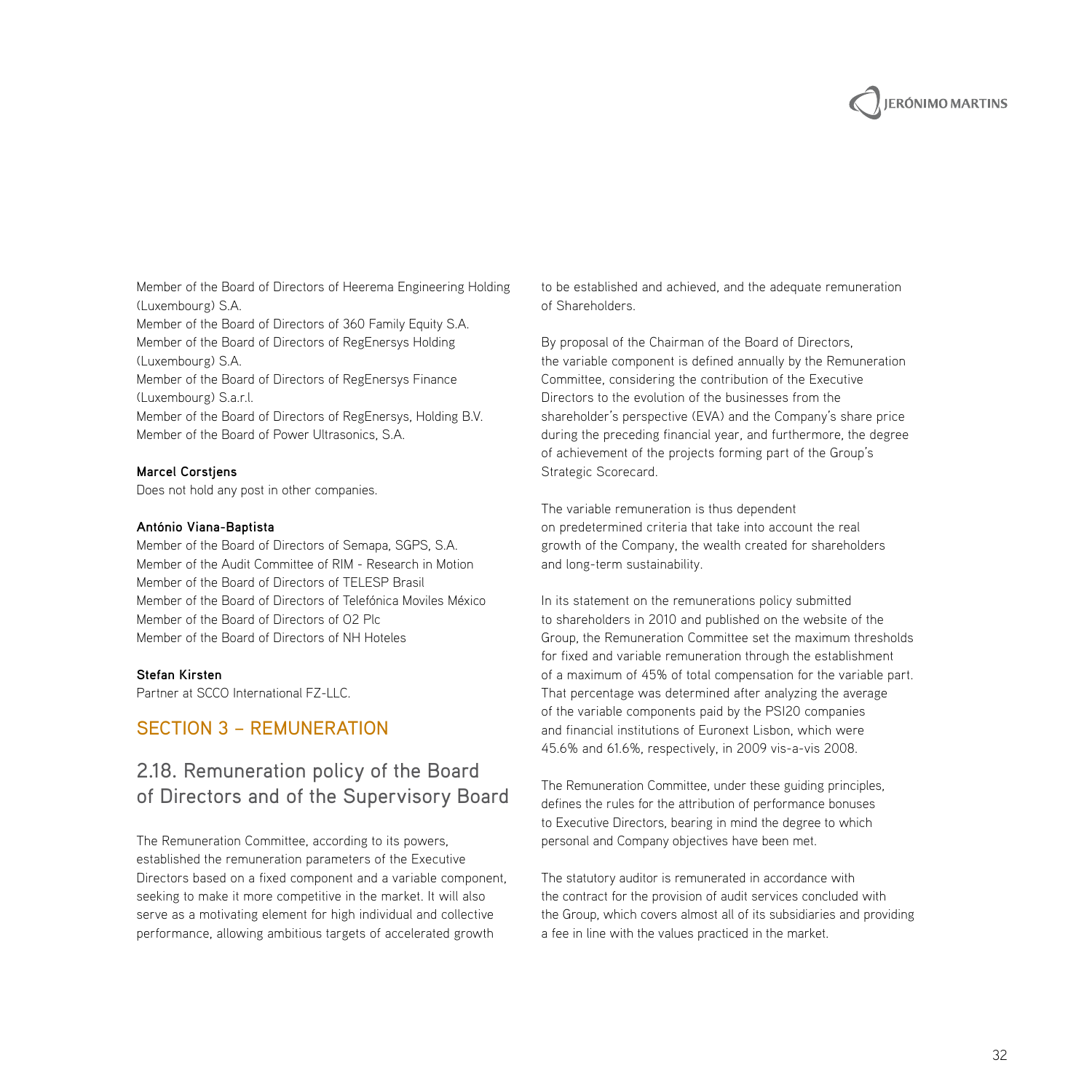management and supervisory bodies of the company

This remuneration policy was subject to discussion at the Annual Shareholders' Meeting held last year.

The Company continues not to have any plan for the award of shares or options to acquire shares to the Directors, nor was any remuneration paid out in the form of profit sharing in 2010.

There is no type of agreement or defined policy in place for the possible compensation of Company Directors in the case of breaking or terminating contracts, and such a situation has, in fact, never arisen.

## 2.19. Remuneration of the members of the Board of Directors and of the Supervisory Board

With regard to this information, particularly that resulting from the obligation to individually disclose the remuneration of the members of the management and supervisory bodies, approved within the scope of that stated in Article 2 of Law 28/2009 of 19<sup>th</sup> June, the Company maintains the view that there are other options for verifying the internal distribution of remuneration and assessing the relationship between the performance of each Company sector and the level of remuneration of the members of the Board of Directors who are responsible for supervising these sectors, considering that such is achieved by indicating the overall remuneration of the Executive Directors on one hand, and the Non-Executive Directors on the other.

It should be added that the internal and external resentment that such disclosure could provoke, does not, in the opinion of the Board of Directors, contribute towards improving the performance of its members. Nevertheless and due to the legal obligation, the Company discloses the information within the terms imposed.

The remuneration of the members of the Board in 2010 totalled 3,832,246.34 euros (2,481,978.14 euros relative to the fixed component and 1,350,268.20 euros regarding the variable component). All these remunerations have been paid and no other remunerations are paid by other companies in the Group.

Individually, in 2010 Mr. Pedro Soares dos Santos earned a total of 769,578.38 euros (467,133.38 euros in relation to the fixed component and 302,445.00 euros in relation to the variable component), 433,528.36 euros of which (131,083.36 euros in relation to the fixed component and 302,445.00 euros in relation to the variable component) was paid in the capacity of member of the Executive Committee.

Mr. Luís Palha earned a total of 771,149.18 euros in 2010 (468,704.18 euros in relation to the fixed component and 302,445.00 euros in relation to the variable component), 434,051.96 euros of which (131,606.96 euros in relation to the fixed component and 302,445.00 euros in relation to the variable component) was paid in the capacity of member of the Executive Committee.

Mr. José Soares dos Santos earned a total of 769,578.38 euros in 2010 (467,133.38 euros in relation to the fixed component and 302,445.00 euros in relation to the variable component), 443,528.36 euros of which (131,083.36 euros in relation to the fixed component and 302,445.00 euros in relation to the variable component) was paid in the capacity of member of the Executive Committee.

The members of the Audit Committee earned a total remuneration of 225,000 euros, all as fixed remuneration.

Individually, the current members of the Audit Committee earned the following remuneration: Mr. Hans Eggerstedt received 57,500.00 euros, Mr. António Viana-Baptista received 48,750.00 euros, and Prof. Stefan Kirsten received 56,250.00 euros.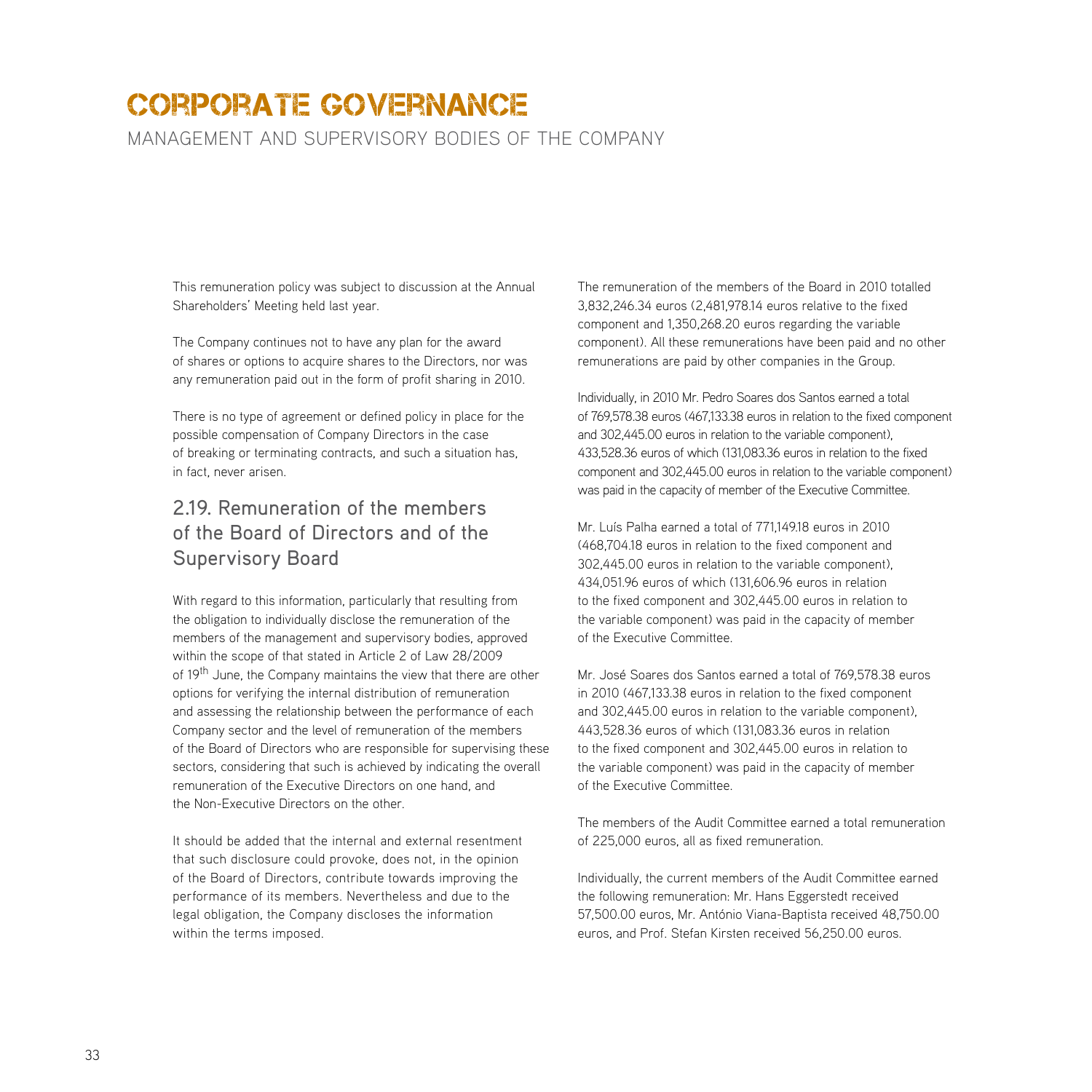# **JERÓNIMO MARTINS**

Prof. António Borges, member of the Audit Committee until April 2010 and member of the Board of Directors until 31 December 2010, received a remuneration of 53,750.00 euros and Mr. Rui Patrício, member of the Audit Committee and member of the Board of Directors until April 2010, received a remuneration of 8,750 euros.

The remaining members of the Board of Directors received the following, individually and as fixed remuneration: Mr. Artur Santos Silva received 60,000.00 euros, Mr. Nicolaas Pronk received 60,000.00 euros, and Prof. Marcel Corstjens received 45,000.00 euros.

The Chairman of the Board of Directors received a total of 1,131,940.40 euros, of which 689,007.20 euros refers to fixed remuneration and 442,933.20 euros refers to variable remuneration.

The criteria for attributing the variable part of remuneration to the members of the Board are those stated in the previous section of this Report. In concrete terms the Remuneration Committee, following the performance evaluation carried out by the procedure referred to in section 2.7. of this Report, decided to award the above amounts based on the results obtained, the profitability of the businesses from the shareholder's perspective (EVA), the relative share price performance,

the work carried out during the year, the success of the projects undertaken bearing in mind the previously defined targets, and the criteria applied to the attribution of the variable remuneration to other senior managers.

In particular, the Remuneration Committee, in accordance with existing practice of the Company in recent terms, has sought to define a remuneration policy that rewards Executive Directors for the long-term performance of the Company and for satisfying the interests of the Company and of the Shareholders within this period. Therefore, the variable component that is approved on an annual basis by the Remuneration Committee considers their contribution to the development of business through: i. the achievement of EVA objectives included in the Medium and Long-Term Plan approved by the Board of Directors; ii. share price performance; and iii. implementation of a group of projects across the Companies in the Group which, having been identified by the Board of Directors as being essential to ensuring the future competitiveness of the businesses, are scheduled so that one calendar year may be exceeded, and the Executive Directors are accountable for each phase of fulfilment.

The thresholds for the fixed and variable components of remuneration, as mentioned in the preceding section, were fixed by the Remuneration Committee in 2010, by imposing a ceiling on the variable component equivalent to 45% of total compensation.

The Remuneration Committee has held that the manner in which the remuneration of the Executive Directors is structured ensures full alignment of their interests and the positive performance of the Company in the long term without the need to stipulate any period of deferral for the variable component. The absence of deferral makes it unnecessary to have mechanisms to prevent the execution of contracts by executive directors that subvert the rationale of variable remuneration.

No plan is in place to attribute shares, or provide options to purchase shares, to Directors and Managers, for the purposes of Paragraph 3 of Article 248-B of the Portuguese Securities Code. In the same way, no remuneration was paid as profit-sharing, nor was any compensation paid to former Directors, Executive Directors or otherwise, related to the cessation of duties, and the Company has no outstanding debt in this respect. The Executive Directors benefit from life and health insurances. They did not receive any other amount from any Company in a Group relationship or exercising control over the Company.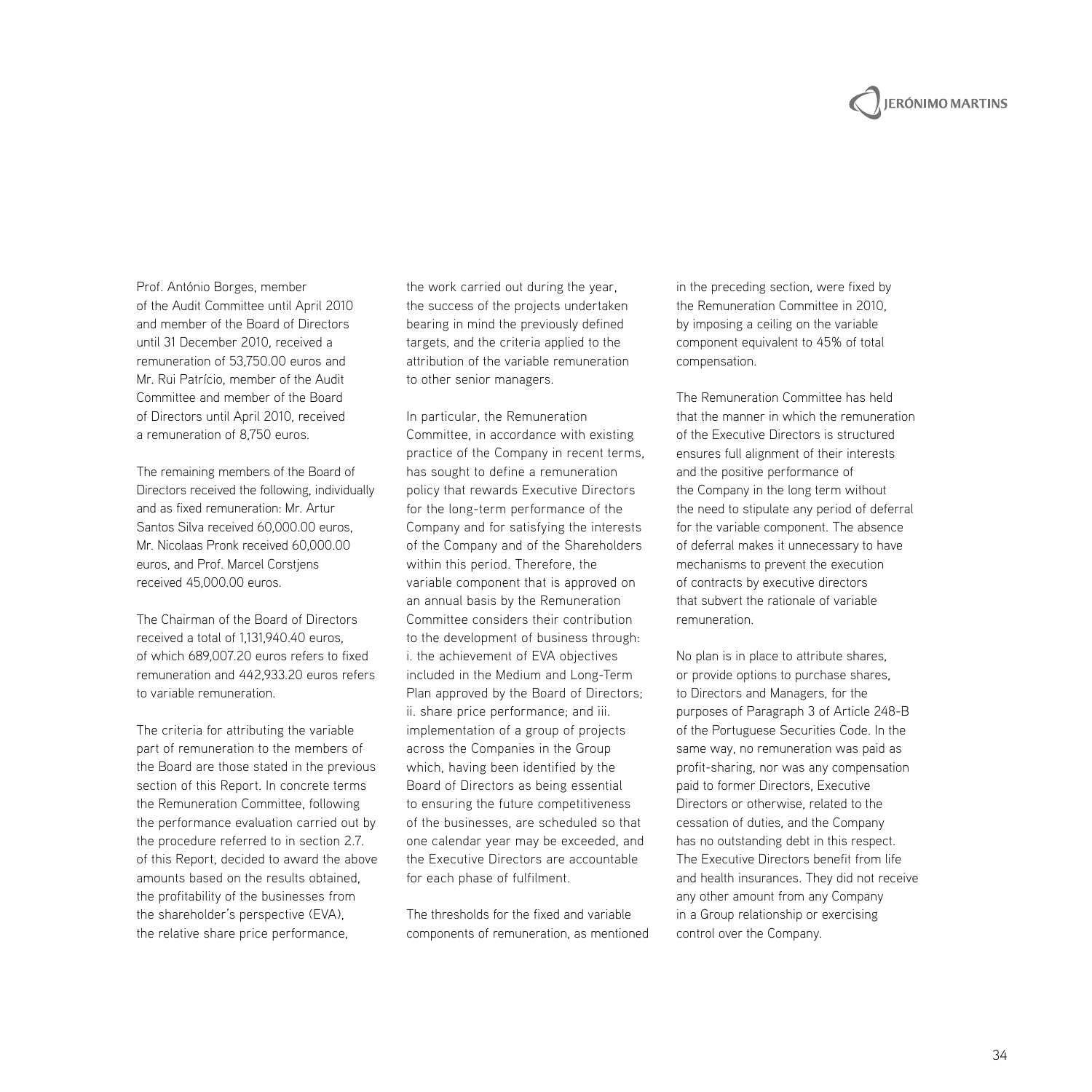management and supervisory bodies of the company

At the Annual Shareholders' Meeting in 2005, an Alternative Pension Plan was approved. It is a fixed-contribution Pension Plan with a pre-determined contribution amount – the monthly percentage discounted for the Fund was increased in 2010, from 12.5% to 17.5% – and with the value of the benefits depending on earnings received. The Remuneration Committee defines the contribution rate of the Company and the initial contribution.

Plan participants include the Executive Directors of the Company, and those who opted for the current Pension Plan will forego eligibility for the Alternative Pension Plan, expressly and irretrievably waiving it.

The retirement date is defined as either the actual day or the first day of the month following the natural age of retirement as established by the General Social Security System (currently 65 years old). A Participant will be considered to be in a state of total and permanent invalidity if the Portuguese Social Security Authorities acknowledge this.

Pensionable salary is the gross monthly base salary multiplied by 14 and divided by 12. At the end of the calendar year, a variable amount made up of all variable payments received is added to this monthly amount. The cap on the annual amount of this variable value was removed in 2010 (it had previously been equivalent to 20% of the gross monthly base salary of the last month of that year, multiplied by 14). This amount is integrated into the above-stated sums indicated as the remuneration of the Directors. Plan Participants acquire the right to 100% of the total amount of the contributions of the Company for the Fund, provided that they complete two terms of office as Executive Directors.

As for the complementary pension or retirement systems, under the terms of current Regulations, Directors have the right to a Complementary Pension at retirement age, cumulatively, when they: i. are over 60 years old; ii. have performed executive functions; and iii. have performed the role of a Director for more than ten years. This supplement was established in the Annual Shareholders' Meeting of 1996 and only those Directors that have not opted for the Retirement Pension Plan mentioned above may benefit from this supplement.

Non-pecuniary benefits are not considered as remuneration not attained in the above situations.

There is no payment obligation whatsoever, in individual terms, in the event of termination of functions during the term of the Board of Directors.

The remuneration of Non-Executive Directors, except for the Chairman of the Board of Directors, only incorporates a fixed component.

## 2.20.Communications policy for alleged irregularities occurring within the Company (whistleblower procedure)

Since 2004, the Ethics Committee of Jerónimo Martins has implemented a system of bottom-up communication that ensures that every employee at every level has access to communication channels to contact officers who are recognised within the Company with information on possible irregularities occurring within the Group. They may also make any comments or suggestions, particularly with respect to compliance with the procedural manuals in effect, especially the Code of Ethics.

This measure clarifies guidelines on questions as diverse as compliance with current legislation, respect for the principles of non-discrimination and equal opportunities, environmental concerns, business transparency and the integrity of relations with suppliers, customers and official entities, among other matters.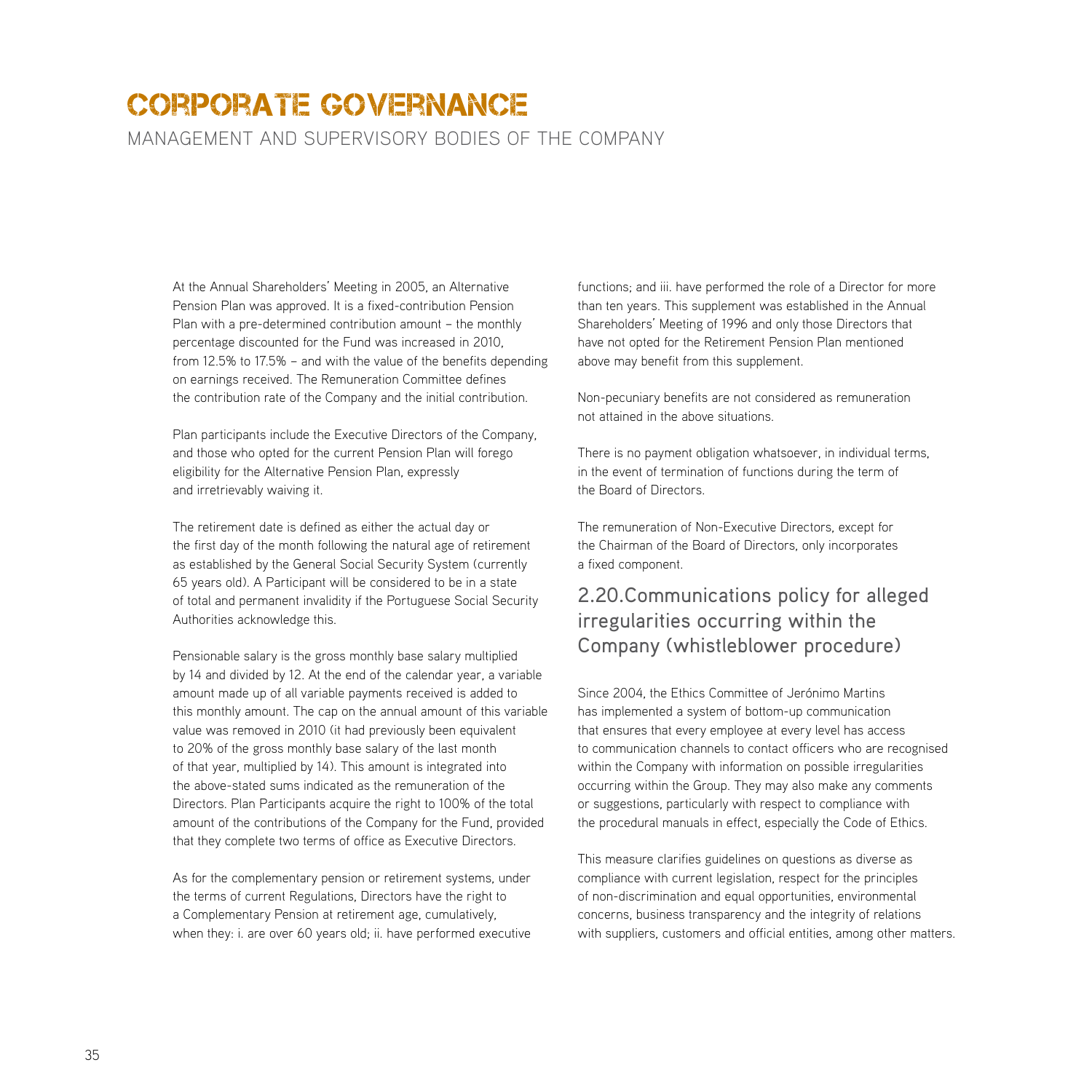

The Ethics Committee sent a message to all Jerónimo Martins employees to the effect that, if necessary, they could communicate with this body. This is possible by means of: i. letter via freepost; or ii. internal or external e-mail with a dedicated address. Interested parties may also request from the respective General Manager or Functional Director any clarification of the rules in force and their application, or they may provide them with information regarding any relevant situation.

Whichever communication channel is used, anonymity is assured for anyone who requires it.

#### Section 4 – Specialised Committees

## 2.21. Composition of Specialised Committees and number of meetings during financial year

#### **2.21.1. Chief Executive Officer and Executive Board**

In April, following the election of the members of the management body for this current term of office, the Board of Directors decided to change its organisational structure for the three-year period beginning in 2010, in order to meet the new needs and requirements of the Group without neglecting governance best practice.

Thus, the Board of Directors appointed a Chief Executive Officer, responsible for implementing the strategic decisions taken by the Board in accordance with the delegated powers, and an Executive Board, responsible for assisting the Chief Executive Officer in the duties delegated to that officer by the Board of Directors.

The role of Chief Executive Officer is performed by Mr. Pedro Soares dos Santos who has the following delegated powers:

- To manage businesses and carry out operations related to the Company purpose included in the scope of its current management, as an equity management company.
- To represent the Company, in court and outside of court, to propose and contest any lawsuits, settle and withdraw from lawsuits, and bind the Company in arbitration; for that purpose it may appoint one or more representatives.
- Contract loans in the domestic or foreign financial markets, and accept the supervision of the loaning entity up to 50 million euros, after consulting with the Financial Matters Committee, whenever such operation exceeds 10 million euros.
- Make decisions regarding the Company providing technical and financial support, by means of loans, to companies in which it holds shares, quotas or social shares, in whole or in part.
- Decide on the transfer of real estate, as well as shares, portions, quotas and obligations of subsidiaries of the Company.
- Decide on the acquisition of any goods or real estate, and in general on making any investments up to the amount of 10 million euros, without prejudice to the provisions of the following paragraph.
- After consulting the Chairman of the Board of Directors, designate the people to be proposed to the Shareholders' Meetings of the companies in which it holds, in whole or in part, shares, quotas or social shares, to fill positions in the respective corporate bodies, indicating those who will be responsible for performing executive functions.
- To propose annually to the Board of Directors the financial goals to be met by the Company and by the Companies in the Group in the following accounting year, for that purpose consulting with the Chairman of the Board of Directors.
- To approve the human resources policies to be followed by the Group, regarding the powers allocated to the Evaluation and Nomination Committee.
- To approve the expansion plans regarding the activities of each business area, as well as the Companies in the Group that are not included in business areas.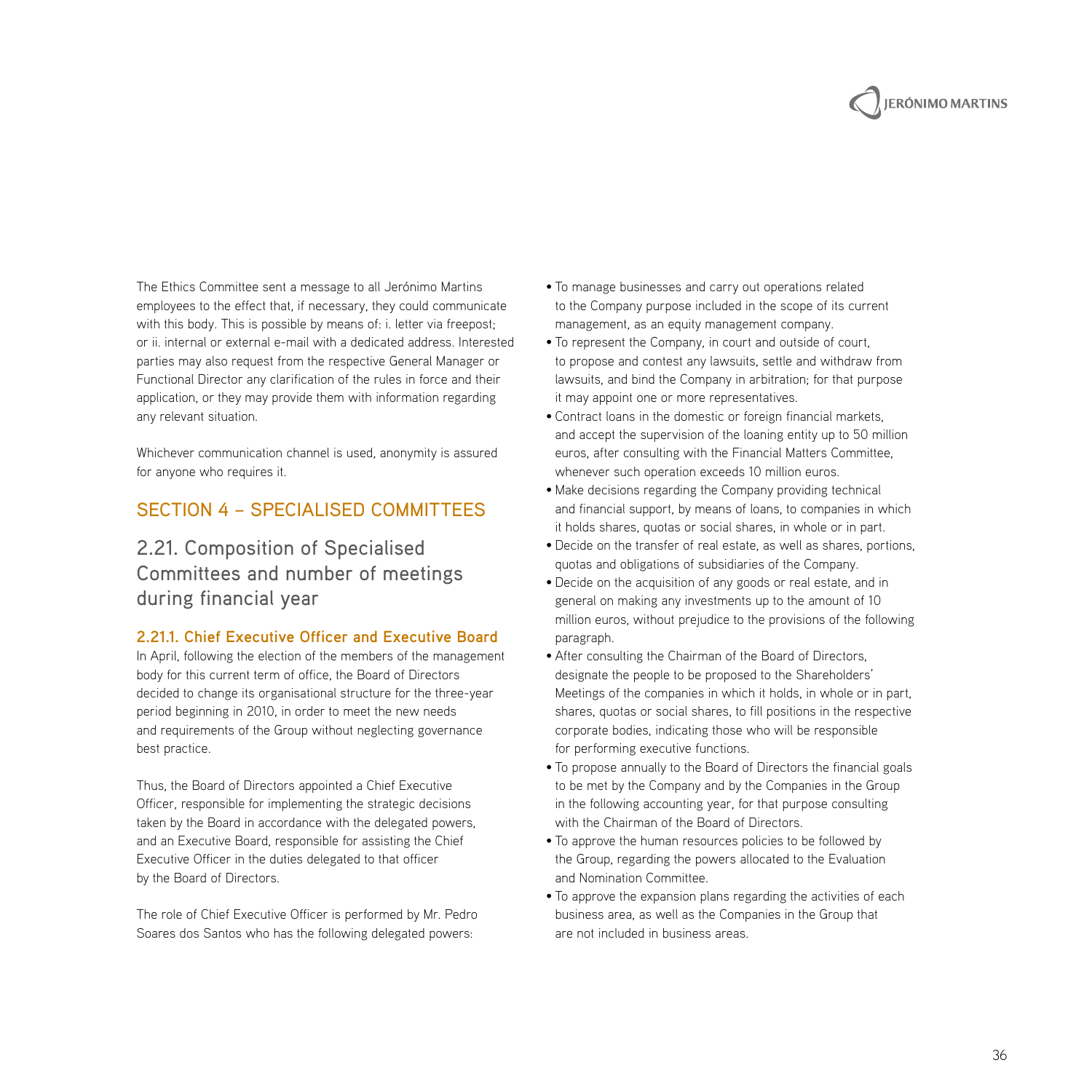management and supervisory bodies of the company

- To approve any investments projected in approved plans, with acquisitions of fixed assets up to 10 million euros.
- To approve any disinvestments projected in approved plans, with sales of fixed assets up to 10 million euros.
- To approve the organic structure of the Group's Companies.

For the purposes of the delegation of powers, investments whose value exceeds more than 10% of the value of each heading established in the Plan are regarded as not provided for in the Annual Plan.

The Board of Directors has also appointed a Managing Committee which has the primary goal of assisting the Chief Executive Officer in the duties delegated by the Board, in relation to the current management of the businesses that comprise the corporate object of the Company.

The Managing Committee of the Company, which has the same term of office as that of the Board of Directors that appointed it, is composed of the Chief Executive Officer, Mr. Pedro Soares dos Santos, who is the chair, Mr. Pedro Pereira da Silva, Ms. Marta Lopes Maia and Mr. Nuno Abrantes. In accordance with its regulations, the Managing Committee has the following duties:

- Control of implementation by the companies in the Group of the strategic guidelines and policies defined by the Board of Directors.
- Financial and accounting control of the Group and of the companies that are a part thereof.
- Senior coordination of the operational activities of the different companies in the Group, whether integrated or not in business areas.
- Launching of new businesses and monitoring them until they are implemented and integrated in the respective business areas.
- Implementation of the management policy of human resources defined for the top-level management of the entire Group.

To carry out the listed functions, the Managing Committee has the following powers:

- Approval of entering into financial contracts and financial operations of less than 50 million euros, including the start of a commercial relationship with a financial entity (after consultation with the CAMF, whenever the referenced operations exceed 10 million euros), the establishment of lines of credit, financing and operations of coverage and use of lines of credit already available.
- Approval of the processes of reorganization of the company structure of participated entities, including increase and decrease of share capital, mergers, splits, liquidations, incorporation of companies and alterations of the Articles of Association, as well as the purchase, sale or transfer of financial holdings, after consultation with CAMF; approval of transversal standards among the different companies of the Group, such as procedure manuals, regulations and internal instructions; deciding on prosecution, waiver or negotiation of settlements in court proceedings with amounts exceeding 100,000 euros. Whenever these processes exceed 10 million euros, CAMF should be consulted.
- Monitoring of negotiations and formalisation of group contracts for the acquisition of goods and services involving appropriations over 500,000 euros and models of standard agreements entered into by Companies in the course of their activity.
- Approval of investment proposals up to 10 million euros.
- Purchase and sale of holdings in subsidiary companies, after consultation with CAMF.
- Approval of operating and current expenses.
- Entering into maintenance contracts. If they are over 5 million euros, they should be subject to consultation with CAMF.
- Negotiating the terms of insurance policies, after consultation with CAMF.
- Giving donations of over 100,000 euros, while always respecting the policy defined by the Company. Whenever amounts exceed 500,000 euros, CAMF must be consulted.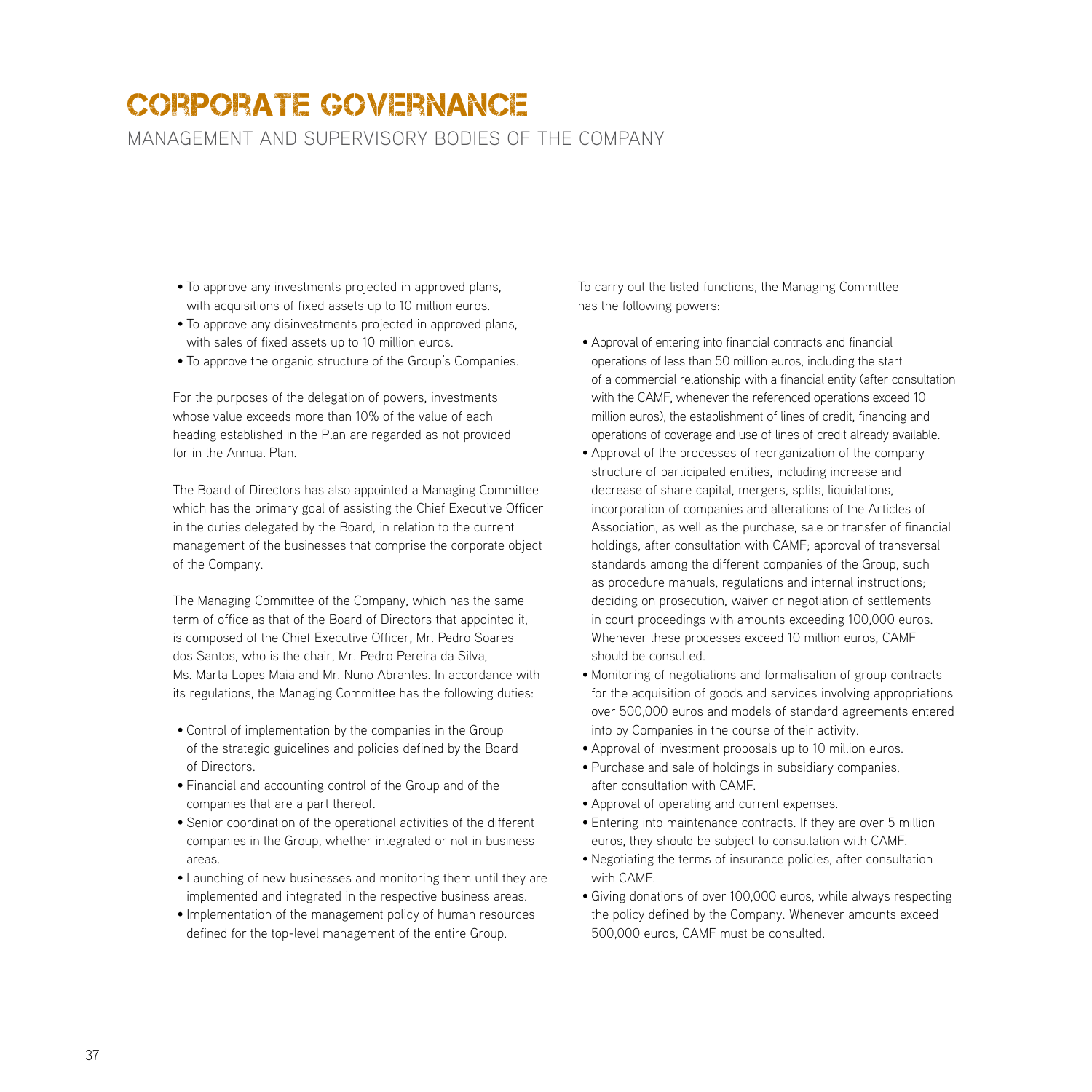# **JERÓNIMO MARTINS**

- Enter into specialized service contracts (consulting, transport, auditing, litigation, etc.).
- Approval of real estate market valuations, according to the policies adopted by Jerónimo Martins, after consultation with CAMF.
- Approval of impairment of assets, after consultation with CAMF.
- Submitting the results appropriation proposal of the Company and approving those of the remaining companies of the Jerónimo Martins Group, after consulting CAMF.

The Managing Committee meets at least twice per month, at the Company headquarters or at any other location. It is the responsibility of the Chairman to convene and direct the meetings, setting the respective date, time and agenda. In 2010, the Managing Committee met 13 times, drawing up minutes of the meetings, which were sent to the Chairman of the Board of Directors and the Chairman of the Audit Committee.

#### **2.21.2. Audit Committee**

The Audit Committee, which has three Non-Executive Directors as members – Mr. Hans Eggerstedt (Chairman), Mr. António Viana-Baptista and Prof. Stefan Kirsten, the last two being independent according to legal criteria – paid particular attention in 2010 to financial risk management and to the analysis of reports and control of the execution of the correction measures proposed by Internal Audit.

The Chairman of the Audit Committee, Mr. Hans Eggerstedt, is internationally recognised as one of the best managers of his generation, having worked, over the course of his long career, in positions of great responsibility in various countries. His solid academic training and professional experience in areas of management and control ensure he has the special skills to chair the Company's supervisory body.

Since the amendment of the Articles of Associations, approved in the 2007 Annual Shareholders' Meeting, the Audit Committee is a statutory body, as a result of changes to the Commercial Companies Code imposed by Decree-Law 76-A/2006 of 29 March. Thus, as voted on in the mentioned Shareholders' Meeting, and arising from the Board of Directors, the Audit Committee is responsible for supervising Company management.

The vast experience of the members of the Committee in corporate positions, as well as their special technical merit in this particular matter, have created particular added value for the Company, and have strongly contributed towards this matter becoming a central point in the Company's life.

In addition to the responsibilities conferred by law, the Audit Committee, in performing its activities, is particularly responsible for the following:

- Monitoring the preparation and disclosure of financial information.
- Monitoring the effectiveness of internal control systems, internal auditing and risk management. For this purpose, they may work with the CCI, which shall report to them regularly on their work, pointing out situations that should be analysed by the Audit Committee.
- Approving activity plans in the area of risk management and following up on their execution, proceeding with the assessment of the recommendations resulting from the auditing actions and the revisions of the procedures undertaken.
- Looking after the existence of an adequate internal risk management system for the companies of which the Company is holder of shares or quotas, ensuring full compliance with its objectives.
- Approving the activity programmes of internal auditing, which respective Department will be functionally reporting to it, as well as of external auditing.
- Selecting, as proposed by the Managing Committee, the service provider for external auditing.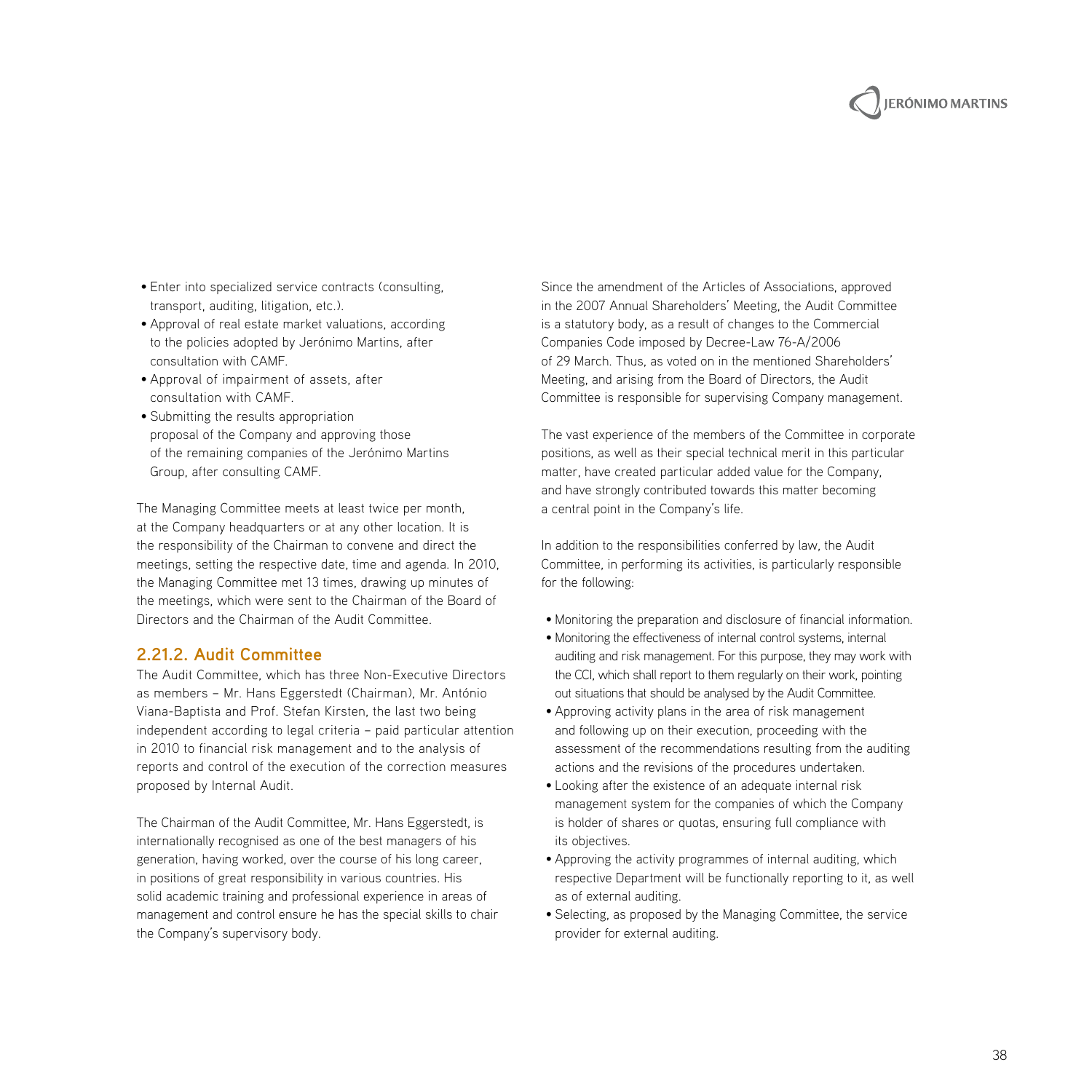management and supervisory bodies of the company

- Monitoring the legal accounts audit services.
- Assessing and monitoring the independence of the statutory auditor, especially when he performs additional services for the Company.

The Audit Committee, for the adequate performance of its duties, requests and appraises all the management information deemed necessary. In addition, it has unrestricted access to the documentation produced by the auditors of the Company, having the possibility to request any information from them it deems necessary and being the first recipient of the final reports prepared by the external auditors.

In relation to performing these functions, it is should be noted that, in accordance with the respective Regulation, the choice of an external auditor, as proposed by the then Executive Committee, was the responsibility of the Audit Committee, which submitted to that body the results of the tender that it conducted in 2009 and that involved all the most highly credentialed international firms offering this type of service, which responded to strict specifications. Once again, considering the proposals presented, the Audit Committee decided on the firm that it thought most adequate for the interests of the Group, verifying and evaluating the activities of the external auditor in each accounting year, ensuring that the Company provided it with the best conditions to perform its services, and that information is presented in a timely manner with quality and transparency.

The Company did not promote the rotation of the external auditor. Its maintenance was discussed and weighed up during the selection process mentioned in the previous paragraph, as results from the annual report on the activities of the Audit Committee for the year 2009.

#### **2.21.3. Financial Matters Committee**

CAMF is composed of three members, none of which may be a Director to whom powers have been delegated, pursuant

to paragraph 3 of Article Twelve of the Company's Articles of Association. The members of the Committee are appointed by the Board of Directors. The members of this Committee are Mr. Luís Palha da Silva, who chairs it, Mr. José Soares dos Santos and Prof. Stefan Kirsten, who is independent according to legal criteria.

The CAMF was created in April 2010 after the internal reorganization by the Board of Directors and its mission is to collaborate with the Chief Executive Officer and the Managing Committee, assessing and submitting to the Board of Directors the strategic orientation proposals of the Group in the financial areas, especially with respect to: i. strategic investments, ii. capital allocation and structure, iii. investor relations, and iv. communication with financial markets. The CAMF is further responsible for monitoring and supervising the financial policies adopted by the Group.

In addition to the duties specifically conferred by the Board of Directors, the CAMF is particularly responsible for performing the following:

- Monitor, review and assess the adequacy of strategic investments and their consistency with the recommendations, standards and best practices of management, at the national and international level, directing to the Board of Directors and to the Chief Executive Officer the recommendations considered appropriate in this regard.
- Analyse the relevant aspects of the outlook, considering the present situation and prospects for the future, especially with regard to factors that may influence and motivate the activity of the Group, assessing the alternatives for sustainable growth.
- Assess and monitor the development and sustainability of the business strategies implemented by the Company, proceeding especially with monitoring the joint venture agreements and activities established or to be established by Jerónimo Martins.
- Propose the allocation, structure and the cost of capital of the Group.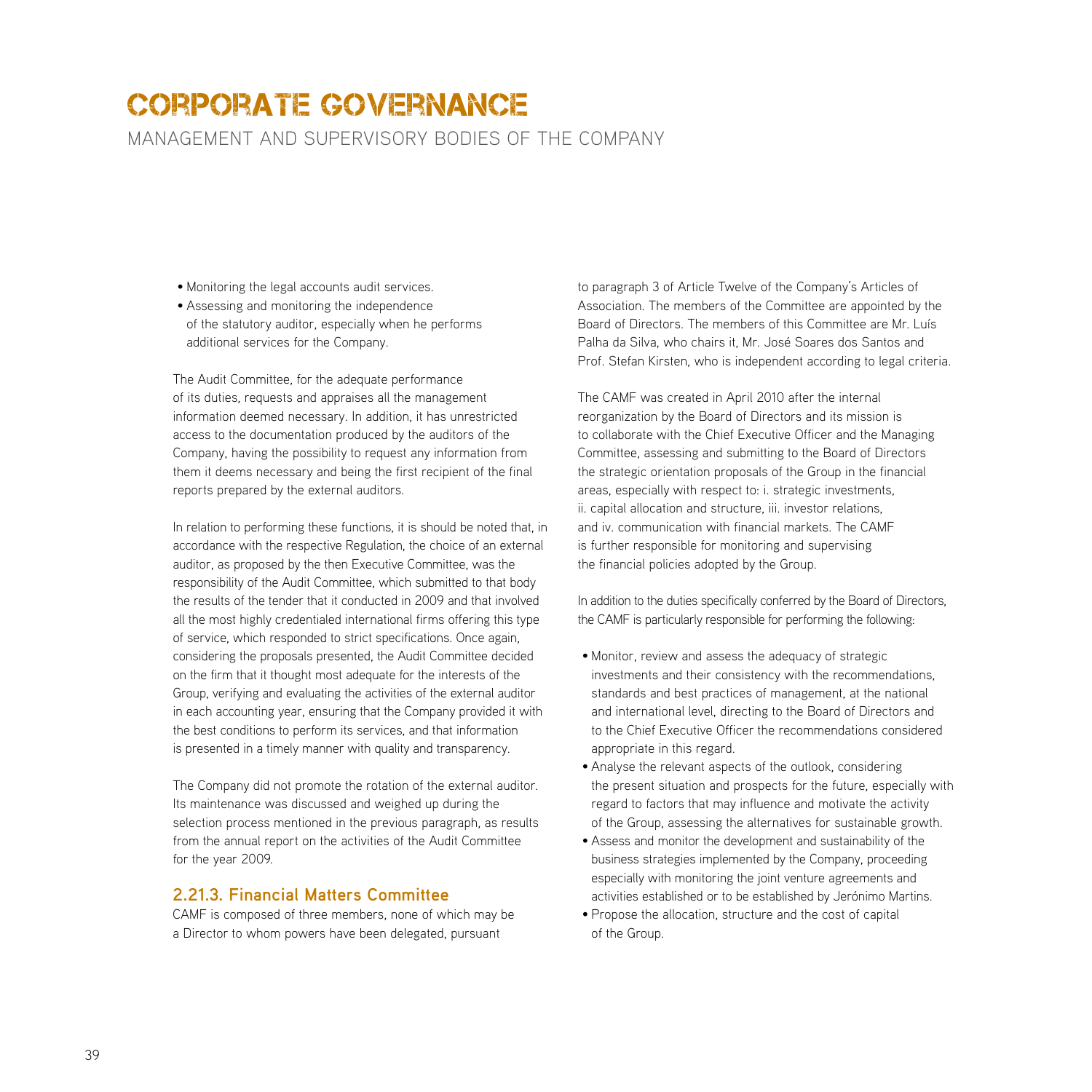

- Analyse and giving advice regarding any changes in accounting policies and practices.
- Monitor compliance and correct application of the accounting- -financial principles and standards in effect, in coordination with the activity developed by the Board of Directors, the Audit Committee, the Chief Executive Officer, the Statutory Auditor and the External Auditor, promoting and requesting the exchange of information needed for this purpose.
- Assess the corporate structure of the Group and all reorganisation processes, including the monitoring of the processes of winding-up and liquidate companies; assess the corporate structure of the Group and all reorganisation processes, including the monitoring of the processes of winding-up and liquidate companies.
- Monitor and assess the corporate image of the Company among financial markets, investors and supervisory authorities.
- Monitor and analyse the evolution of the main financial ratios and changes in formal and informal ratings of the Group, including reports from rating agencies.
- Monitor and ensure compliance with the legal and regulatory standards of securities markets in which the Company is listed.
- Monitor the activities of the services of companies that make up the Group in matters within their competence.
- Issue opinions, advice and recommendations on matters within their competence.

The CAMF also issues its opinion, in advance, on the following matters:

- Financial information and monthly accounts.
- Financial statements and presentation of quarterly, semi-annual and annual results, to be published to the market, with a view to presenting its conclusions to the Board of Directors.
- Proposal of the Strategic Plan.
- Proposal of the Annual Budget.
- Loans in an amount over 10 million euros.
- Capital Expenditure Proposal in an amount below 10 million euros.
- Risk management policies.

The CAMF meets with the frequency needed to comply with its objective, but at least once every three months. In 2010, the CAMF met four times, drawing up minutes of the meetings, which were sent to the other members of the Board of Directors.

#### **2.21.4. Committee on Corporate Responsibility**

The CRC is composed of three members of the Board of Directors, appointed by the Board. The members of this Committee, since its creation in April 2010, under the reorganisation of the structure of the Board of Directors, are Mr. Luís Palha da Silva (Chairman), Mr. José Soares dos Santos and Mr. António Viana-Baptista, who is independent according to applicable legal criteria.

In carrying out its mission, the CRC collaborates with the Board of Directors, assessing and submitting to it proposals for strategic orientation in the area of corporate responsibility, as well as monitoring and supervising in a permanent manner matters concerning: i. corporate governance, social responsibility, the environment and ethics; ii. the business sustainability of the Group; iii. internal codes of ethics and conduct; and iv. systems of assessment and resolution of conflicts of interest, especially regarding relations between the Company and its Shareholders or other Stakeholders.

In addition to the duties specifically conferred by the Board of Directors, the Committee on Corporate Responsibility is responsible for performing the following:

• Submitting to the Board of Directors of the Company the policy of corporate governance to be adopted by the Company and by the Group.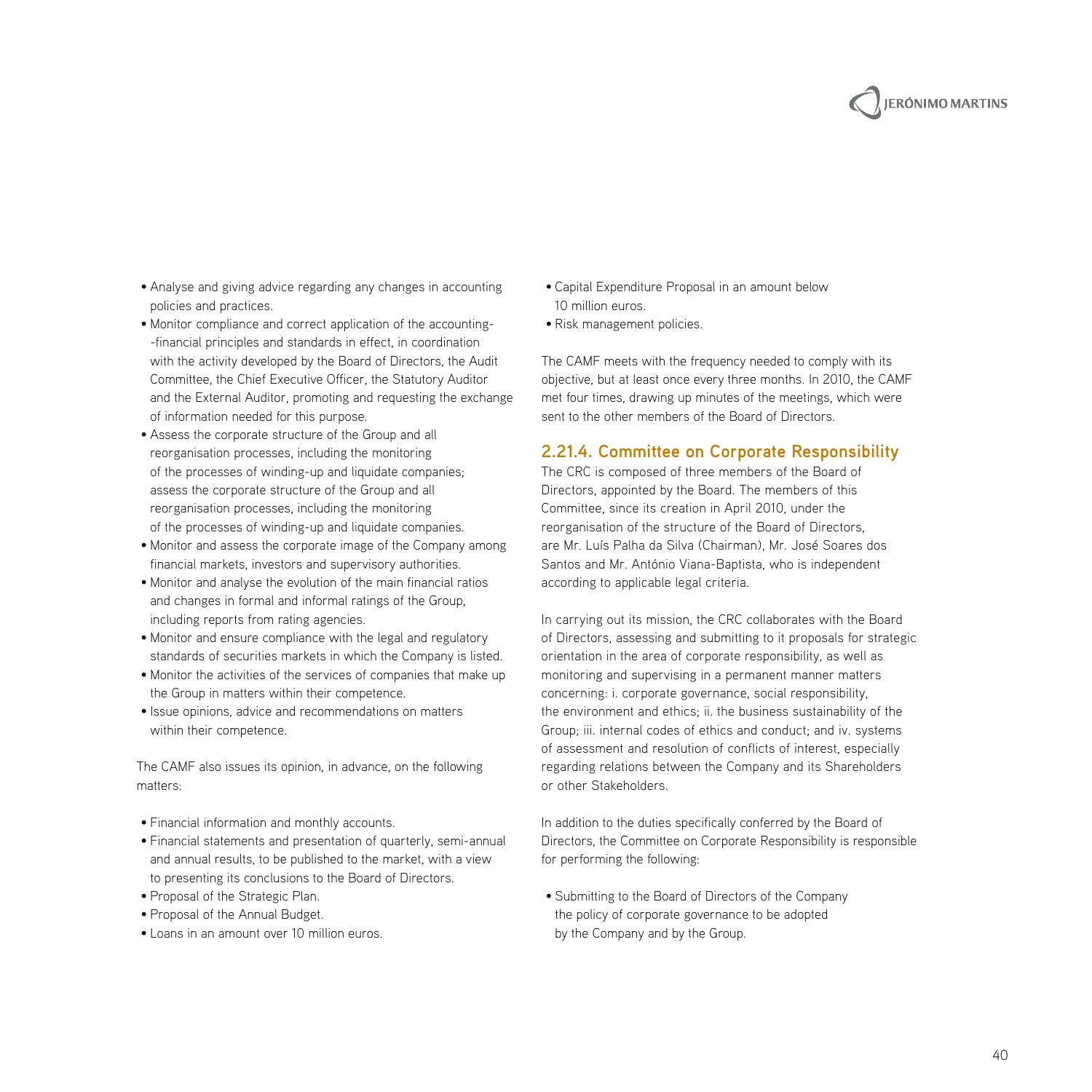management and supervisory bodies of the company

- Monitoring, reviewing and assessing the adequacy of the governance model of the Company and its consistency with the recommendations, standards and best practices of corporate governance, at national and international level, directing to the Board of Directors and the Chief Executive Officer the recommendations considered appropriate in this regard.
- Proposing and submitting to the Board of Directors changes to the governance model of the Company, including the organizational structure, responsibilities and internal rules of the Board of Directors.
- Monitoring the corporate articulation of the Company with the organizational structure of other companies of the Group.
- Overseeing compliance and the correct application of the principles and legal, regulatory and statutory standards of corporate governance in effect, in connection with the activity developed by the Board of Directors, by the Chief Executive Officer, by the Managing Committee, the Statutory Accountant and the External Auditor, promoting and soliciting the exchange of information needed for this purpose.
- Defining the parameters of the report on the corporate governance of the Company to be incorporated in the Company's Annual Report.
- Monitoring the activities of the Ethics Committee and the services of companies that make up the Group in matters covered by their competence.
- Monitoring in a permanent manner, assess and supervise the internal procedures relative to matters of conflict of interest, as well as the effectiveness of systems of assessment and resolution of conflicts of interests.
- Giving advice regarding affairs between the Company and its Board Members, as well as between the Company and its shareholders, as long as it is materially relevant.
- Whenever requested by the Board of Directors, rendering an opinion regarding the application of the system of incompatibilities and independence to the officeholders of the statutory bodies of the Company.
- Promoting and enhancing the performance of the Company as a sustainable business, making it recognized as such internally and externally.
- Seeking compliance by the members of the Board of Directors and others with the market standards of values governing their conduct.
- Developing a transversal strategy of corporate sustainability, that is integrated and coherent with the strategy of the Company.
- Promoting, developing and overseeing the creation of internal conditions necessary for the sustained growth of the Company, from a three-dimensional perspective, in the economic, environmental and social fields, according to international criteria.
- Preparing and monitoring decision- -making by the relevant statutory bodies and committees on matters subject to a prior opinion regarding corporate governance, sustainability or which give rise to conflicts of interest between the Company, Shareholders and members of their statutory bodies.
- Monitoring the inspection activities of CMVM in the area of corporate governance.

The CRC meets as often as necessary to comply with its objective, with a minimum of at least once every six months. In 2010, the CRC met one time, drawing up minutes of the meeting that was distributed to the other members of the Board of Directors.

#### **2.21.5. Evaluation and Nominations Committee**

The CAN is composed of the Chairman of the Board of Directors, Mr. Alexandre Soares dos Santos, who is also Chairman of the Committee, and three members of the Board of Directors – Mr. Luís Palha da Silva, Mr. José Soares dos Santos and Mr. Artur Santos Silva, who are all appointed by the Board of Directors.

The creation of the CAN also arose from the internal reorganization of the Board of Directors and its mission, as a support body, is to collaborate with the Board of Directors, by assessing and submitting to it proposals for strategic guidance in the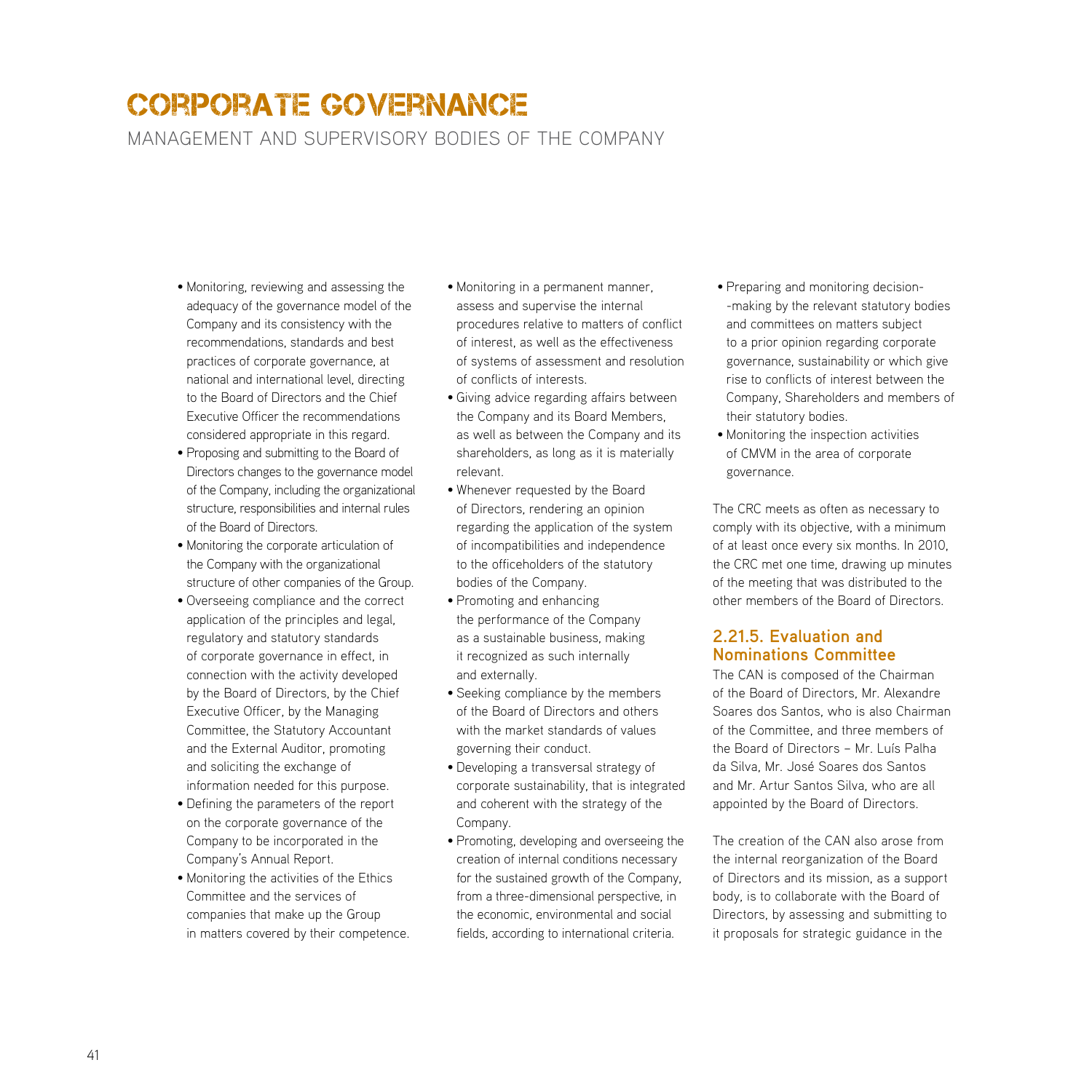

area of policies of evaluation and nominations, as well as monitor and supervise matters relating to: i. the assessment of the performance of the members of the statutory bodies of the subsidiary companies of Jerónimo Martins, SGPS, S.A. that are sub-holdings of it or that have a sales figure of more than 100 million euros (Relevant Subsidiary Companies); ii. the nomination and succession of members of the statutory bodies of the Relevant Subsidiary Companies; and iii. the policies of management development, including systems of assessment, career planning and salaries of the top level management of the Group.

In addition to the duties specifically conferred by the Board of Directors, the CAN is responsible for the following, with regard to the statutory bodies of Relevant Subsidiary Companies:

- To assess the performance of the members of the Board of Directors.
- To monitor the definition of criteria and duties needed in the structures and statutory bodies.
- To prepare and monitor compliance with the succession plans relative to the structures and statutory bodies.
- To monitor, review and assess the adequacy of the methods of evaluation and the plans of succession and its consistency with the recommendations, standards and best practices in effect nationally and internationally.
- To promote, along with the competent bodies the substitution or filling of vacancies in the statutory bodies, in a timely manner.
- To analyse and present proposals and recommendations concerning the salaries of members of the statutory bodies, coordinating its activity with the Remuneration Committee and giving their opinion whenever requested by the Board of Directors.

It is the responsibility of the CAN in relation to management development policies:

- To prepare and monitor the implementation of systems of evaluation of performance and career planning of the top level management of Jerónimo Martins.
- Monitoring the management of talent in the Group, especially through follow-up of the processes of identifying the potential and validity of candidates for senior positions.
- Analysing and approving proposals and recommendations relative to salaries and other compensation for the top level management of the Group, in light of the activity they perform.

The CAN meets as often as necessary to achieve its objective, and at least three times a year. In 2010, the CAN met two times, drawing up minutes of the meetings, which were sent to the other members of the Board of Directors.

#### **2.21.6. Ethics Committee**

The Ethics Committee of Jerónimo Martins is composed of three to five members appointed by the Board of Directors, on proposal by the Committee on Corporate Responsibility. It is currently comprised of Ms. Sara Miranda (Group Communications Manager), who chairs it, Ms. Inês Carvalho (Human Resources Manager of Recheio), Mr. Marian Jaskowiak (Management Development Manager of Jeronimo Martins Dystrybucja S.A.) and Ms. Katarzyna Strugalska (Labour Relations Manager of Jeronimo Martins Dystrybucja S.A.). The mission of the Ethics Committee is to provide independent supervision of the disclosure of and compliance with the Group's Code of Conduct in all the Companies of the Group.

In performing its duties, the Ethics Committee is responsable for: i. establishing the channels of communication with the addressees of the Jerónimo Martins Group Code of Conduct and with gathering such information as may be addressed to it in this connection; ii. ensuring the existence of an adequate system of internal control of compliance with the Jerónimo Martins Group Code of Conduct and with the appraisal of the recommendations stemming from such control;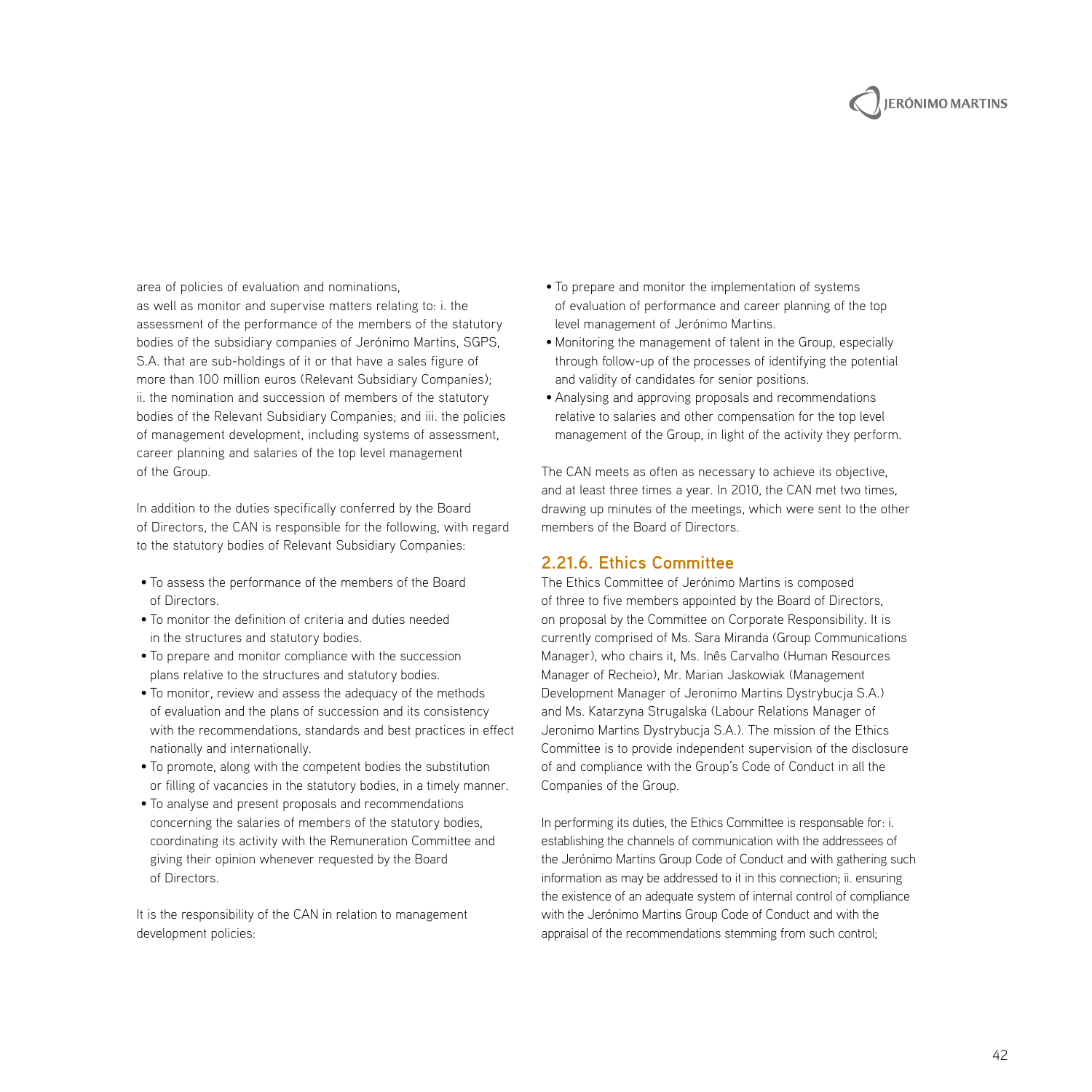information and auditing

iii. appraising such issues as may be submitted to it by the Board of Directors, by the Audit Committee or by the CRC within the scope of compliance with Code of Conduct and with analysing in abstract those that may be raised by any employee, customer or business partner (Stakeholders); iv. proposing to the CRC the adoption of such measures as it may deem fit in this connection, including a review of internal procedures and alterations to the Jerónimo Martins Group Code of Conduct; and lastly, v. drawing up an annual report on its activities to be presented to the Committee on Corporate Responsibility.

The Ethics Committee reports functionally to the CRC, which has taken over the duties of the Audit Committee in the field of corporate governance, namely the Company's relationship with Shareholders and other Stakeholders.

The Ethics Committee in 2010 examined various issues submitted to it by the CRC, by the Group's employees and by third parties. This year focused on the Committee's activity across all the Group's companies and geographic regions.

The Ethics Committee meets at least once a month or whenever convened by its Chairman or by the CRC. In 2010, the Ethics Committee met 11 times, drawing up minutes of the meetings, copies of which were sent to the CRC. The minutes were

made available to other members of the Board of Directors for consultation.

#### **2.21.7. Internal Control Committee**

The CCI, appointed by the Board of Directors and reporting to the Audit Committee, is specifically responsible for evaluating the quality and reliability of the internal control system and the process of preparing financial statements, as well as evaluating the quality of the monitoring process in force in Jerónimo Martins' Companies, with a view to ensuring compliance with the laws and regulations to which they are subject. In performing this latter task, the CCI must obtain regular information on the legal and fiscal contingencies that affect the Companies of the Group.

The CCI meets monthly and is composed of a Chairman (Mr. David Duarte) and three members (Mr. José Gomes Miguel, Ms. Catarina Oliveira and Mr. Henrique Santos). None of the members is an Executive Director of the Company.

In 2010, the CCI continued its activities of supervision and evaluation of risks and critical processes, analysing the reports prepared by the Internal Audit Department. As a representative of the External Audit team is invited to attend these meetings, the Committee is also informed of the conclusions of the external audit work that takes place during the year.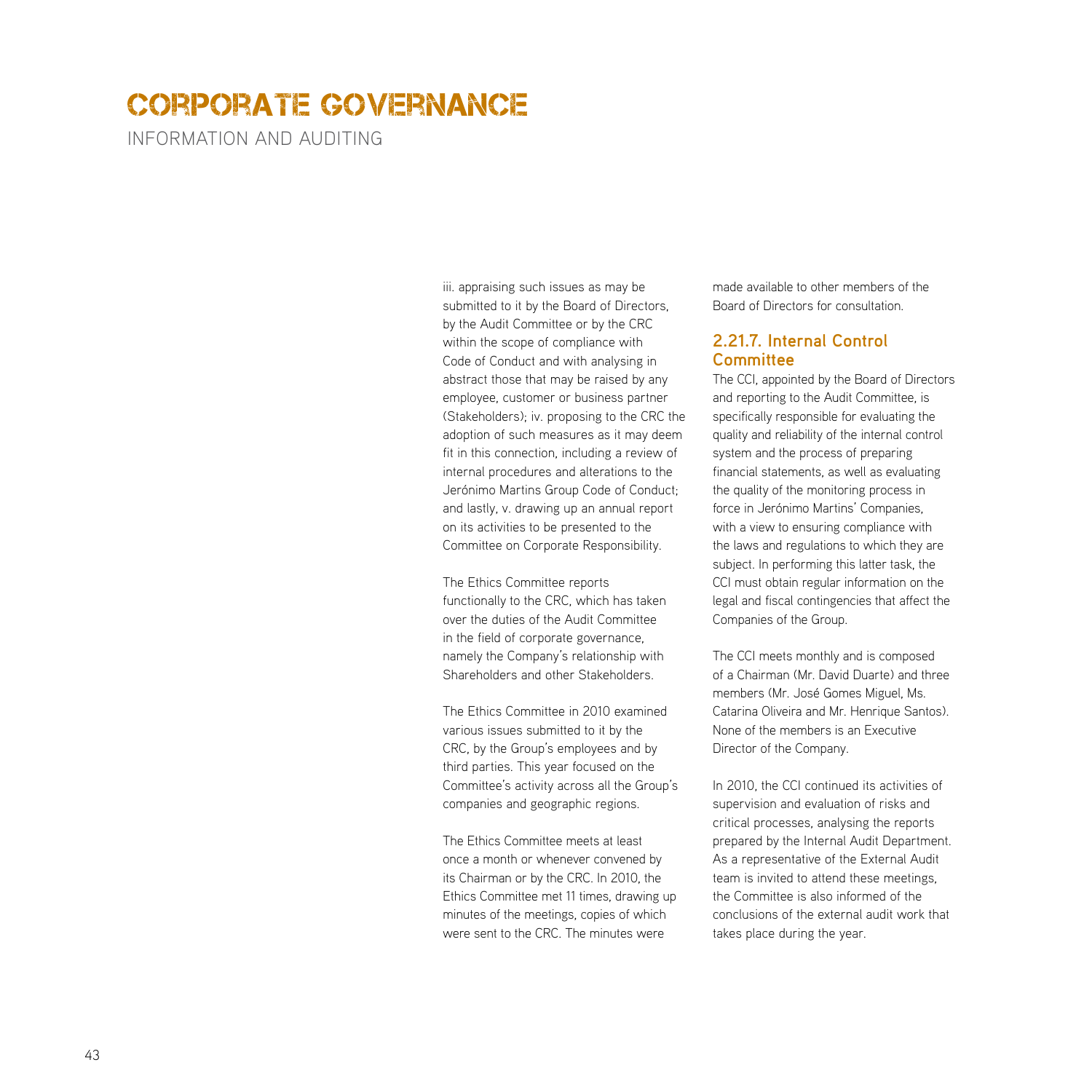#### **2.21.8. Remuneration Committee**

The Annual Shareholders' Meeting in 2010 elected the following shareholders to the Remuneration Committee for the three-year term in progress: Mr. António Sousa Gomes (Chairman), Mr. José Queirós Lopes Raimundo and Mr. Arlindo do Amaral. However, due to the resignation from the position of Mr. António Sousa Gomes on 6 September 2010, the alternate member, Ms. Soledade Carvalho Duarte, was called onto the Committee from 7 September 2010. The chairmanship of the Committee was taken up, also from that date, by Mr. Arlindo do Amaral.

None of the members of the Remuneration Committee is a member of the Board of Directors of the Company, or has a spouse, family member or relative in such a position, nor do they have relationships with the members of the Board of Directors that may affect their impartiality in the performance of their duties. Furthermore, the members of this Committee have extensive knowledge and experience in management and remuneration policy, which gives them the necessary skills to perform their duties adequately and effectively. This Committee, in accordance with legal requirements, determines the earnings of the Members of the Board of Directors. During 2010, the Remuneration Committee met two times, and the respective minutes were prepared.

Last year, this Committee submitted a statement to the Annual Shareholders' Meeting on the remuneration policy of the Company's Board of Directors and Supervisory Board.

The Remuneration Committee did not consider it necessary to contract services to support it in the performance of its duties.

#### Chapter 3 – Information and Auditing

## 3.1. The Company's capital structure

The Company's share capital is 629,293,220 euros. It is fully subscribed and paid in, and divided into six hundred and twentynine million, two hundred and ninety-three thousand, two hundred and twenty shares with nominal value of one euro each. There are no other share categories. All shares were admitted for trading and the Company holds 859,000 shares in its own portfolio, which were acquired in 1999 at an average price of 7.06 euros per share (price adjusted by the restatement of capital). These shares represent 0.14% of the Company's share capital. In 2010, there was no movement whatsoever of own shares.

#### 3.2. Shareholder structure



Source: Shareholder communications.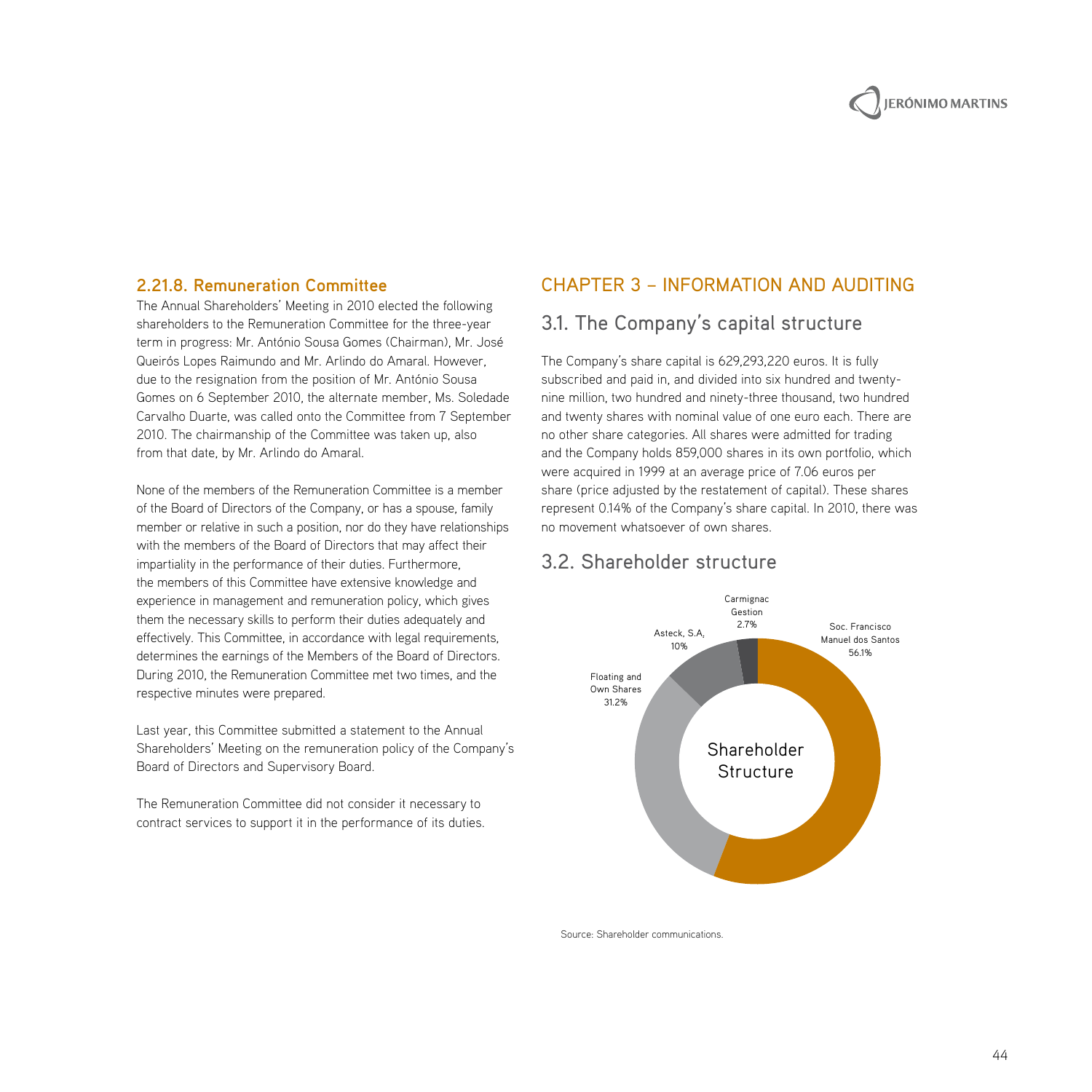INFORMATION AND AUDITING

The Companies whose rights to vote under the terms of paragraph 1 of article 20 of the Portuguese Securities Code are identified in the note that refers the List of Qualified Shareholders as at 31 December 2010, included in the Annex to the Consolidated Management Report of this Report. Sociedade Francisco Manuel dos Santos SGPS, S.A., Asteck, S.A. and Carmignac Gestion are Qualified Shareholders.

Special rights are not attributed to Shareholders in the By-Laws.

## 3.3. Restrictions regarding transferability of shares, shareholder agreements and rules applicable to amendment of the Company's articles of association

All issued shares are ordinary and there are no restrictions concerning their tradability.

The Articles of Association do not set limits on exercising the right to vote. The Board of Directors knows of no Shareholder agreements.

The Articles of Association do not define any rules applicable to amendment of the Company's Articles of Association, therefore the terms defined by the Law apply to these matters.

## 3.4. System for employees' participation in the Company's capital

There is no system by which employees may participate in the Company's capital.

## 3.5. Share price performance

The main Portuguese Stock Market Index – PSI20 – decreased in value by 10.3% in 2010, equivalent to a loss of 6.8 billion euros, having the Portuguese Stock Market the second-worst performance in Europe, only exceeded by the Spanish stock market.

Despite significant growth of the Index in March (7.2%), the first half-year reflected as a whole a strongly negative trend in the domestic stock exchange, leading to a fall of 16.5%. This development primarily reflects significant market volatility and the risk associated with Portuguese sovereign debt, as S&P cut Portugal's rating in May and Moody's threatened to do it. The year's low of the PSI20 Index was recorded in May, registering close to 6,624 points on 7 May, which corresponds to a devaluation of 21.7% from the previous year.

The Index recovered positive growth in the third quarter of the year and in the month of October, though the gains were not sufficient to recover the losses that were registered. Despite that recovery, the Index still registered a cumulative loss of 4.5% at the end of October.

In November, the PSI20 devalued 9.4%, which was the second largest fall on European stock markets (only exceeded by the Spanish IBEX-35 Index, which fell 14.3%). November was the worst month since the bankruptcy of Lehman Brothers in October 2008.

The Portuguese Stock Market Index ended the year as the 10<sup>th</sup> worst performing in the world, falling by 10.3% in 2010, reflecting investors' lack of confidence in Portugal's ability to make its debt payments and the poor performance of the country's banking sector. Although the Index grew 3.6% in value in December, it was not enough to offset the losses registered in the first eleven months of 2010 (-13.5%).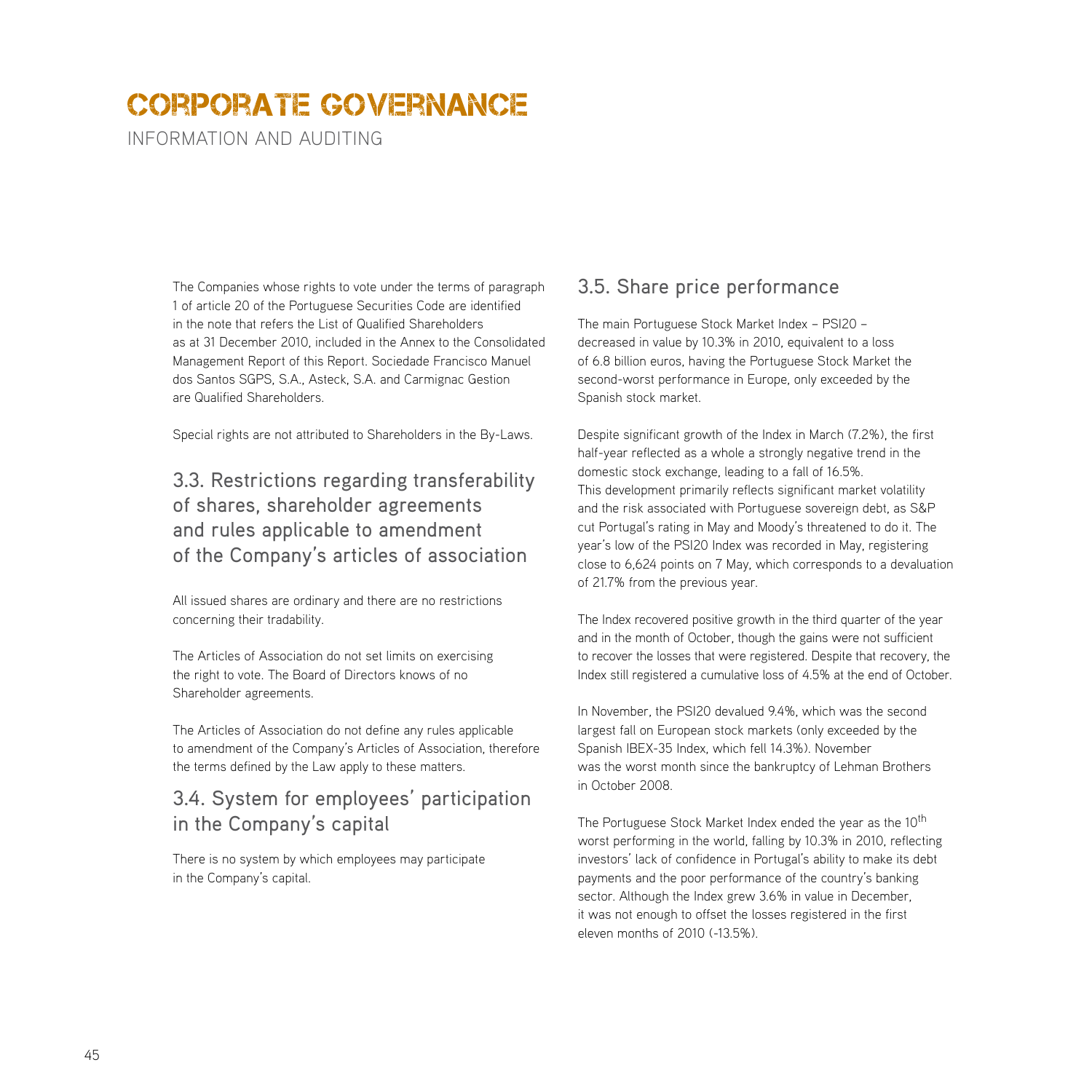

This performance contrasts with that registered by other European stock market indices, such as the Stoxx600, which appreciated 8.7% in 2010, and the DAX, which gained 16.1% in the year. However, in comparison to other peripheral European economies, the Lisbon Stock Exchange declined the least: Athens lost 35%, Madrid depreciated by 17.4% and Milan fell 13.2%.

Without the positive growth effect of Jerónimo Martins, Galp and Portucel, the losses of the PSI20 would be greater than 20%. These were the three best performing securities in 2010: Jerónimo Martins gained 63.2%, Galp 18.7% and Portucel 14.9%.

## 3.6. Performance of Jerónimo Martins Shares

#### **JM Shares Description**

Jerónimo Martins, SGPS, S.A. Negociação de acções: Euronext Lisboa Data de entrada em bolsa: Novembro de 1989

|                   | Description            | Type          | <b>ISIN Codes</b> | Symbol     |
|-------------------|------------------------|---------------|-------------------|------------|
| Euronext<br>Codes | Jerónimo Martins, SGPS | <b>Shares</b> | PTJMT0AE0001      | <b>JMT</b> |
|                   |                        |               |                   |            |
| Codes             | Reuters RIC            | JMT.LS        |                   |            |
|                   | Bloomberg              |               | JMAR PL           |            |
|                   |                        |               |                   |            |
| <b>Shares</b>     | Share Capital:         |               | 629.293.220 euros |            |
|                   | Share nominal value:   |               | 1.00 euros        |            |
|                   | Number of shares       |               | 629.293.220       |            |

Jerónimo Martins shares were the best performing of the Portuguese Stock Market Index (PSI20) in 2010, gaining 63.2% in value year-on-year, following a year which itself showed the fifth best ever performance (2009: 75.9%).

"Jerónimo Martins shares were the best performing of the Portuguese Stock Market Index (PSI20) in 2010, gaining 63.2% in value year-on-year."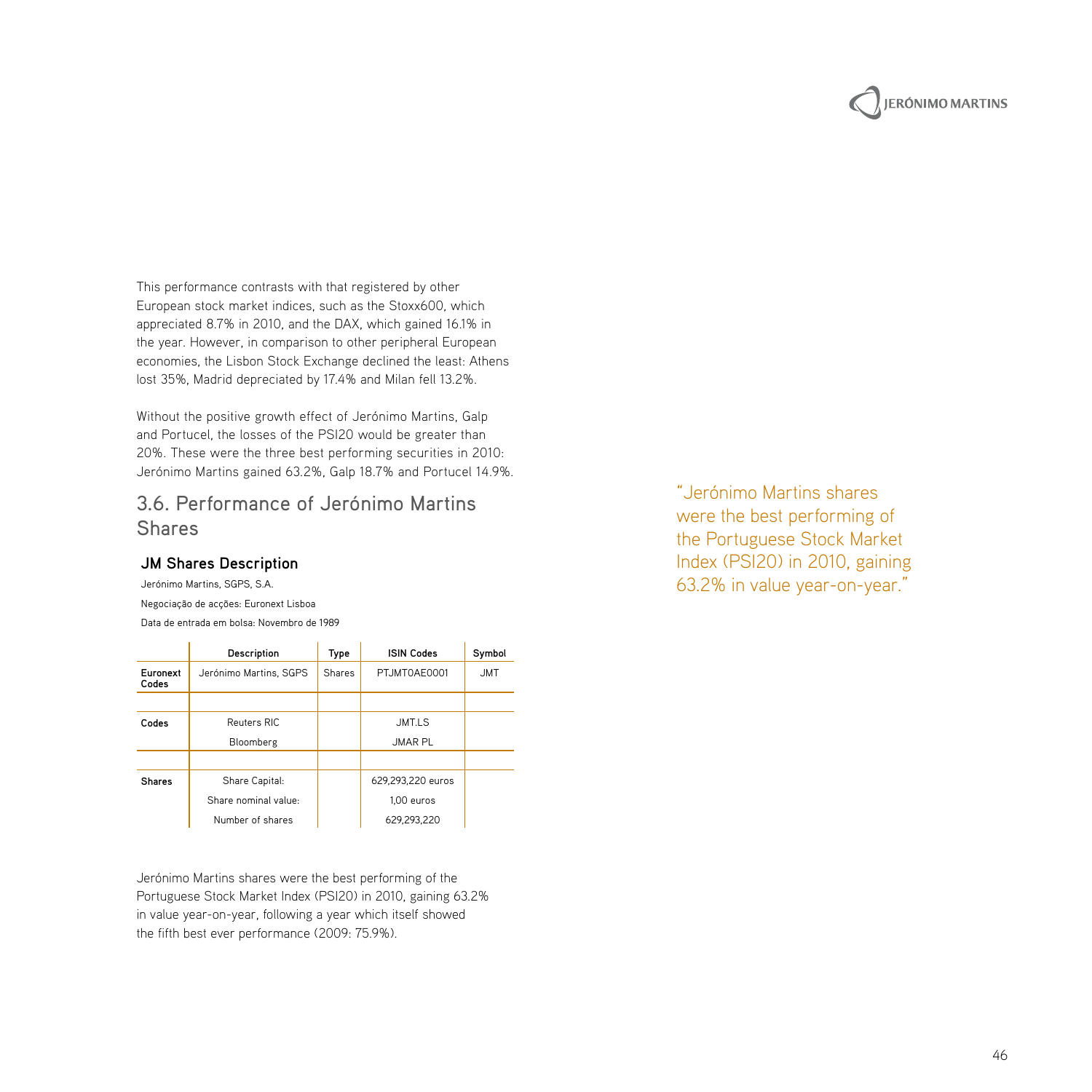INFORMATION AND AUDITING

In terms of market capitalisation, Jerónimo Martins ended 2010 in fourth position in the PSI20 (market capitalisation of 7.2 billion euros), representing 12.0% of its total value. In 2009, Jerónimo Martins achieved sixth position: 4.4 billion euros market capitalisation and weight of 6.6% of the Index.

The share price of Jerónimo Martins in the first six months of 2010 followed a growth trend, albeit slight, ending the month of June 7.9% up on the start of the year. The shares rose most in the second-half of the year (51.2%). On 8 December, Jerónimo Martins recorded its highest ever share price with the shares closing at 12.58 euros.

The greatest rises in the share price occurred in July and October, coinciding with the release of the first-half and the first nine

months results of 2010, driven by the operational performance that largely exceeded market estimates.

The greatest fall occurred in May (-2.9%) and coincided with the 4.5% drop of the PSI20, reflecting the risk associated with Portuguese sovereign debt, the cut in S&P's rating for Portugal and Moody's threat to cut its rating.

Jerónimo Martins shares registered, in liquid terms, an average daily trading volume of 1,163,730 shares during 2010, around 14.4% down on the 2009 trading volume.

No shares or other securities were issued. The shares are not divided into different categories, therefore dividend payments were not affected.

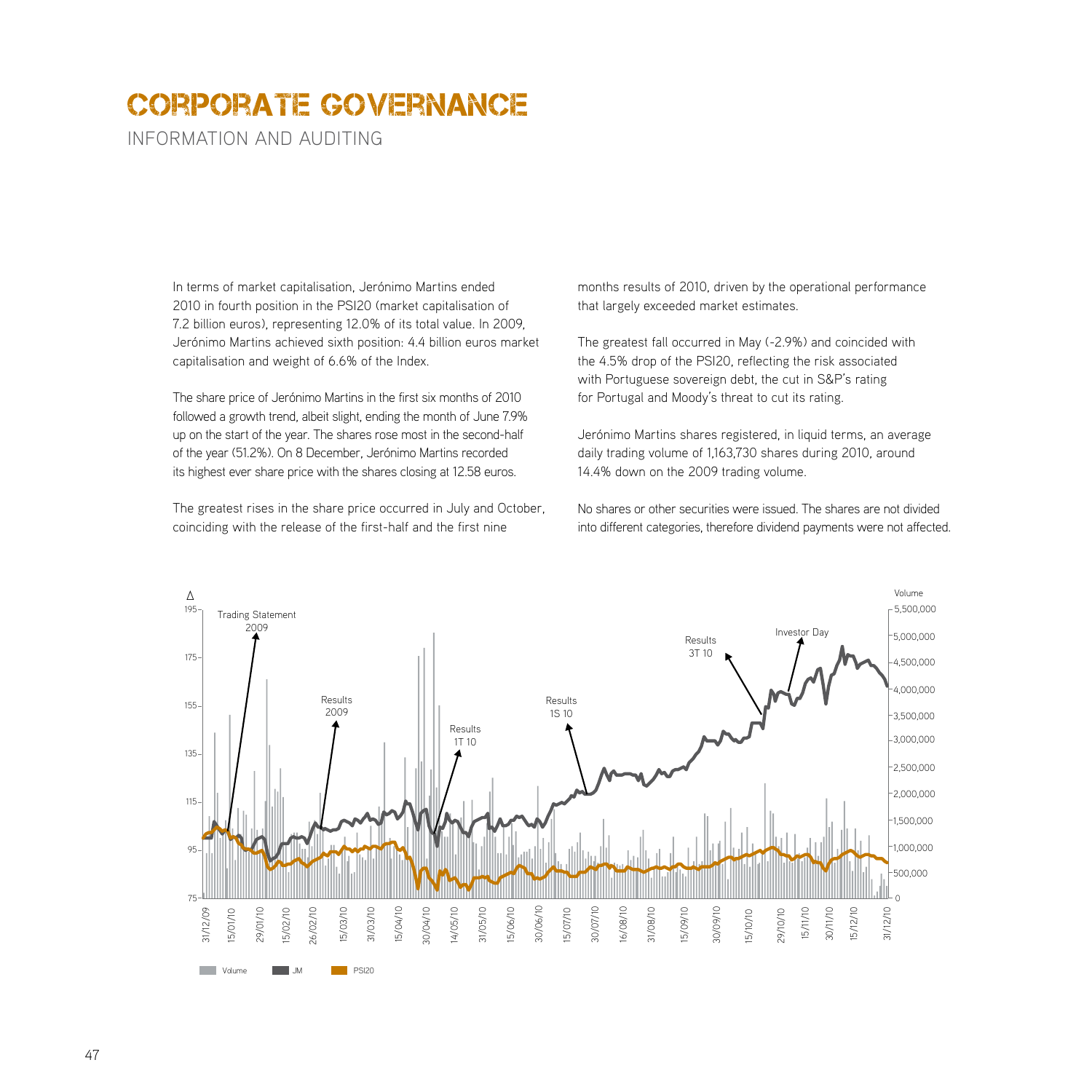## **JM Shares Description**

|                                               | 2010        | 2009        | 2008        | 2007        | 2006        |
|-----------------------------------------------|-------------|-------------|-------------|-------------|-------------|
| Share Capital                                 | 629,293,220 | 629,293,220 | 629,293,220 | 629,293,220 | 629,293,220 |
| Number of ordinary shares                     | 629,293,220 | 629,293,220 | 629,293,220 | 629,293,220 | 125,858,644 |
| Own shares                                    | 859,000     | 859,000     | 859,000     | 859,000     | 171,800     |
| EPS (Eur)                                     | 0.45        | 0.32        | 0.26        | 0.21        | 0.92        |
| Cash Flow per share (Eur)                     | 0.82        | 0.69        | 0.55        | 0.42        | 2.05        |
| Dividend per share (Eur)*                     | 0.14        | 0.11        | 0.10        | 0.44        | 0.42        |
| Stock Market Performance**                    |             |             |             |             |             |
| High (Eur)                                    | 12.58       | 7.05        | 6.40        | 5.59        | 3.52        |
| Low (Eur)                                     | 6.33        | 3.07        | 3.22        | 3.43        | 2.55        |
| Average (Closing) (Eur)                       | 8.63        | 4.97        | 4.92        | 4.37        | 2.85        |
| Closing (End of the year) (Eur)               | 11.40       | 6.99        | 3.97        | 5.40        | 3.40        |
| Market Capitalisation (31/12) (Eur's 000,000) | 7,174       | 4,396       | 2,498       | 3,398       | 2,140       |
| Transactions                                  |             |             |             |             |             |
| Volume (1.000 shares)**                       | 300,343     | 347,603     | 468,826     | 275,512     | 189.430     |
| Annual Growth                                 |             |             |             |             |             |
| <b>PSI20</b>                                  | $-10.3%$    | 33.5%       | $-51.3%$    | 16.3%       | 29.9%       |
| Jerónimo Martins                              | 63.2%       | 75.9%       | $-26.5%$    | 58.8%       | 33.9%       |

\* 2008 dividend per share, related to 2007, discloses the stock split of May 2007. \*\* Data presented for the year 2006 was adjusted by the stock split of May 2007.

## 3.7. Publication of market results

Throughout the year, the Investor Relations Office published Jerónimo Martins' quarterly results and also released all relevant information on the performance of the Group's business areas, in order to keep analysts and investors informed as to the development of Jerónimo Martins' operational and financial activities.

In addition to the documents published, all financial analysts and investors who contacted the Investor Relations Office were provided with information.

The financial statements were released to the market on the following dates:

| 14 January | Preliminary Sales 2009   |
|------------|--------------------------|
| 3 March    | FY 2009 Results          |
| 28 April   | 1st Quarter 2010 Results |
| 28 July    | 1st Half 2010 Results    |
| 28 October | 3rd Quarter 2010 Results |

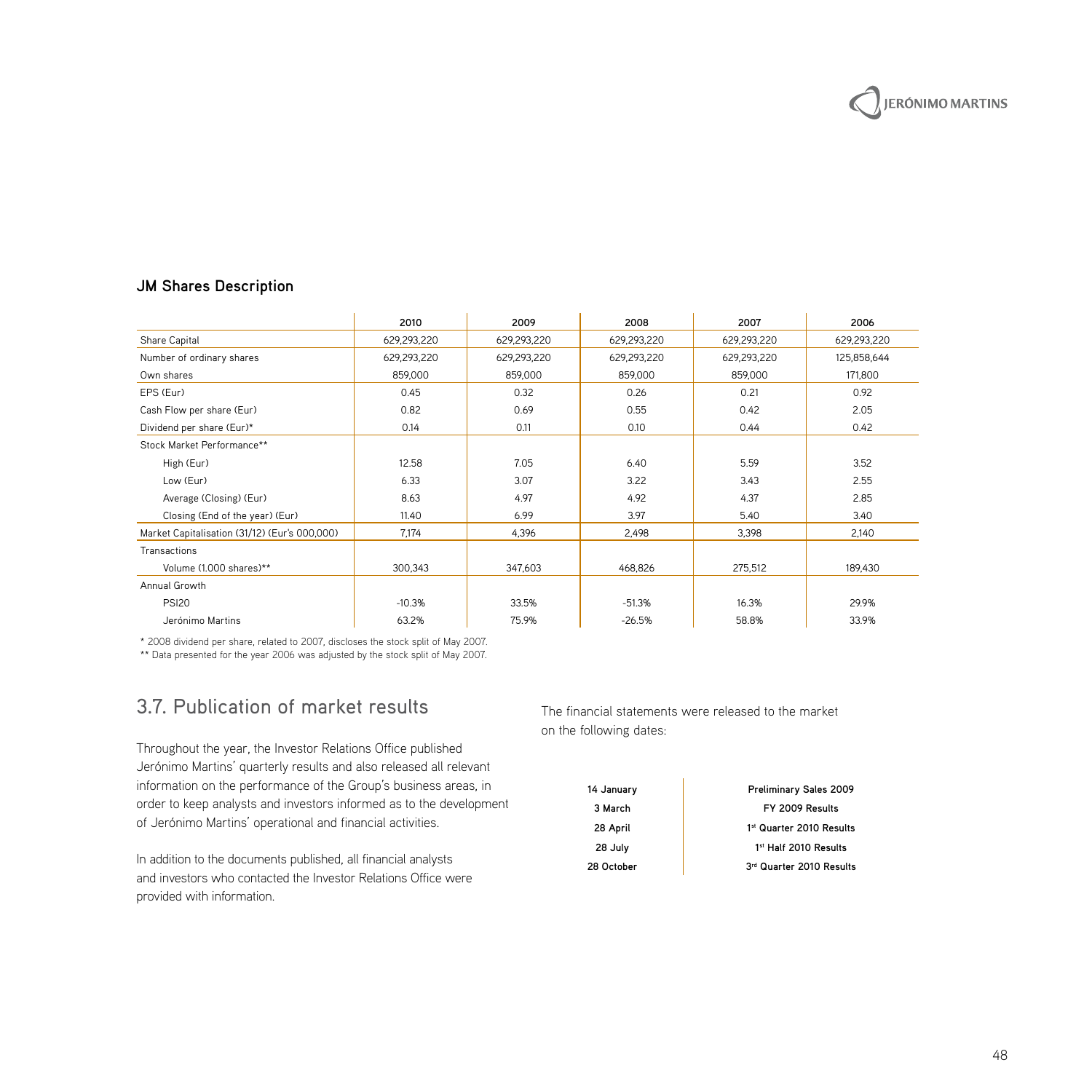INFORMATION AND AUDITING

The following table shows the performance of Jerónimo Martins' shares, taking into account the announcement of results and material information during 2010.

| Event                                | Date       | Price | <b>Price Variations JM</b> |                |                 |
|--------------------------------------|------------|-------|----------------------------|----------------|-----------------|
|                                      |            |       | 5 days<br>before           | 1 day<br>after | 5 days<br>after |
| Preliminary Sales 2009               | 14 January | 7.20  | 3.7%                       | $-3.6%$        | $-3.1%$         |
| FY 2009 Results                      | 3 March    | 7.42  | $-5.1%$                    | $-1.6%$        | $-2.5%$         |
| 1 <sup>st</sup> Quarter 2010 Results | 28 April   | 7.46  | 3.6%                       | $-3.2%$        | $-1.5%$         |
| 1 <sup>st</sup> Half 2010 Results    | 28 July    | 8.25  | $-0.6%$                    | 0.0%           | 6.8%            |
| 3 <sup>rd</sup> Quarter 2010 Results | 28 October | 10.18 | $-2.4%$                    | 6.1%           | 7.8%            |

## 3.8. Dividend distribution policy

The Company's Board of Directors maintained a policy of dividend distribution based on the following rules:

- The value of the dividend distributed must be between 40% and 50% of ordinary consolidated net earnings.
- If, as a result of applying the criteria mentioned above, there is a drop in the dividend in a certain year compared to that of the previous year, and the Board of Directors considers that this decrease is a result of abnormal and merely circumstantial situations, it may propose that the value from the previous year should be maintained. It may even resort to free existing reserves, providing that the use of these reserves does not jeopardise the principles adopted for balance sheet management.

In relation to the 2007 fiscal year, the gross dividend paid to Shareholders was 0.096 euros per share, in 2008 it was 0.11 euros per share, and in 2009 it was 0.143 euros per share, always in accordance with the abovementioned directives.

As regards 2010, the Board of Directors decided at its meeting of 19 November to advance 50% of the financial year's individual profits, based on the results as at 31 October, amounting to 26,394,237.24 euros, equivalent to the gross value of 0.042 euros per share.

Also in 2010, the Extraordinary Shareholders' Meeting held on 15 December approved the distribution of free reserves to the amount of 105,576,948.96 euros, equivalent to the gross value of 0.168 euros per share.

Overall, those distributions were equivalent to a gross dividend of 0.21 euros per share, which represents an increase of 46.9% over the dividend paid in the previous year, corresponding to dividend yield of 2.4% on the average share price in 2010, which was 8.63 euros.

In view of the above-mentioned, the net results of the fiscal year of 2010 and the established policy, at the Shareholders' Meeting the Board of Directors will propose the fiscal year's net profit to be applied entirely to the reinforcement of the Company's reserves, since the total amount of the advanced profits plus the distributed reserves, in the end of 2010, represented 46% of 2010's ordinary results.

## 3.9. Stock options plan

The Company does not have any plan in force to attribute shares or options to acquire shares. Although it is possible that the adoption of a plan of this type may be studied, the Board of Directors believes that it has found instruments that allow a fairer and more effective system of management by objectives, based on analysis of indicators of profitability, business growth and generation of value for Shareholders.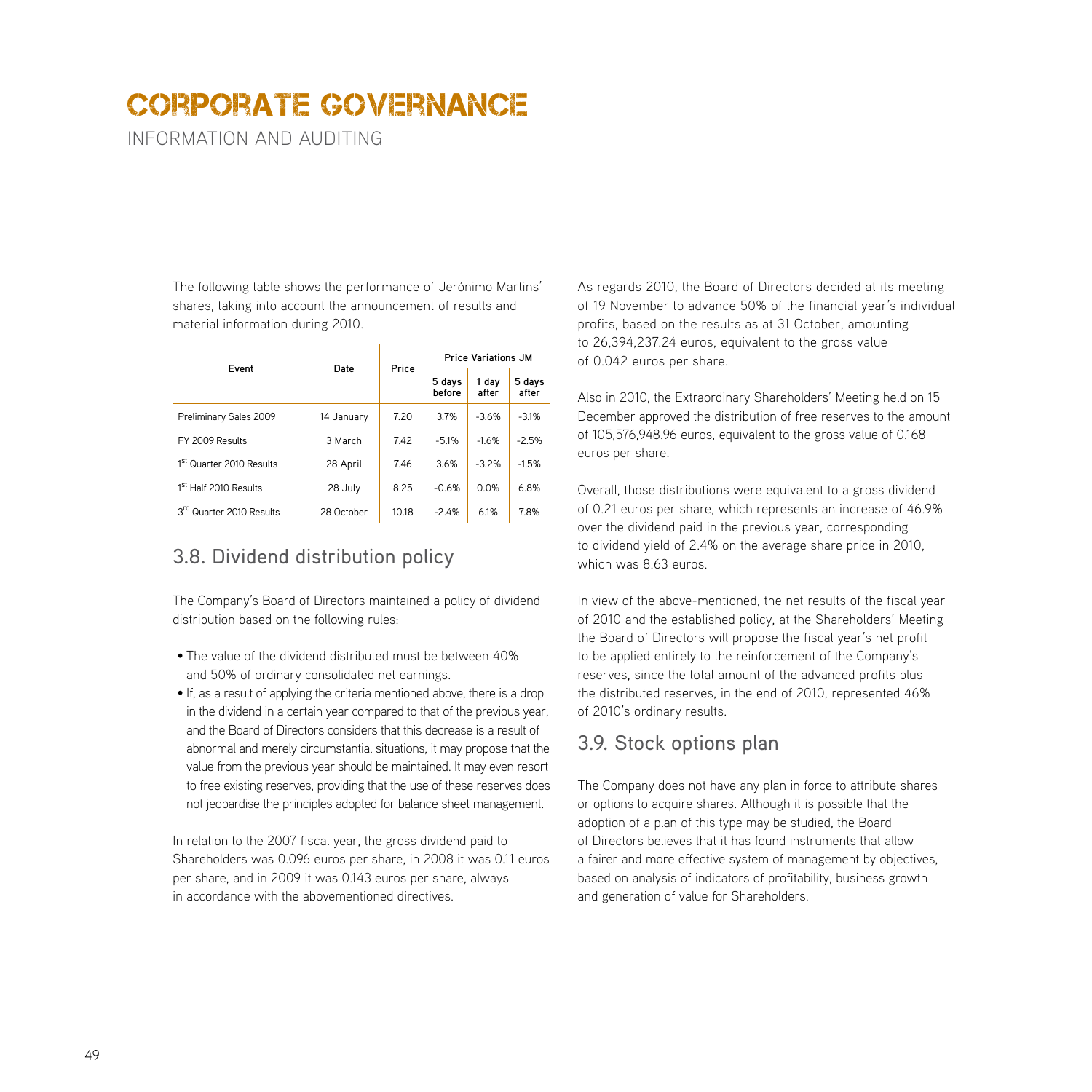

## 3.10. Business between the Company and the members of the Board, owners of qualifying holdings and Companies in a parent-subsidiary or Group relationship

During 2010, no significant financial business or operations were carried out between the Company and members of its Management or Supervisory Bodies. Regarding the Companies in a Parent- -Subsidiary or Group relationship, the business carried out with the Company was conducted in the normal operation of its business and pursuant to arms-length conditions.

Pursuant to the policy that has been followed by the Company in this area, no business was carried out by the Company with the owners of Qualifying Holdings or entities in any type of relationship with the owners of such holdings, outside of normal market conditions.

Likewise, no business was conducted with the holders of Qualifying Holdings which, by their very nature might, according to logical and rational criteria and for reasons of economic efficiency, require the prior approval of the Supervisory Board. For this reason, the Company has not yet felt the need to set the materiality criteria that determine the intervention of the Supervisory Body, though it does not exclude the possibility of doing so in the near future.

In this regard it should be noted that, in terms of procedure, the responsibilities of the Corporate Responsibility Committee, pursuant to its regulations, are to prepare and monitor the decision-making of the corporate bodies and relevant committees on matters that give rise to conflicts of interest between the Company and members of its corporate bodies or the Shareholders, particularly those owning a Qualifying Holding. The Corporate Responsibility Committee is particularly empowered to comment on materially relevant business between the Company and owners of a Qualifying Holding.

The Corporate Responsibility Committee did not have to rule on any business between the Company and owners of Qualifying Holdings during 2010.

The Company was informed that the issue of commercial paper to the amount of 30 million euros at the end of the year, with placement by a financial intermediary by means of auction, was subscribed to by a shareholder with a Qualifying Holding. The nature of this business means that it could not be subject to the prior approval of the Supervisory Board.

## 3.11. Investor Relations Office

#### **3.11.1. Investor Communication Policy of Jerónimo Martins**

Jerónimo Martins' Communication Policy regarding the financial market is designed to ensure that material information – history, current performance and outlook for the future – is available to all its stakeholders, in order to provide clear and complete information about the Group.

The Communication strategy outlined for each year is based on the principles of transparency, rigour and consistency, which ensure that all relevant information is transmitted in a non- -discriminatory, clear and complete manner to Stakeholders.

#### **3.11.2. Activities of the Investor Relations Office**

As mentioned at the beginning of this chapter, the Investor Relations Office of Jerónimo Martins is the interface with all investors – institutional and private, national and foreign – as well as the analysts who formulate opinions and recommendations regarding the Company.

The Investor Relations Office is also responsible for matters related to the Securities and Exchange Commission, and the Legal Representative for Market Relations is the person responsible for the Investor Relations Office.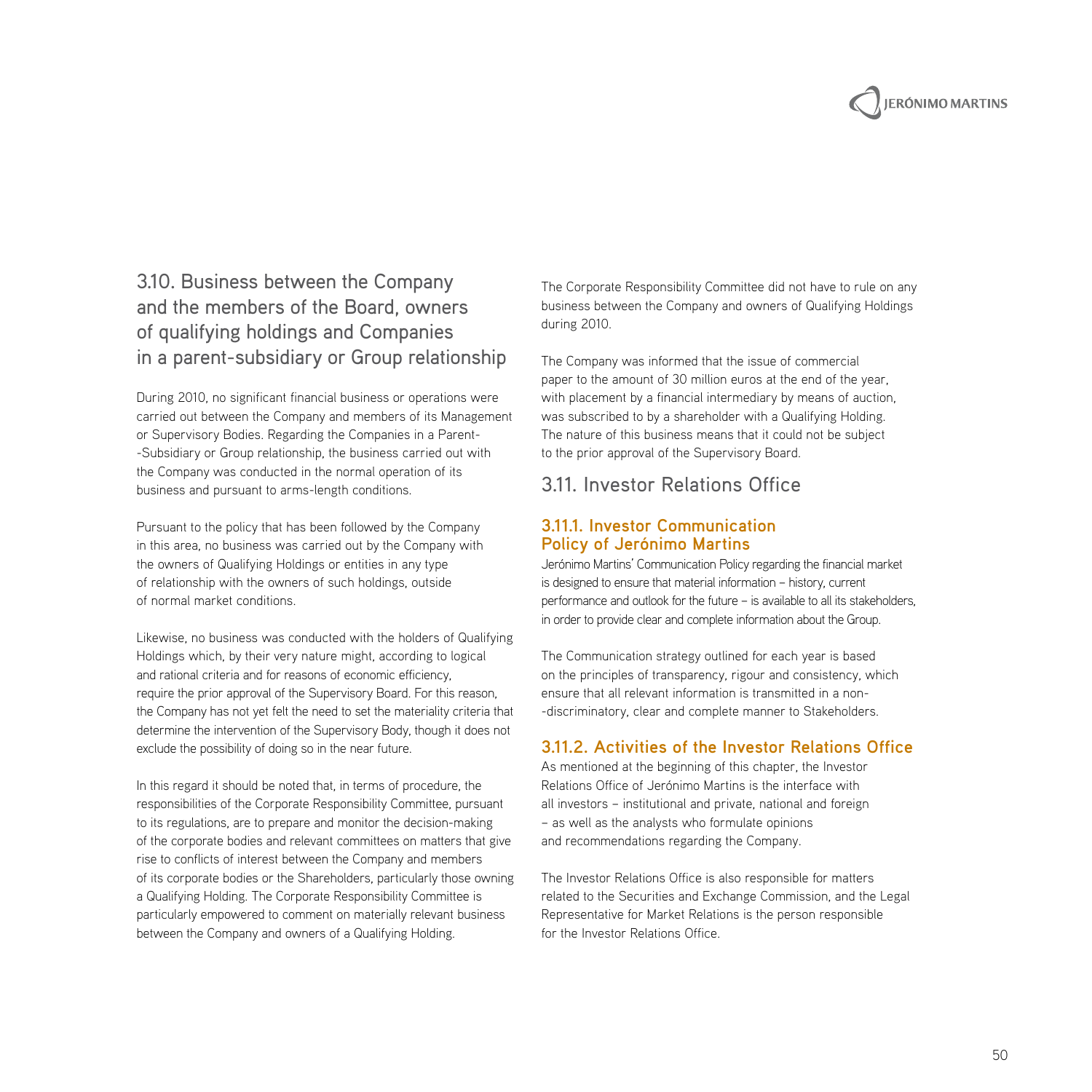INFORMATION AND AUDITING

"The Investor Relations Office organises a series of events so that investors can learn about Jerónimo Martins' various businesses, its strategies and prospects for the future, and simultaneously follow the progress of activities during the year."

Annually, the Office draws up a Communication Plan for the Financial Market, which is duly included in the global communication strategy of Jerónimo Martins, and based on the above-mentioned principles.

Therefore, with the objective of transmitting an updated and clear vision of the strategies of the different Business Areas of Jerónimo Martins to the market, in terms of operational performance and outlook, the Investor Relations Office organises a series of events so that investors can learn about Jerónimo Martins' various businesses, its strategies and prospects for the future, and simultaneously follow the progress of activities during the year, by clarifying any doubts.

Throughout 2010, actions were carried out that allowed the financial markets to dialogue not only with the Investor Relations Office, promoting such initiatives, but also the Jerónimo Martins management team. The following are highlighted:

- Meetings with financial analysts and investors.
- Responses to questions sent by email, addressed to the Investor Relations Office.
- Telephone calls.
- Release of announcements to the market through the CMVM (Securities and Exchange Commission) extranet, through the Jerónimo Martins and Euronext Lisbon websites, and mass mailings sent to all the Company's investors and financial analysts listed in the database created and updated by the Office.
- Presentations to the financial community: presentation of results, roadshows, conferences, Annual and Extraordinary Shareholders' Meetings and the Investor Day.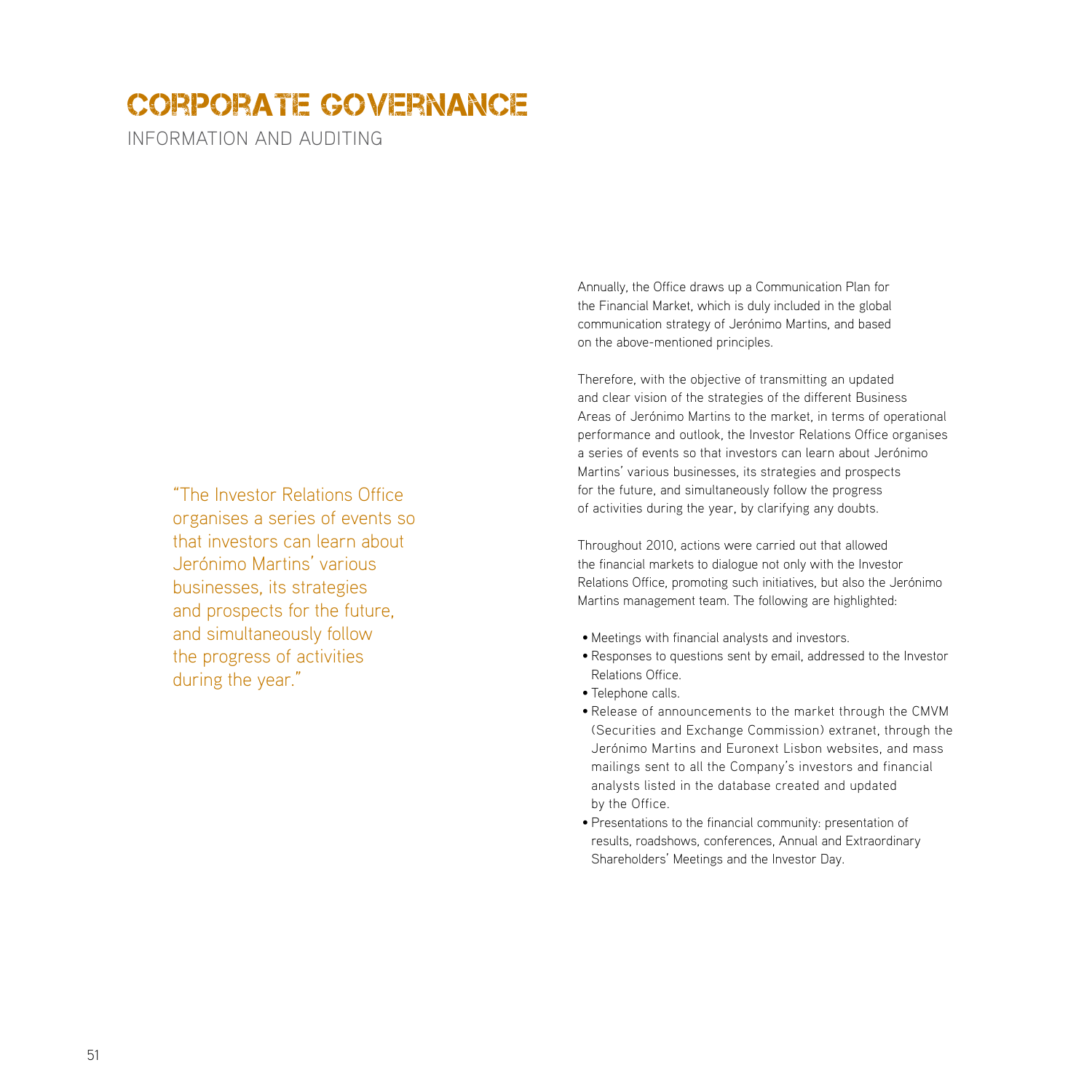ERÓNIMO MARTINS

Within the scope of information sent to the market, the following communications were published during the year:

| <b>Privileged Information</b>                                  |                                                                                                       |
|----------------------------------------------------------------|-------------------------------------------------------------------------------------------------------|
| December 15, 2010                                              | Financial Calendar Plan 2011                                                                          |
| December 15, 2010                                              | Release - General Shareholders Meeting's decision                                                     |
| December 19, 2010                                              | Release - Shareholders' Remuneration                                                                  |
| November 10, 2010                                              | Investor's Day Presentation                                                                           |
| October 28, 2010                                               | Release - 3rd Quarter 2010 Results                                                                    |
| October 8, 2010                                                | Release - Clarification requested by CMVM                                                             |
| July 28, 2010                                                  | Release - 1st Half 10 Results                                                                         |
| April 28, 2010                                                 | Release - 1 <sup>st</sup> Quarter 2010 Results                                                        |
| April 9, 2010                                                  | Release - New Internal Organization                                                                   |
| March 3, 2010                                                  | Presentation FY 2009 Results                                                                          |
| March 3, 2010                                                  | Release - FY 2009 Results                                                                             |
| January 14, 2010                                               | Release - Preliminary Sales 2009                                                                      |
| <b>Financial Information</b>                                   |                                                                                                       |
| November 25, 2010                                              | First nine months 2010 Report                                                                         |
| August 19, 2010                                                | First Half 2010 Report                                                                                |
| May 21, 2010                                                   | First Quarter 2010 Report                                                                             |
| April 9, 2010                                                  | Approval of Annual Report 2009 in the Annuakl General Shareholders Meeting with respective minute     |
| March 12, 2010                                                 | Annual Report FY 2009 to be approved in the Shareholders Meeting - items 1, 2, 3, and 4 of the agenda |
| Corporate Governance                                           |                                                                                                       |
| April 9, 2010                                                  | Corporate Governance Report - 2009                                                                    |
| Dividends, Interests, Redemptions and Exercise of Other Rights |                                                                                                       |
| December 15, 2010                                              | Dividends Payment                                                                                     |
| November 22, 2010                                              | Dividends Payment November 30, 2010                                                                   |
| April 9, 2010                                                  | Dividends Payment for 2009                                                                            |
| <b>Notice of Meetings</b>                                      |                                                                                                       |
| November 22, 2010                                              | Extraordinary General Shareholders Meeting 2010                                                       |
| November 22, 2010                                              | Item 1 of the agenda of the Extraordinary General Shareholders Meeting 2010                           |
| November 22, 2010                                              | Item 2 of the agenda of the Extraordinary General Shareholders Meeting 2010                           |
| March 3, 2010                                                  | General Shareholders Meeting 2010                                                                     |
| Qualifying Holdings and Shareholders Agreements                |                                                                                                       |
| November 19, 2010                                              | Qualified Participation - Carmignac Gestion                                                           |
| September 30, 2010                                             | Qualified Participation - Blackrock Investments                                                       |
| July 12, 2010                                                  | Qualified Participation - Blackrock Investments                                                       |
| May 3, 2010                                                    | Reduction of Qualified PArticipation - Barclays Capital plc                                           |
| <b>Management Transactions</b>                                 |                                                                                                       |
| April 29, 2010                                                 | Managment transactions                                                                                |
| <b>Board Members and Function</b>                              |                                                                                                       |
| November 22, 2010                                              | Board Member resignation                                                                              |
| April 9, 2010                                                  | Board Members Election 2010-2012                                                                      |
| Annual Summary of Information Disclosed                        |                                                                                                       |
| February 19, 2010                                              | Annual Summary of Information Disclosed on 2009                                                       |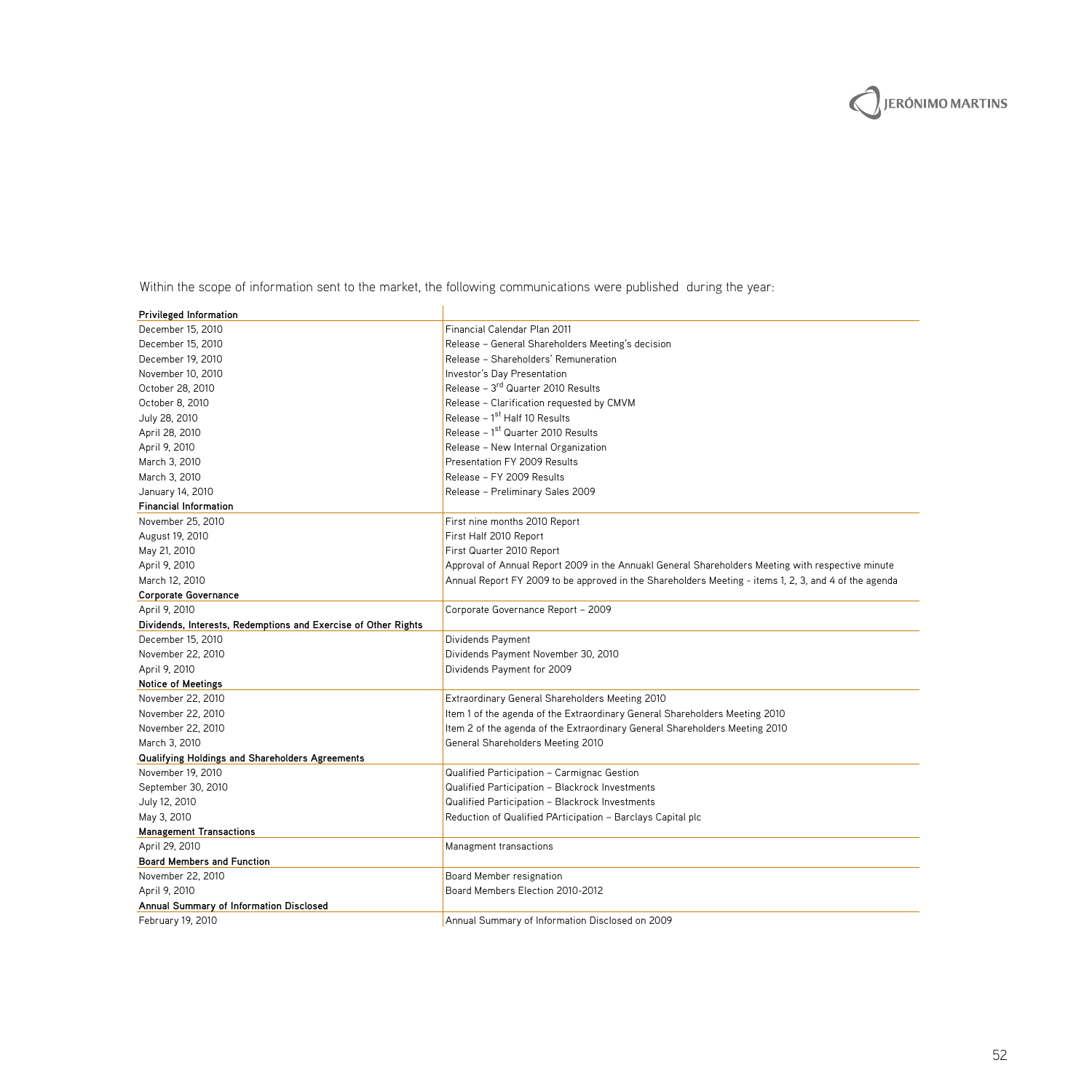information and auditing

The Office may be contacted through the Market Relations representative and the Investor Relations Office Manager, Mrs. Cláudia Falcão - and via the e-mail address: investor. relations@jeronimo-martins.pt.

In order to make information easily accessible to all interested parties the communications issued regularly by the Office are available in full on the Jerónimo Martins' institutional website at www.jeronimomartins.pt. The site not only provides mandatory information but also general information about the Group and the Companies that form it, in addition to other information considered relevant, namely:

- Announcements to the market about privileged information.
- Annual, six-month and quarterly reports of the Group, including the Annual Report on the activities of the Audit Committee.
- Economic and financial indicators and statistical data, updated every six or twelve months, in accordance with the Company or Business Area.
- Annual Reports of the Group's Companies with listed securities.
- Jerónimo Martins' most recent presentation to the financial community.
- Information about share performance on the stock market.
- The annual calendar of Company events, released at the beginning of every year, including, among others, Shareholders' Meetings, the disclosure of annual, half-yearly and, if applicable, quarterly results.
- Information regarding the Shareholders' Meeting.
- Information about Corporate Governance.
- Code of Conduct of Jerónimo Martins.
- Company Articles of Association.
- Current Internal Regulations.
- Minutes of the Shareholders' Meetings, extracts of which are available within five days of the meeting's date.
- Historical lists of attendees, agendas, and decisions taken at the Shareholders' Meetings held over the three previous years.

The website also has information in English and is a pioneer in its accessibility for the visually impaired, using a tool specially designed for this purpose.

The site also has a contact/information request form, which allows rapid interaction with the Company via e-mail, and inclusion in a mailing list.

The main contact information for the Investor Relations Office is as follows:

Address: Rua Actor António Silva, n.º 7, 14.º andar, 1600-404 Lisboa Telephone: +351 21 752 61 05 Fax: +351 21 752 61 65 E-mail: investor.relations@jeronimo-martins.pt

Finally, it is also the responsibility of the Office to produce the Annual Report, which is recognized as an essential document for communicating with financial markets. The Office strives to publish therein transparent and comprehensive information regarding the various business areas of Jerónimo Martins, seeking to transmit the reality of the different activities throughout the year. The quality of this document has been acknowledged by the market in recent years and the 2009 Annual Report was awarded the prize of Best Annual Report by a company of the non-financial sector, at the Investor Relations and Governance Awards 2010 promoted by Deloitte and the Diário Económico newspaper.

## 3.12. Yearly remuneration paid to the External Auditor

In 2010, the total remuneration paid to the External Auditor and other individuals or companies' belonging to the same network was 748,648.00 euros, excluding expenses related to travel and costs paid directly by the Group's Companies.